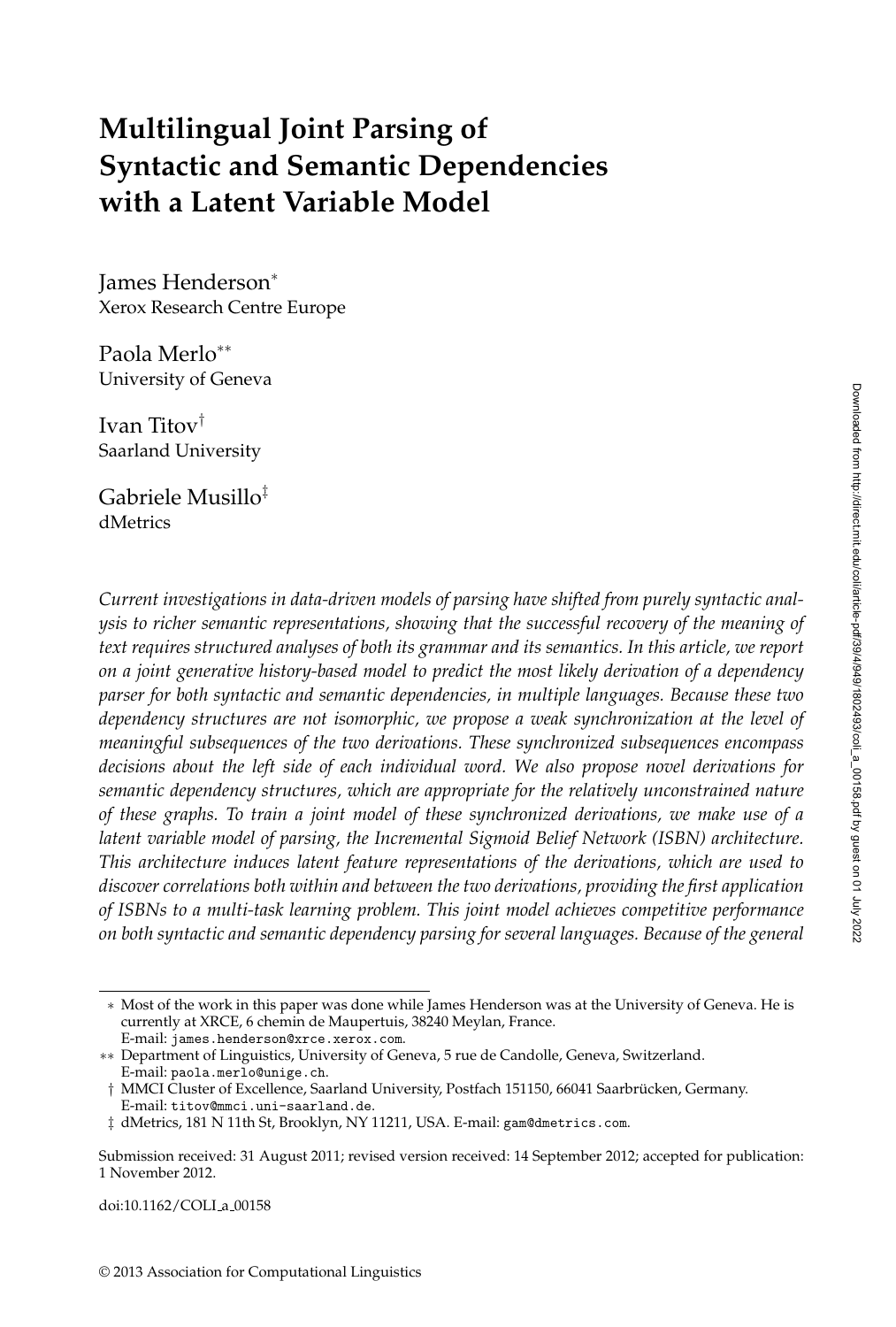*nature of the approach, this extension of the ISBN architecture to weakly synchronized syntacticsemantic derivations is also an exemplification of its applicability to other problems where two independent, but related, representations are being learned.*

#### **1. Introduction**

Success in statistical syntactic parsing based on supervised techniques trained on a large corpus of syntactic trees—both constituency-based (Collins 1999; Charniak 2000; Henderson 2003) and dependency-based (McDonald 2006; Nivre 2006; Bohnet and Nivre 2012; Hatori et al. 2012)—has paved the way to applying statistical approaches to the more ambitious goals of recovering semantic representations, such as the logical form of a sentence (Ge and Mooney 2005; Wong and Mooney 2007; Zettlemoyer and Collins 2007; Ge and Mooney 2009; Kwiatkowski et al. 2011) or learning the propositional argument-structure of its main predicates (Miller et al. 2000; Gildea and Jurafsky 2002; Carreras and Màrquez 2005; Màrquez et al. 2008; Li, Zhou, and Ng 2010). Moving towards a semantic level of representation of language and text has many potential applications in question answering and information extraction (Surdeanu et al. 2003; Moschitti et al. 2007), and has recently been argued to be useful in machine translation and its evaluation (Wu and Fung 2009; Liu and Gildea 2010; Lo and Wu 2011; Wu et al. 2011), dialogue systems (Basili et al. 2009; Van der Plas, Henderson, and Merlo 2009), automatic data generation (Gao and Vogel 2011; Van der Plas, Merlo, and Henderson 2011) and authorship attribution (Hedegaard and Simonsen 2011), among others.

The recovery of the full meaning of text requires structured analyses of both its grammar and its semantics. These two forms of linguistic knowledge are usually thought to be at least partly independent, as demonstrated by speakers' ability to understand the meaning of ungrammatical text or speech and to assign grammatical categories and structures to unknown words and nonsense sentences.

These two levels of representation of language, however, are closely correlated. From a linguistic point of view, the assumption that syntactic distributions will be predictive of semantic role assignments is based on linking theory (Levin 1986). Linking theory assumes the existence of a ranking of semantic roles that are mapped by default on a ranking of grammatical functions and syntactic positions, and it attempts to predict the mapping of the underlying semantic component of a predicate's meaning onto the syntactic structure. For example, Agents are always mapped in syntactically higher positions than Themes. Linking theory has been confirmed statistically (Merlo and Stevenson 2001).

It is currently common to represent the syntactic and semantic role structures of a sentence in terms of dependencies, as illustrated in Figure 1. The complete graph of both the syntax and the semantics of the sentences is composed of two half graphs, which



#### **Figure 1**

A semantic dependency graph labeled with semantic roles (lower half) paired with a syntactic dependency tree labeled with grammatical relations.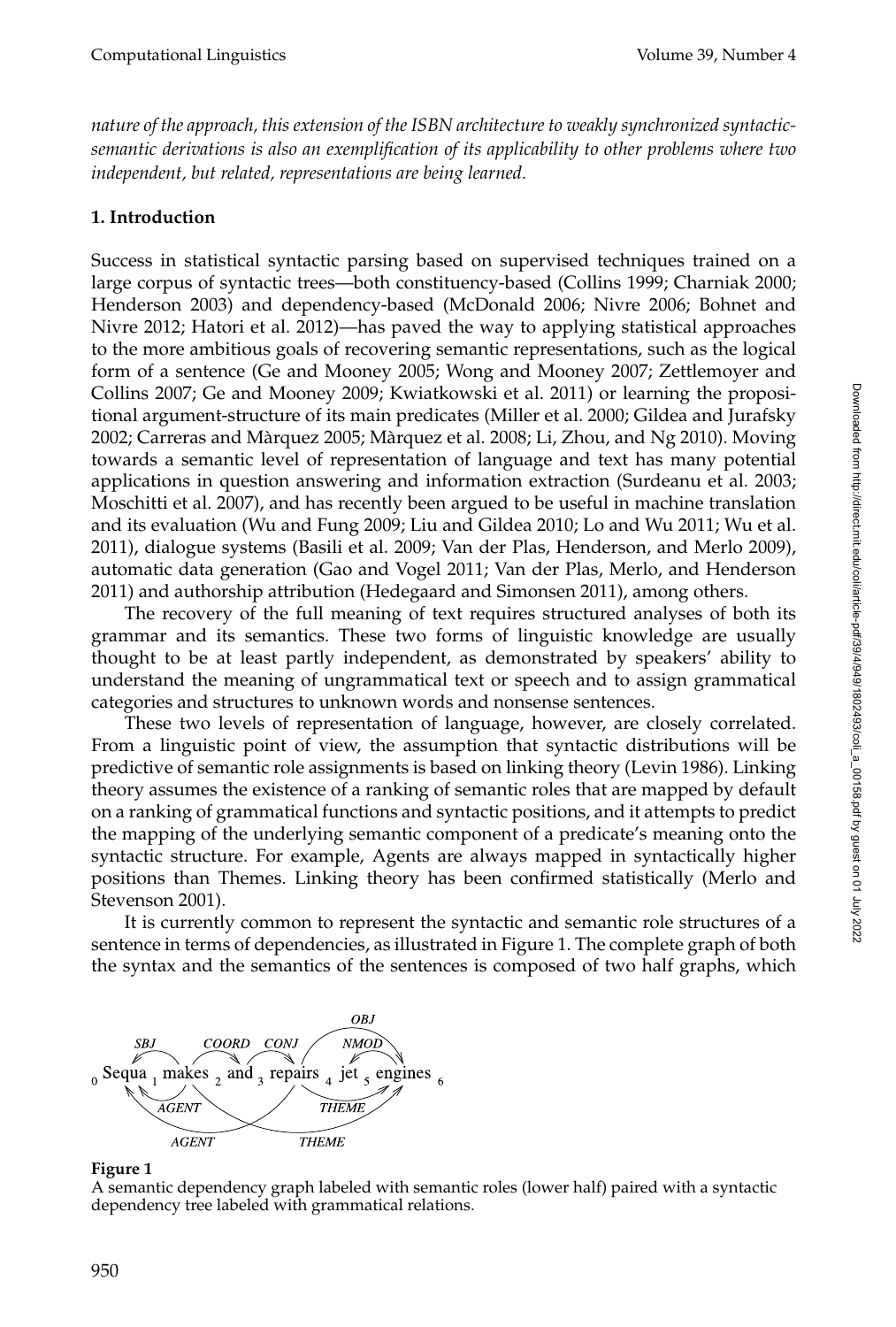share all their vertices—namely, the words. Internally, these two half graphs exhibit different properties. The syntactic graph is a single connected tree. The semantic graph is just a set of one-level treelets, one for each proposition, which may be disconnected and may share children. In both graphs, it is not generally appropriate to assume independence across the different treelets in the structure. In the semantic graph, linguistic evidence that propositions are not independent of each other comes from constructions such as coordinations where some of the arguments are shared and semantically parallel. The semantic graph is also generally assumed not to be independent of the syntactic graph, as discussed earlier. As can be observed in Figure 1, however, arcs in the semantic graph do not correspond one-to-one to arcs in the syntactic graph, indicating that a rather flexible framework is needed to capture the correlations between graphs.

Developing models to learn these structured analyses of syntactic and shallow semantic representations raises, then, several interesting questions. We concentrate on the following two central questions.

- How do we design the interface between the syntactic and the semantic parsing representations?
- Are there any benefits to joint learning of syntax and semantics?

The answer to the second issue depends in part on the solution to the first issue, as indicated by the difficulty of achieving any benefit of joint learning with more traditional approaches (Surdeanu et al. 2008; Hajič et al. 2009; Li, Zhou, and Ng 2010). We begin by explaining how we address the first issue, using a semi-synchronized latent-variable approach. We then discuss how this approach benefits from the joint learning of syntax and semantics.

## **1.1 The Syntactic-Semantic Interface**

The issue of the design of the interface between the syntactic and the semantic representations is central for any system that taps into the meaning of text. Standard approaches to automatic semantic role labeling use hand-crafted features of syntactic and semantic representations within linear models trained with supervised learning. For example, Gildea and Jurafsky (2002) formulate the shallow semantic task of semantic role labeling (SRL) as a classification problem, where the semantic role to be assigned to each constituent is inferred on the basis of its co-occurrence counts with syntactic features extracted from parse trees. More recent and accurate SRL methods (Johansson and Nugues 2008a; Punyakanok, Roth, and Yih 2008) use complex sets of lexico-syntactic features and declarative constraints to infer the semantic structure. Whereas supervised learning is more flexible, general, and adaptable than hand-crafted systems, linear models require complex features and the number of these features grows with the complexity of the task. To keep the number of features tractable, model designers impose hard constraints on the possible interactions within the semantic or syntactic structures, such as conditioning on grandparents but not great-great-grandparents. Likewise, hard constraints must be imposed on the possible interactions between syntax and semantics.

This need for complete specification of the allowable features is inappropriate for modeling syntactic–semantic structures because these interactions between syntax and semantics are complex, not currently well understood, and not identical from language to language. This issue is addressed in our work by developing a loosely coupled architecture and developing an approach that automatically discovers appropriate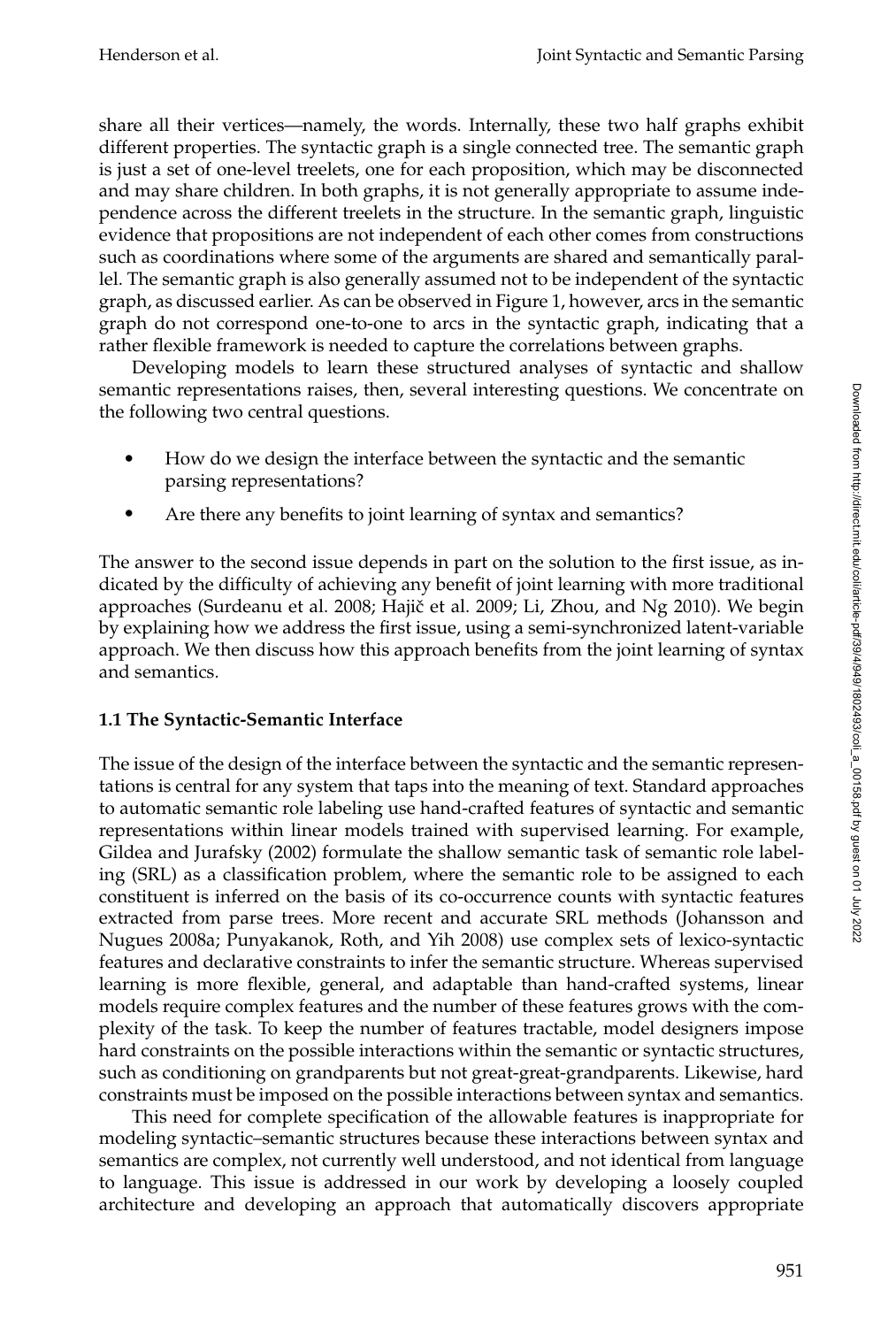features, thus better modeling both our lack of knowledge and the linguistic variability. We use latent variables to model the interaction between syntax and semantics. Latent variables serve as an interface between semantics and syntax, capturing properties of both structures relevant to the prediction of semantics given syntax and, conversely, syntax given semantics. Unlike hand-crafted features, latent variables are induced automatically from data, thereby avoiding a priori hard independence assumptions. Instead, the structure of the latent variable model is used to encode soft biases towards learning the types of features we expect to be useful.

We define a history-based model (Black et al. 1993) for joint parsing of semantic and syntactic structures. History-based models map structured representations to sequences of derivation steps, and model the probability of each step conditioned on the entire sequence of previous steps. There are standard shift-reduce algorithms (Nivre, Hall, and Nilsson 2004) for mapping a syntactic dependency graph to a derivation sequence, and similar algorithms can be defined for mapping a semantic dependency graph to a derivation sequence, as discussed subsequently. But defining a joint syntactic–semantic derivation presents a challenge. Namely, given the complex nature of correspondences between the structures, it is not obvious how to synchronize individual semantic– syntactic steps in the derivation. Previous joint statistical models of dependency syntax and SRL have either ignored semantic arcs not corresponding to single syntactic arcs (Thompson, Levy, and Manning 2003; Titov and Klementiev 2011) or resorted to pre-/post-processing strategies that modify semantic or syntactic structures (Lluís and Marquez 2008; Lang and Lapata 2011; Titov and Klementiev 2012). In a constituency ` setting, Li, Zhou, and Ng (2010) explore different levels of coupling of syntax and semantics, and find that only explicit interleaving or explicit feature selection yield improvements in performance.

Instead of synchronizing individual steps, we (1) decompose both the syntactic derivation and the semantic derivation into subsequences, where each subsequence corresponds to a single word in the sentence, and then (2) synchronize syntactic and semantic subsequences corresponding to the same word with each other. To decide which steps correspond to a given word, we use a simple deterministic rule: A step of a derivation corresponds to the word appearing at the front of the queue prior to that step. For shift-reduce derivations, this definition breaks derivations into contiguous subsequences in the same order as the words of the sentence, both for syntax and for semantics. Each subsequence forms a linguistically meaningful chunk in that it includes all the decisions about the arcs on the left side of the associated word, both its parents and its children. Thus, synchronizing the syntactic and semantic subsequences according to their associated word places together subsequences that are likely to be correlated. Note that such pairs of syntactic and semantic subsequences will, in general, have different numbers of steps on each side and these numbers of steps are, in general, unbounded. Therefore, instead of defining atomic synchronized rules as in synchronous grammars (Wu 1997; Chiang 2005), we resort to parametrized models that exploit the internal structure of the paired subsequences.

This derivational, joint approach to handling these complex representations leads to a new proposal on how to learn them, which avoids extensive and complex feature engineering, as discussed in the following.

# **1.2 Joint Learning of Syntax and Semantics**

Our probabilistic model is learned using Incremental Sigmoid Belief Networks (ISBNs) (Henderson and Titov 2010), a recent development of an early latent variable model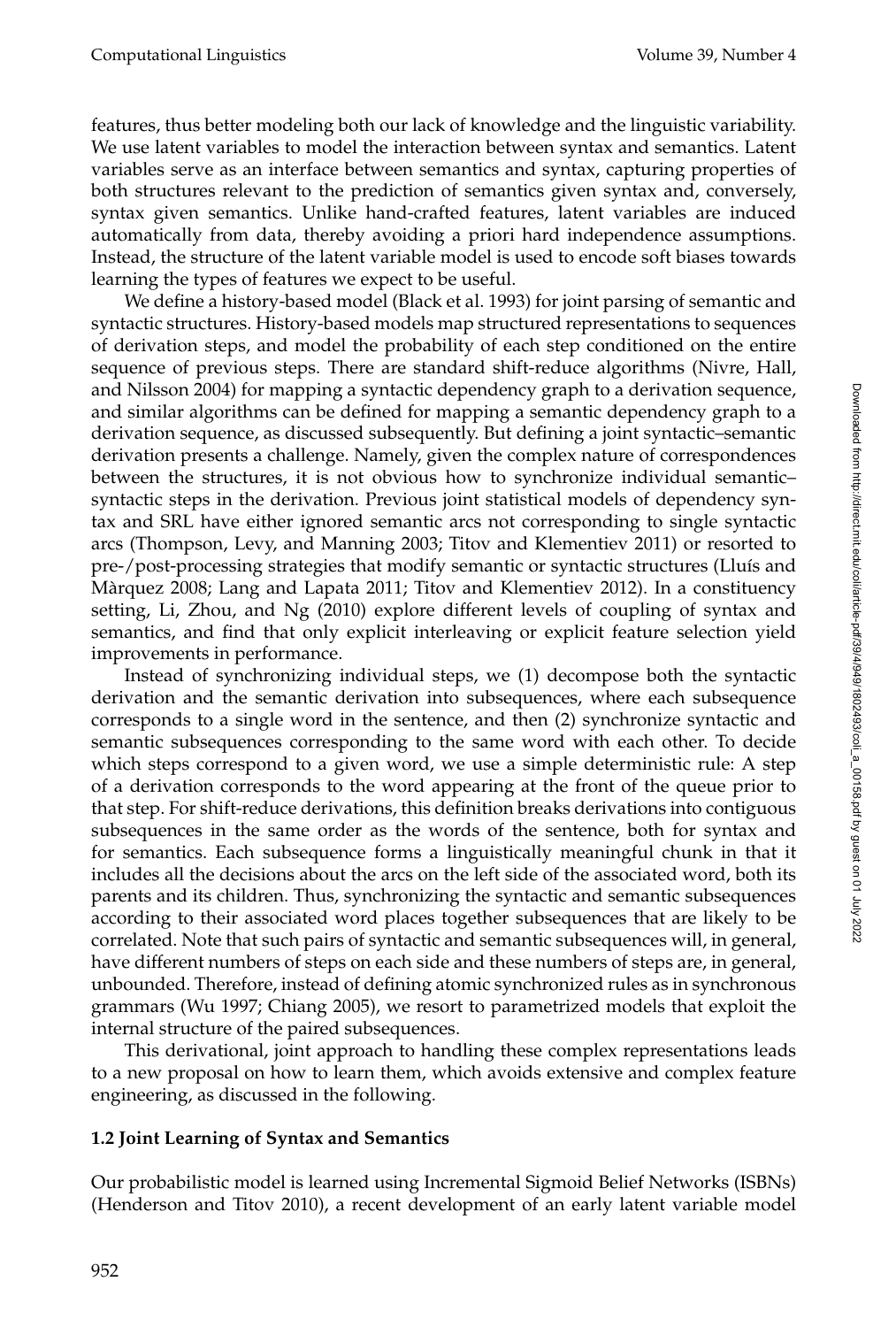for syntactic structure prediction (Henderson 2003), which has shown very good performance for both constituency (Titov and Henderson 2007a) and dependency parsing (Titov and Henderson 2007d). Instead of hand-crafting features of the previous parsing decisions, as is standard in history-based models, ISBNs estimate the probability of the next parsing actions conditioned on a vector of latent-variable features of the parsing history. These features are induced automatically to maximize the likelihood of the syntactic–semantics graphs given in the training set, and therefore they encode important correlations between syntactic and semantic decisions. This makes joint learning of syntax and semantics a crucial component of our approach.

The joint learning of syntactic and semantic latent representations makes our approach very different from the vast majority of the successful SRL methods. Most of these approaches not only learn syntactic and semantic representations independently, but also use pipelines at testing time. Therefore, in these methods semantic information does not influence syntactic parsing (Punyakanok, Roth, and Yih 2008; Toutanova, Haghighi, and Manning 2008). Some of the recent successful methods learn their syntactic and semantic parsing components separately, optimizing two different functions, and then combine syntactic and semantic predictions either by simple juxtaposition or by checking their coherence in a final step (Chen, Shi, and Hu 2008; Johansson and Nugues 2008b).

A few other approaches do attempt joint learning of syntax and grammatical function or semantics (Lluís and Màrquez 2008; Hall and Nivre 2008; Morante, Van Asch, and van den Bosch 2009; Tsarfaty, Sima'an, and Scha 2009; Li, Zhou, and Ng 2010). Although these approaches recognize that joint learning requires treating the representations as correlated, they do not exploit the intuition that successful methods need, implicitly or explicitly, to tackle a number of sub-problems that are common across the goal problems. For instance, some way of modeling selectional preferences is arguably necessary both for semantic role labeling and for syntactic parse disambiguation, and therefore the corresponding component should probably be shared between the syntactic and semantic models.

In machine learning, the issue of joint learning of models for multiple, non-trivially related tasks is called **multi-task learning**. Though different multi-task learning methods have been developed, the underlying idea for most of them is very similar. Multitask learning methods attempt to induce a new, less sparse representation of the initial features, and this representation is shared by the models for all the considered tasks. Intuitively, for any given set of primary tasks, if one were to expect that similar latent sub-problems needed to be solved to find a solution for these primary tasks, then one would expect an improvement from inducing shared representations.

Multi-task learning methods have been shown to be beneficial in many domains, including natural language processing (Ando and Zhang 2005a, 2005b; Argyriou, Evgeniou, and Pontil 2006; Collobert and Weston 2008). Their application in the context of syntactic-semantic parsing has been very limited, however. The only other such successful multi-task learning approach we are aware of targets a similar, but more restricted, task of function labeling (Musillo and Merlo 2005). Musillo and Merlo (2005) conclusively show that jointly learning functional and syntactic information can significantly improve syntax. Our joint learning approach is an example of a multi-task learning approach in that the induced representations in the vectors of latent variables can capture hidden sub-problems relevant to predicting both syntactic and semantic structures.

The rest of this article will first describe the data that are used in this work and their relevant properties. We then present our probabilistic model of joint syntactic parsing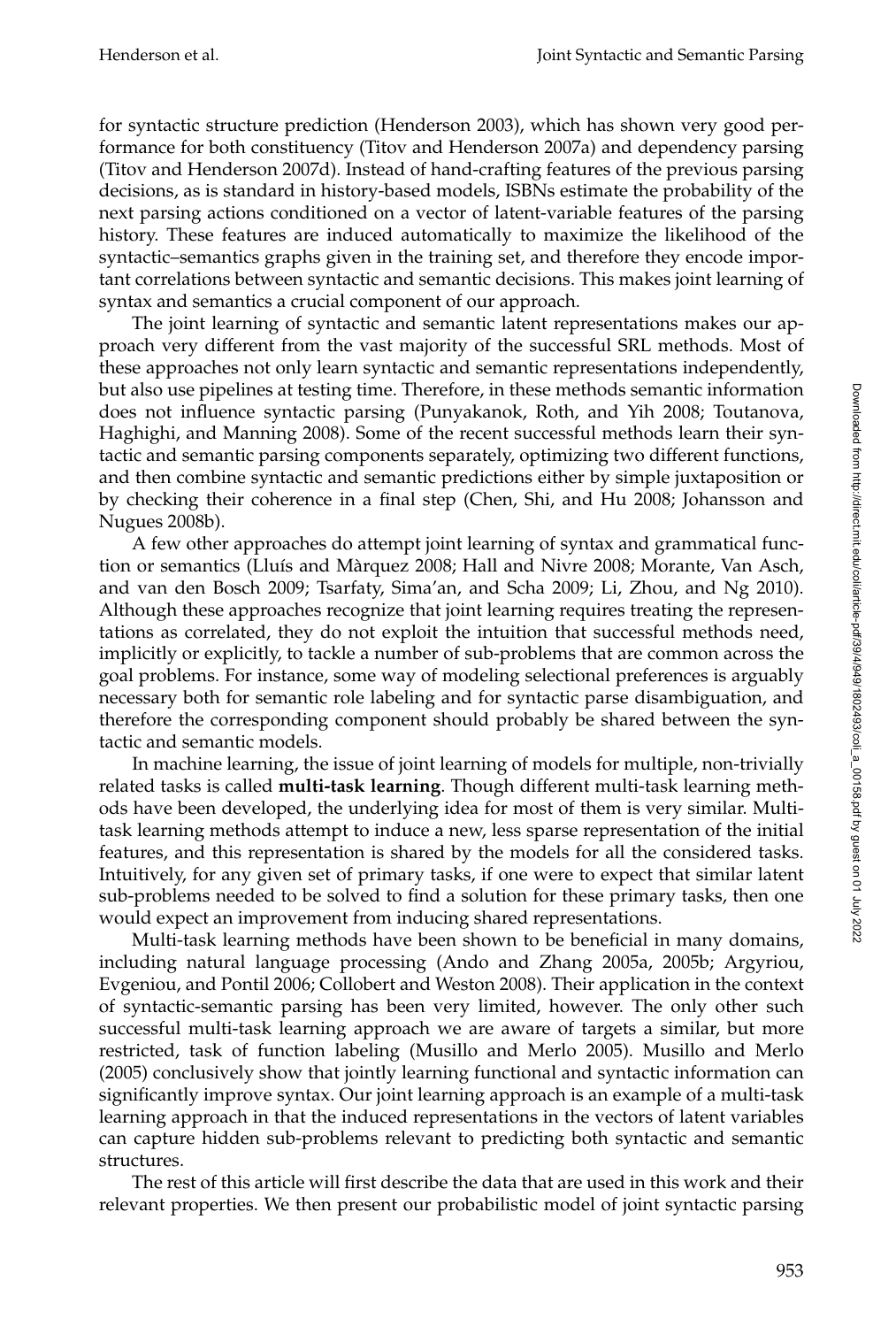and semantic role labeling. We introduce the latent variable architecture for structured prediction, before presenting our application of this architecture to modeling the distributions for the parsing model, and investigate a few variations. We then present the results on syntactic and semantic parsing of English, which we then extend to several languages. Finally, we discuss, compare to related work, and conclude.

### **2. Representations and Formulation of the Problem**

The recovery of shallow meaning, and semantic role labels in particular, has a long history in linguistics (Fillmore 1968). Early attempts at systematically representing lexical semantics information in a precise way usable by computers, such as Levin's classification or WordNet, concentrated on defining semantic properties of words and classes of words in the lexicon (Miller et al. 1990; Levin 1993). But only recently has it become feasible to tackle these problems by using machine learning techniques, because of the development of large annotated databases, such as VerbNet (Kipper et al. 2008) and FrameNet (Baker, Fillmore, and Lowe 1998), and corpora, such as PropBank (Palmer, Gildea, and Kingsbury 2005). OntoNotes (Pradhan et al. 2007) is a current largescale exercise in integrated annotation of several semantic layers.

Several corpus annotation efforts have been released, including FrameNet and PropBank. FrameNet is a large-scale, computational lexicography project (Baker, Fillmore, and Lowe 1998), which includes a set of labeled examples that have been used as a corpus. FrameNet researchers work at a level of representation called the frame, which is a schematic representation of situations involving various participants, or representations of objects involving their properties. The participants and properties in a frame are designated with a set of semantic roles called frame elements. One example is the MOTION DIRECTIONAL frame, and its associated frame elements include the THEME (the moving object), the GOAL (the ultimate destination), the SOURCE, and the PATH. The collection of sentences used to exemplify frames in the English FrameNet has been sampled to produce informative lexicographic examples, but no attempt has been made to produce representative distributions. The German SALSA corpus (Burchardt et al. 2006), however, has been annotated with FrameNet annotation. This extension to exhaustive corpus coverage and a new language has only required a few novel frames, demonstrating the cross-linguistic validity of this annotation scheme. FrameNets for other languages, Spanish and Japanese, are also under construction.

Another semantically annotated corpus—the one we use in this work for experiments on English—is called Proposition Bank (PropBank) (Palmer, Gildea, and Kingsbury 2005). PropBank is based on the assumption that the lexicon is not a list of irregularities, but that systematic correlations can be found between the meaning components of words and their syntactic realization. It does not incorporate the rich frame typology of FrameNet, because natural classes of predicates can be defined based on syntactic alternations, and it defines a limited role set. PropBank encodes propositional information by adding a layer of argument structure annotation to the syntactic structures of verbs in the Penn Treebank (Marcus, Santorini, and Marcinkiewicz 1993). Arguments of verbal predicates in the Penn Treebank (PTB) are annotated with abstract semantic role labels (A0 through A5 or AA) for those complements of the predicative verb that are considered arguments. Those complements of the verb labeled with a semantic functional label in the original PTB receive the composite semantic role label AM-*X*, where *X* stands for labels such as LOC, TMP, or ADV, for locative, temporal, and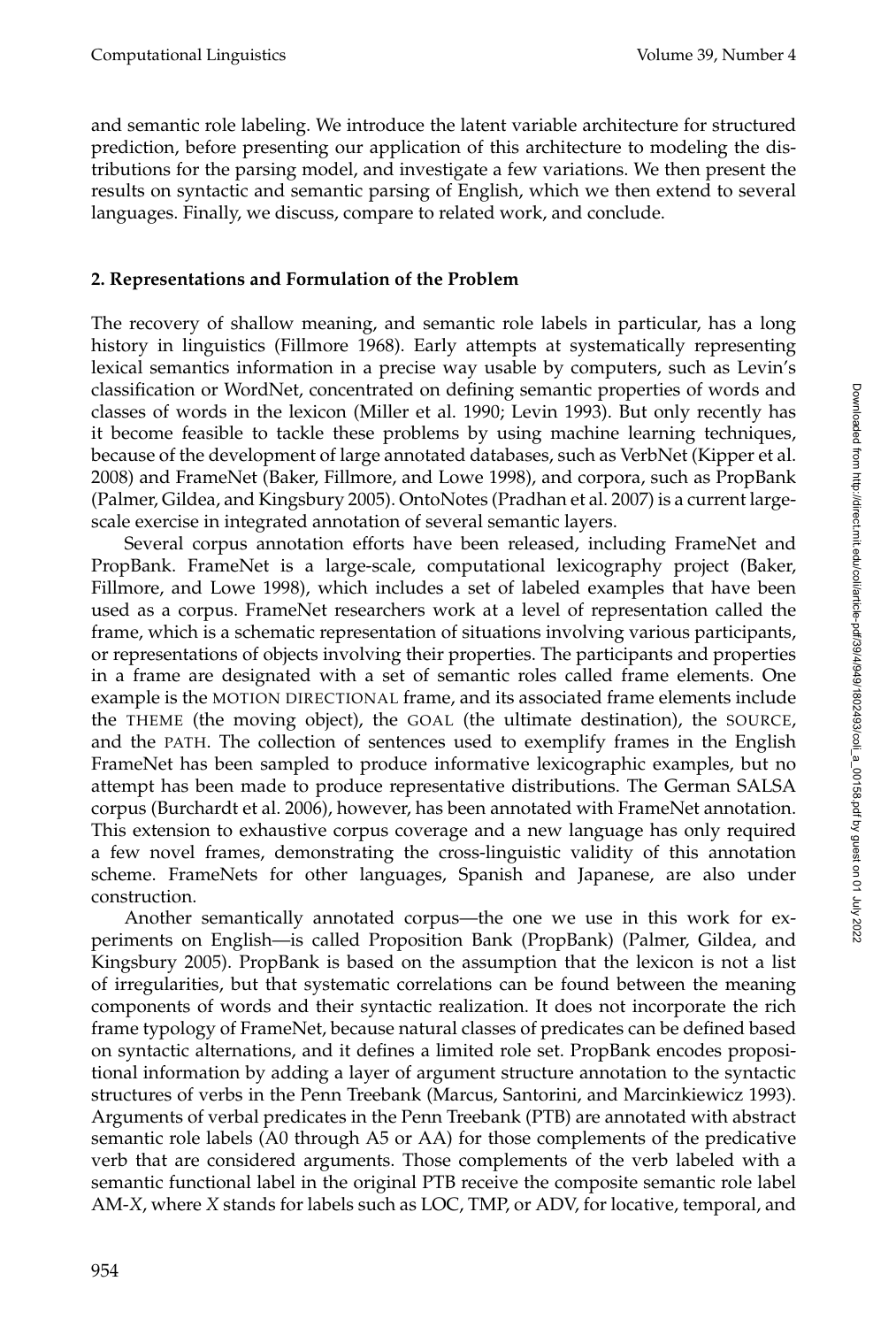| NP Sequa) (VP makes and repairs (NP jet engines) ) ) |         |           |  |     |  |
|------------------------------------------------------|---------|-----------|--|-----|--|
| Aθ                                                   | make.01 |           |  | A I |  |
| AΩ                                                   |         | repair.01 |  | ΑI  |  |
|                                                      |         |           |  |     |  |

#### **Figure 2**

 $(S \t($ 

An example sentence from Penn Treebank annotated with constituent syntactic structure along with semantic role information provided in PropBank.

adverbial modifiers, respectively. A tree structure, represented as a labeled bracketing, with PropBank labels, is shown in Figure 2.

PropBank uses two levels of granularity in its annotation, at least conceptually. Arguments receiving labels A0–A5 or AA are specific to the verb, so these labels do not necessarily express consistent semantic roles across verbs, whereas arguments receiving an AM-*X* label are supposed to be adjuncts, and the roles they express are consistent across all verbs. A0 and A1 arguments are annotated based on the proto-role theory presented in Dowty (1991) and correspond to proto-agents and proto-patients, respectively. Although PropBank, unlike FrameNet, does not attempt to group different predicates evoking the same prototypical situation, it does distinguish between different senses of polysemous verbs, resulting in multiple *framesets* for such predicates.

NomBank annotation (Meyers et al. 2004) extends the PropBank framework to annotate arguments of nouns. Only the subset of nouns that take arguments are annotated in NomBank and only a subset of the non-argument siblings of nouns are marked as ARG-M. The most notable specificity of NomBank is the use of support chains, marked as SU. Support chains are needed because nominal long distance dependencies are not captured under the Penn Treebank's system of empty categories. They are used for all those cases in which the nominal argument is outside the noun phrase. For example, in a support verb construction, such as *Mary took dozens of walks*, the arcs linking *walks* to *of*, *of* to *dozens*, and *dozens* to *took* are all marked as support.

The data we use for English are the output of an automatic process of conversion of the original PTB, PropBank, and NomBank into dependency structures, performed by the algorithm described in Johansson and Nugues (2007). These are the data provided to participants to the CoNLL-2008 and CoNLL-2009 shared tasks (http://ifarm.nl/signll/conll/). An example is shown in Figure 3. This representation encodes both the grammatical functions and the semantic labels that describe the sentence.

Argument labels in PropBank and NomBank are assigned to constituents, as shown in Figure 2. After the conversion to dependency the PropBank and NomBank labels



### **Figure 3**

An example from the PropBank corpus of verbal predicates and their semantic roles (lower half) paired with syntactic dependencies derived from the Penn Treebank.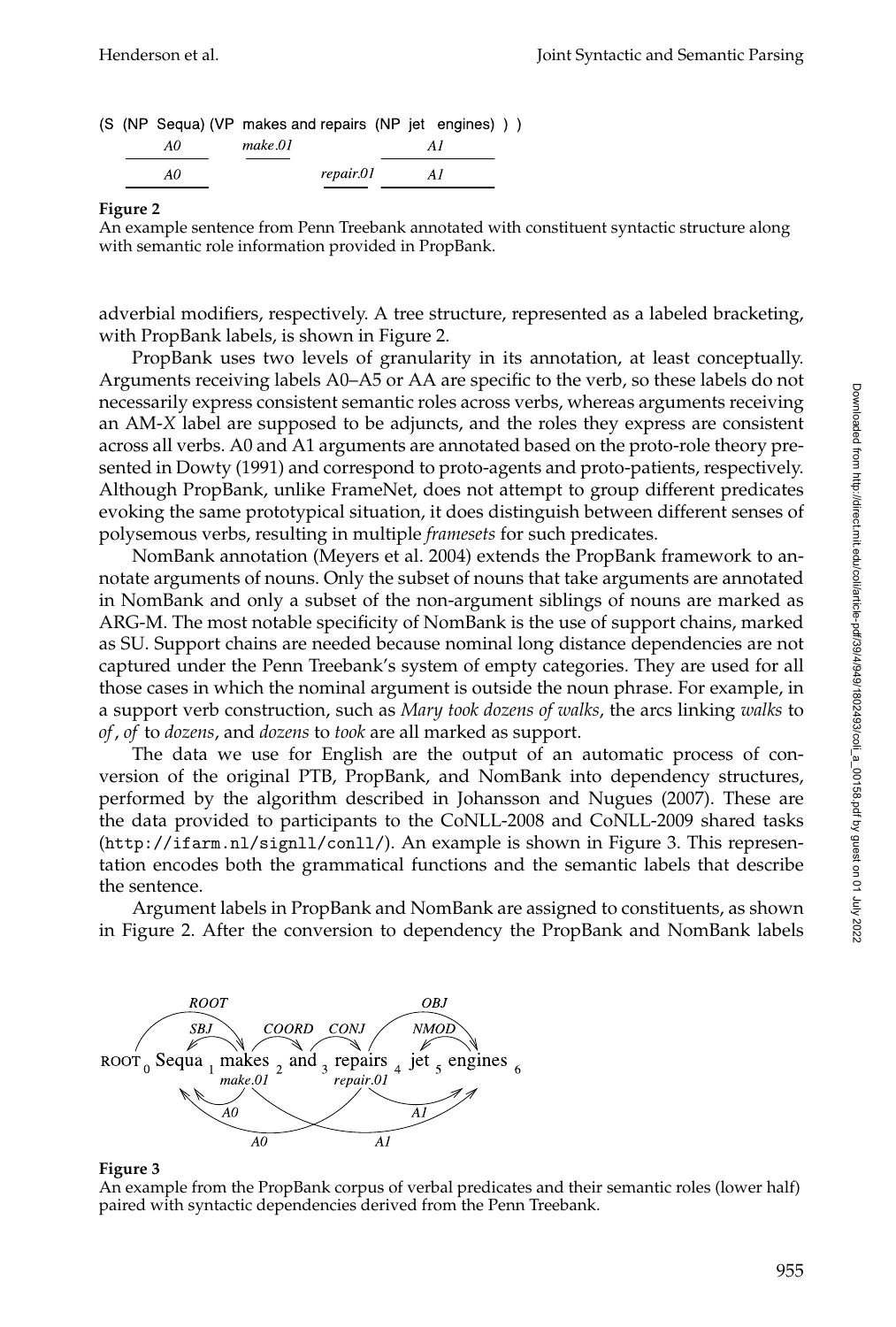are assigned to individual words. Roughly, for every argument span, the preprocessing algorithm chooses a token that has the syntactic head outside of the span, though additional modifications are needed to handle special cases (Johansson and Nugues 2007; Surdeanu et al. 2008). This conversion implies that the span of words covered by the subtree headed by the word receiving the label can often be interpreted as receiving the semantic role label. Consequently, for the dependency-based representation, the syntactic and the semantic graphs jointly define the semantic role information. This is coherent with the original PropBank annotation, which is to be interpreted as a layer of annotation added to the Penn Treebank. Note, however, that the coherence of the syntactic annotation and the semantic role labels is not evaluated in the dependencybased SRL tasks (CoNLL-2008 and CoNLL-2009), so the two half-graphs are, in practice, considered independently.

Unfortunately, mapping from the dependency graphs to the argument spans is more complex than just choosing syntactic subtrees of headwords. This over-simplistic rule would result in only 88% of PropBank arguments correctly recovered (Choi and Palmer 2010). For example, it would introduce overlapping arguments or even cases where the predicate ends up in the argument span; both these situations are impossible under the PropBank and NomBank guidelines. These problems are caused by relative clauses, modals, negations, and verb chains, among others. A careful investigation (Choi and Palmer 2010), however, showed that a set of heuristics can be used to accurately retrieve the original phrase boundaries of the semantic arguments in PropBank from the dependency structures. This observation implies that both representations are nearly equivalent and can be used interchangeably. $1$ 

Several data sets in this format for six other languages were released for the CoNLL-2009 shared task. These resources were in some cases manually constructed in dependency format, and in some cases they were derived from existing resources, such as the data set for Czech, derived from the tectogrammatic Prague Dependency Treebank (Hajič et al. 2006), or a data set for German derived from the FrameNet-style SALSA corpus (Burchardt et al. 2006). Not only are these resources derived from different methodologies and linguistic theories, but they are also adapted to very different languages and different sizes of data sets. For the discussion of the conversion process, we refer the reader to the original shared task description (Surdeanu et al. 2008).

The two-layer graph representation, which was initially developed for English and then adapted to other languages, enables these very different encodings to be represented in the same form. The properties of these different data sets, though, are rather different, in some important respects. As can be clearly seen from Table 1 and as indicated in the Introduction, the properties of syntactic dependency graphs are very different from semantic dependency graphs: The former give rise to a tree, and the latter are a forest of treelets, each representing a proposition. The amount of crossing arcs are also different across the different data sets in the various languages.

The problem we need to solve consists of producing a syntactic–semantic graph given an input word string. Our formulation of this problem is very general: It does not assume that the two-half-graphs are coupled, nor that they form a single tree or a graph without crossing arcs. Rather, it considers that the syntactic and the semantic graphs are

<sup>1</sup> Note though that the study in Choi and Palmer (2010) was conducted using gold-standard syntactic dependencies in the heuristics. Recovery of argument spans based on predicted syntactic analyses is likely to be a harder problem. Extending the heuristics in Choi and Palmer to recover the spans of the semantic arguments in NomBank also appears to be a challenging problem.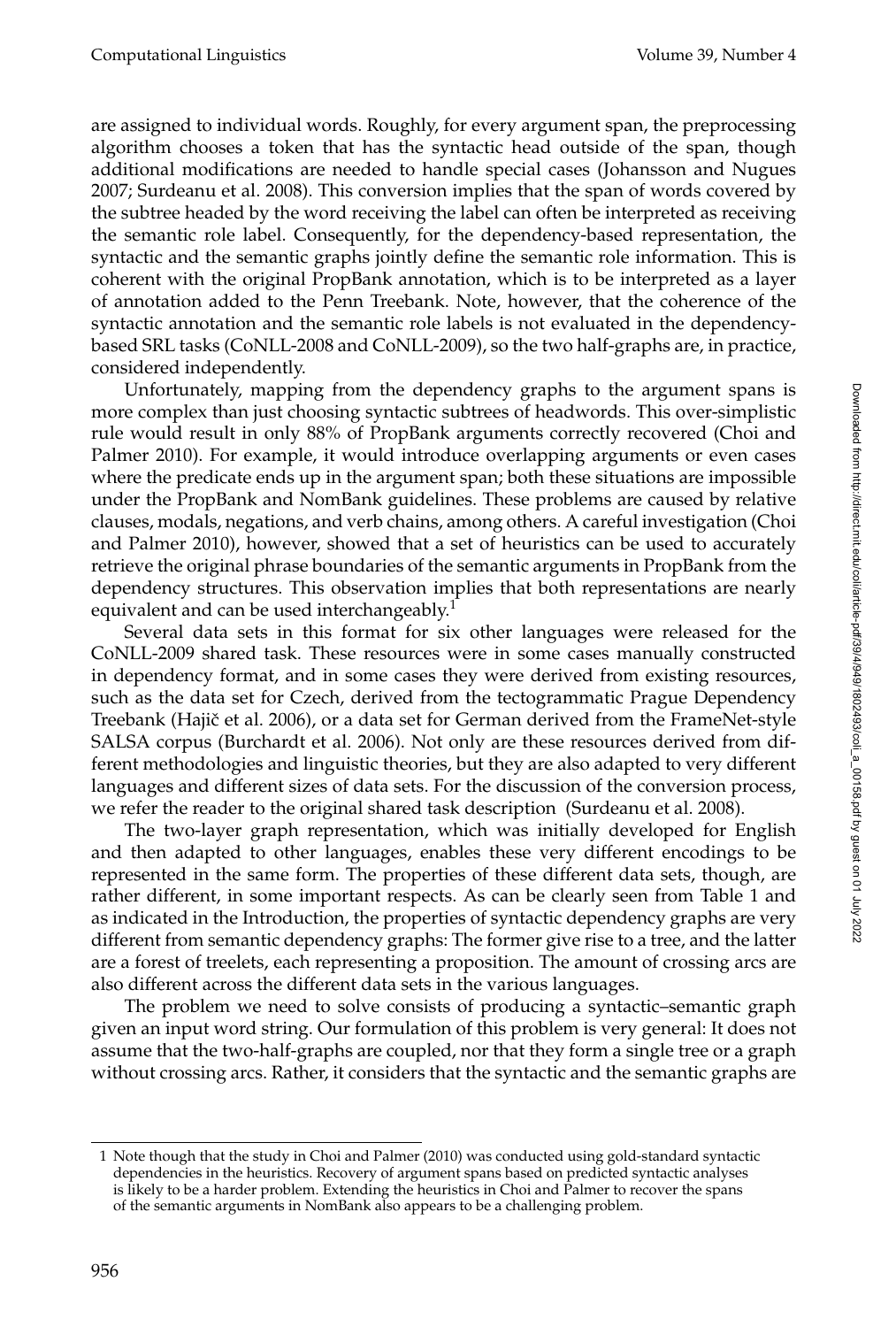For each language, percentages of training sentences with crossing arcs in syntax and semantics, and percentages of training sentences with semantic arcs forming a tree whose root immediately dominates the predicates.

|          | Syntactic<br>crossings | Semantic<br>crossings | Semantic<br>tree |
|----------|------------------------|-----------------------|------------------|
| Catalan  | 0.0                    | 0.0                   | 61.4             |
| Chinese  | 0.0                    | 28.0                  | 28.6             |
| Czech    | 22.4                   | 16.3                  | 6.1              |
| English  | 7.6                    | 43.9                  | 21.4             |
| German   | 28.1                   | 1.3                   | 97.4             |
| Japanese | 0.9                    | 38.3                  | 11.2             |
| Spanish  | 0.0                    | 0.0                   | 57.1             |

only loosely coupled, and share only the vertices (the words). The next section presents how we model these graph structures.

### **3. Modeling Synchronized Derivations**

We propose a joint generative probabilistic model of the syntactic and semantic dependency graphs using two synchronized derivations. In this section, we describe how the probability of the two half-graphs can be broken down into the conditional probabilities of parser actions. The issue of how to estimate these conditional probabilities without making inappropriate independence assumptions will be addressed in Section 4, where we explain how we exploit induced latent variable representations to share information between action choices.

Our joint probability model of syntactic and semantic dependencies specifies the two dependency structures as synchronized sequences of actions for a parser that operates on two different data structures. The probabilities of the parser actions are further broken down to probabilities for primitive actions similar to those used in previous dependency parsing work. No independence assumptions are made in the probability decomposition itself. This allows the probability estimation technique (discussed in Section 4) to make maximal use of its latent variables to learn correlations between the different parser actions, both within and between structures.

## **3.1 Synchronized Derivations**

We first specify the syntactic and semantic derivations separately, before specifying how they are synchronized in a joint generative model.

The derivations for syntactic dependency trees are based on a shift-reduce style parser (Nivre et al. 2006; Titov and Henderson 2007d). The derivations use a stack and an input queue. There are actions for creating a leftward or rightward arc between the top of the stack and the front of the queue, for popping a word from the stack, and for shifting a word from the queue to the stack.

A syntactic configuration of the parser is defined by the current stack, the queue of remaining input words, and the partial labeled dependency structure constructed by previous parser actions. The parser starts with an empty stack and terminates when it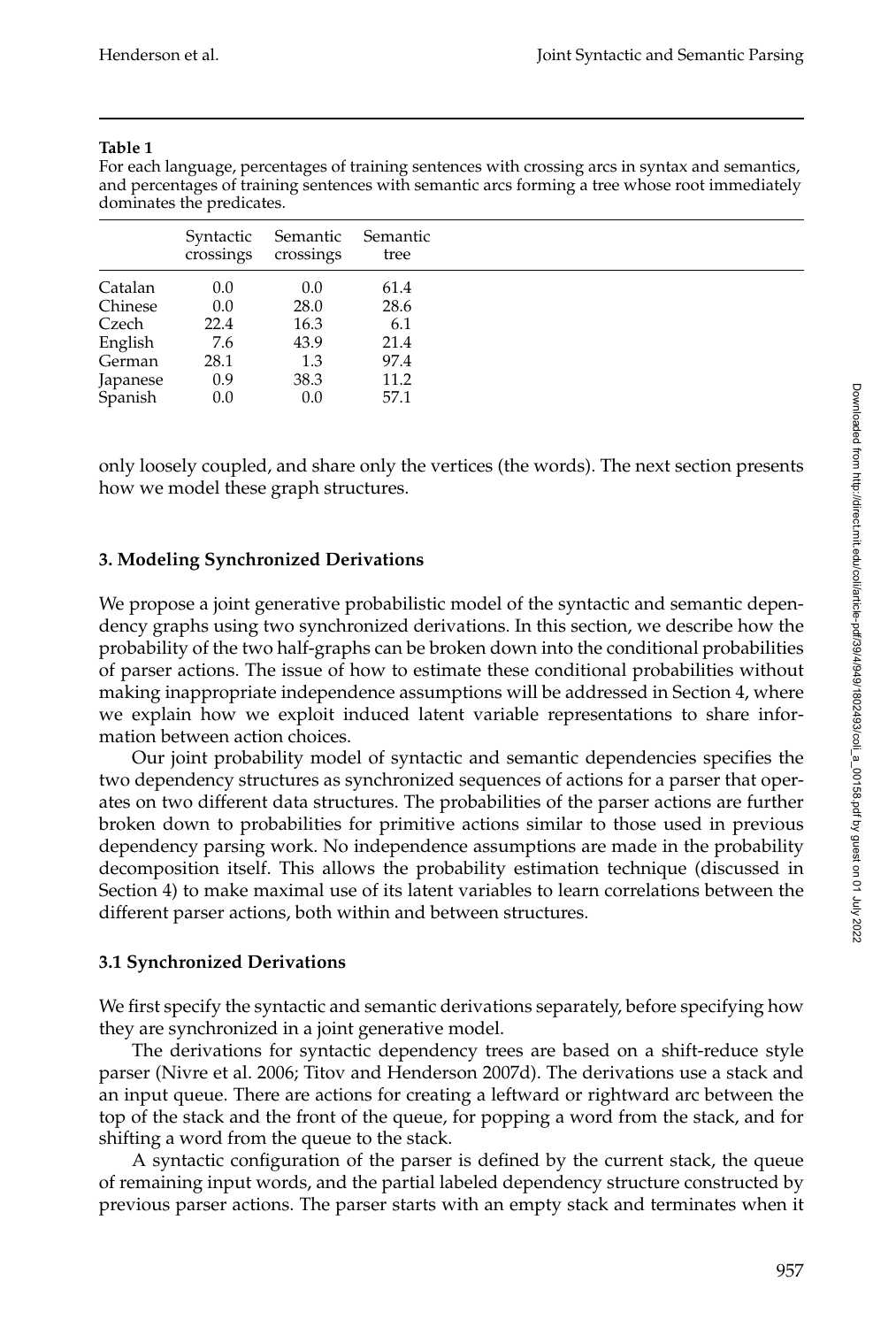reaches a configuration with an empty queue. The generative process uses four types of actions:

- 1. The action *Left-Arc<sub>r</sub>* adds a dependency arc from the next input word  $w_i$  to the word  $w_i$  on top of the stack, selects the label  $r$  for the relation between  $w_i$  and  $w_j$ , and finally pops the word  $w_i$  from the stack.
- 2. The action *Right-Arcr* adds an arc from the word *wi* on top of the stack to the next input word  $w_i$  and selects the label  $r$  for the relation between  $w_i$ and *wj*.
- 3. The action *Reduce* pops the word  $w_i$  from the stack.
- 4. The action  $\textit{Shift}_{w_{i+1}}$  shifts the word  $w_j$  from the input queue to the stack and predicts the next word in the queue  $w_{j+1}$ .<sup>2</sup>

The derivations for semantic dependencies also use a stack and an input queue, but there are three main differences between the derivations of the syntactic and semantic dependency graphs. The actions for semantic derivations include the actions used for syntactic derivations, but impose fewer constraints on their application because a word in a semantic dependency graph can have more than one parent. Namely, unlike the algorithm used for syntax, the *Left-Arcr* action does not pop a word from the stack. This modification allows a word to have multiple parents, as required for non-tree parsing. Also, the *Reduce* action does not require the word to have a parent, thereby allowing for disconnected structure. In addition, two new actions are introduced for semantic derivations:

- 5. The action *Predicates* selects a frameset *s* for the predicate *wj* at the front of the input queue.
- 6. The action *Swap* swaps the two words at the top of the stack.

The *Swap* action, introduced to handle non-planar structures, will be discussed in more detail in Section 3.2.

One of the crucial intuitions behind our approach is that the parsing mechanism must correlate the two half-graphs, but allow them to be constructed separately as they have very different properties. Let  $T_d$  be a syntactic dependency tree with derivation  $D_d^1, \ldots, D_d^{m_d}$ , and  $T_s$  be a semantic dependency graph with derivation  $D_s^1, \ldots, D_s^{m_s}$ . To define derivations for the joint structure  $T_d$ ,  $T_s$ , we need to specify how the two derivations are synchronized, and in particular make the important choice of the granularity of the synchronization step. Linguistic intuition would perhaps suggest that syntax and semantics are connected at the clause level—a big step size—whereas a fully integrated system would synchronize at each parsing decision, thereby providing the most communication between these two levels. We choose to synchronize the construction of the two structures at every word—an intermediate step size. This choice is simpler, as it is based on the natural total order of the input, and it avoids the problems of the more linguistically motivated choice, where chunks corresponding to different semantic propositions would be overlapping.

<sup>2</sup> For clarity, we will sometimes write *Shift<sub>j</sub>* instead of *Shift*<sub> $w_{i+1}$ </sub>.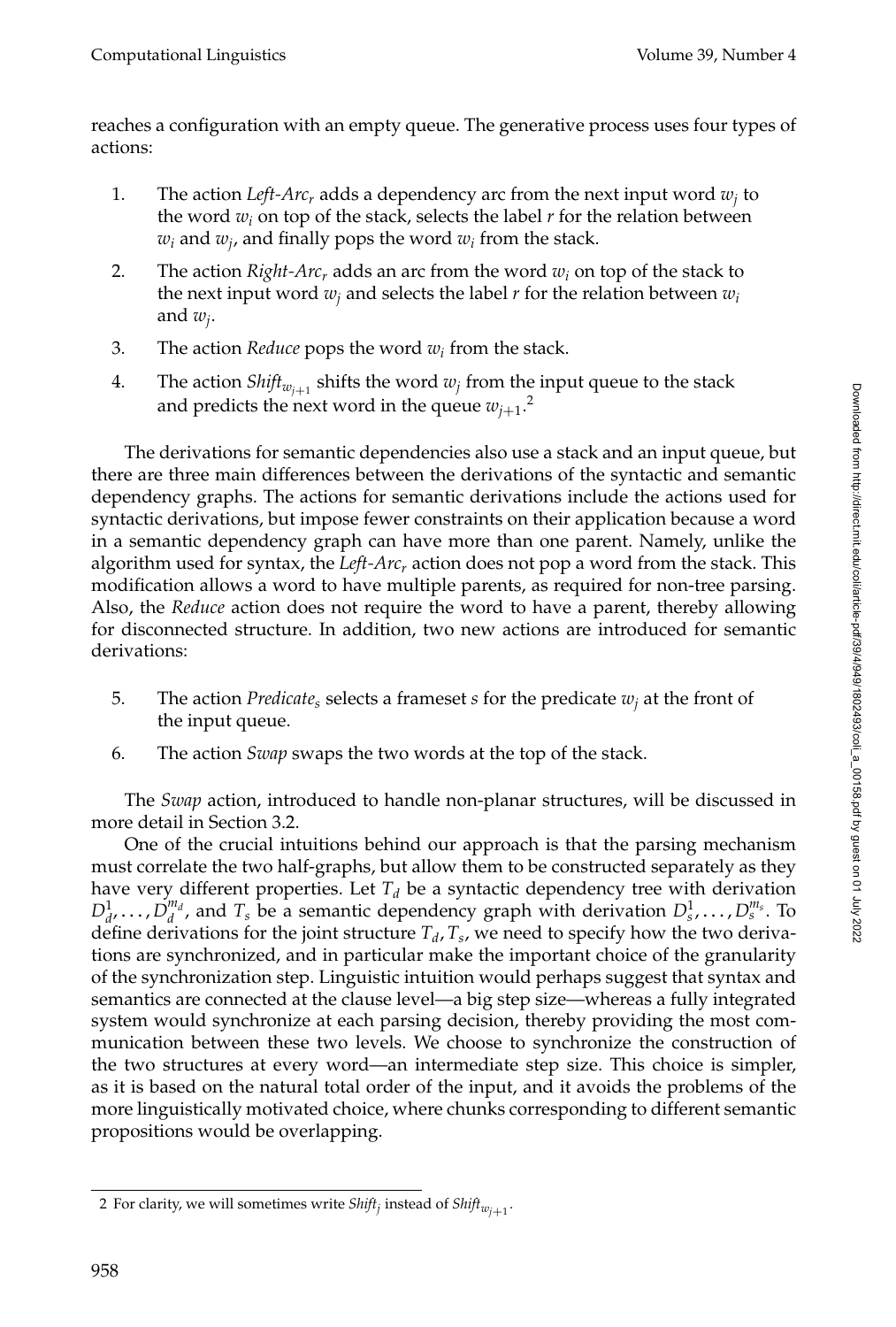We divide the two derivations into the sequence of actions, which we call **chunks**, between shifting each word onto the stack,  $c_d^t = D_d^{b^t}, \ldots, D_d^{c^t}$  and  $c_s^t = D_s^{b^t}, \ldots, D_s^{c^t}$ , where  $D_d^{b^t-1} = D_s^{b^t-1} = \text{Shift}_{t-1}$  and  $D_d^{e^t+1} = D_s^{e^t+1} = \text{Shift}_t$ . Then the actions of the synchronized derivations consist of quadruples  $C^t = (c_d^t, Switch, c_s^t, Shift_t)$ , where *Switch* means switching from syntactic to semantic mode. A word-by-word illustration of this synchronized process is provided in Figure 4. This gives us the following joint probability model, where *n* is the number of words in the input.

$$
P(T_d, T_s) = P(C^1, ..., C^n)
$$
  
= 
$$
\prod_t P(C^t | C^1, ..., C^{t-1})
$$
 (1)

Chunk probabilities are then decomposed into smaller steps. The probability of each synchronized derivation chunk  $C<sup>t</sup>$  is the product of four factors, related to the syntactic level, the semantic level, and the two synchronizing steps. An illustration of the individual derivation steps is provided in Figure 5.

$$
P(C^{t}|C^{1},...,C^{t-1}) = P(c_{d}^{t}|C^{1},...,C^{t-1}) \times P(Swith|c_{d}^{t},C^{1},...,C^{t-1}) \times P(c_{s}^{t}|Swith, c_{d}^{t}, C^{1},...,C^{t-1}) \times P(Shigh_{t}|c_{d}^{t},c_{s}^{t},C^{1},...,C^{t-1})
$$
\n(2)

These synchronized derivations  $C^1$ , ...,  $C^n$  only require a single input queue, since the *Shift* operations are synchronized, but they require two separate stacks, one for the syntactic derivation and one for the semantic derivation.



#### **Figure 4**

A word-by-word illustration of a joint synchronized derivation, where the blue top half is the syntactic tree and the green bottom half is the semantic graph. The word at the front of the queue and the arcs corresponding to the current chunk are shown in **bold**.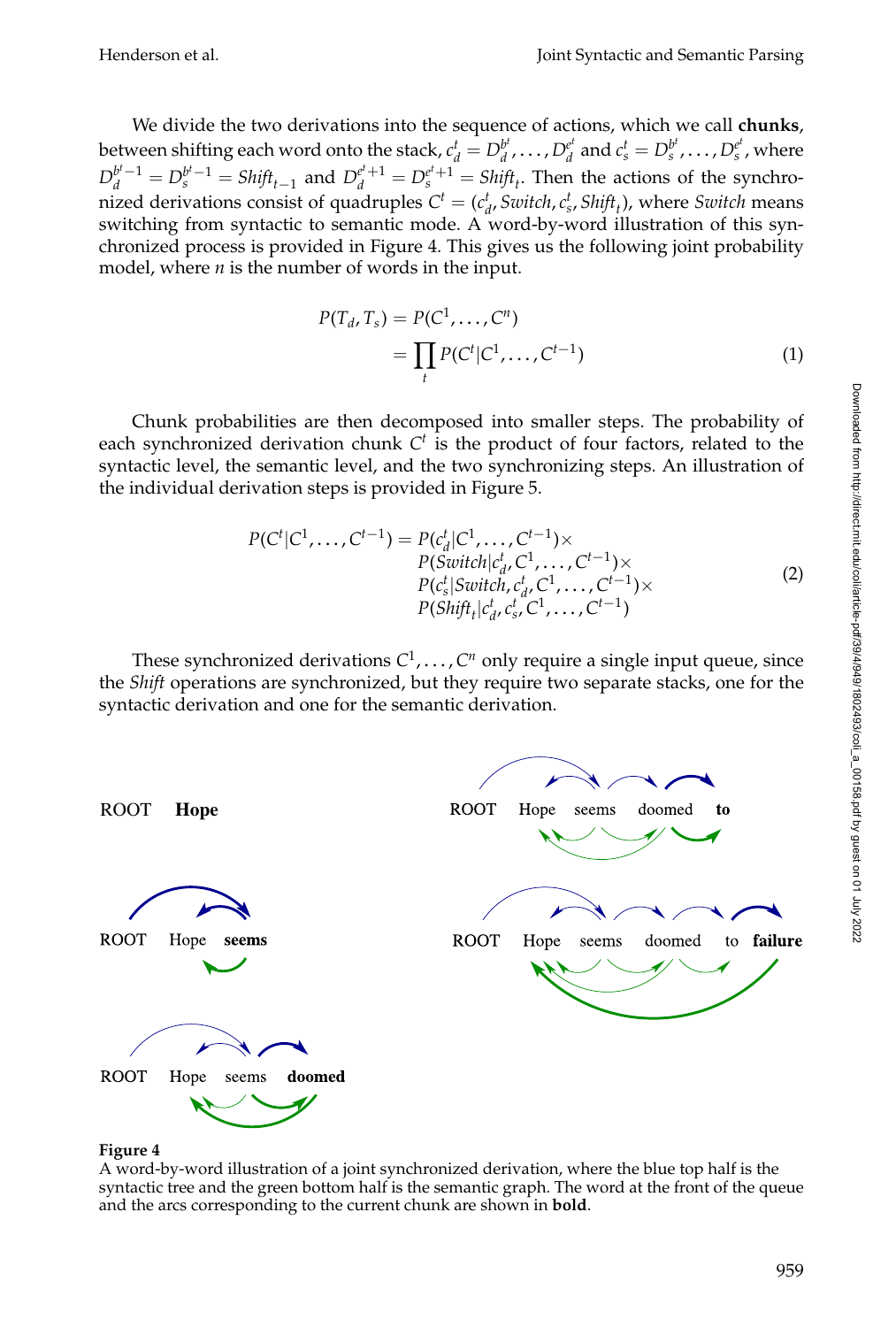

### **Figure 5**

A joint, synchronized derivation, illustrating individual syntactic and semantic steps. The results of each derivation step are shown in **bold**, with the blue upper arcs for syntax and the green lower arcs for semantics. *Switch* and *Reduce* actions are not shown explicitly.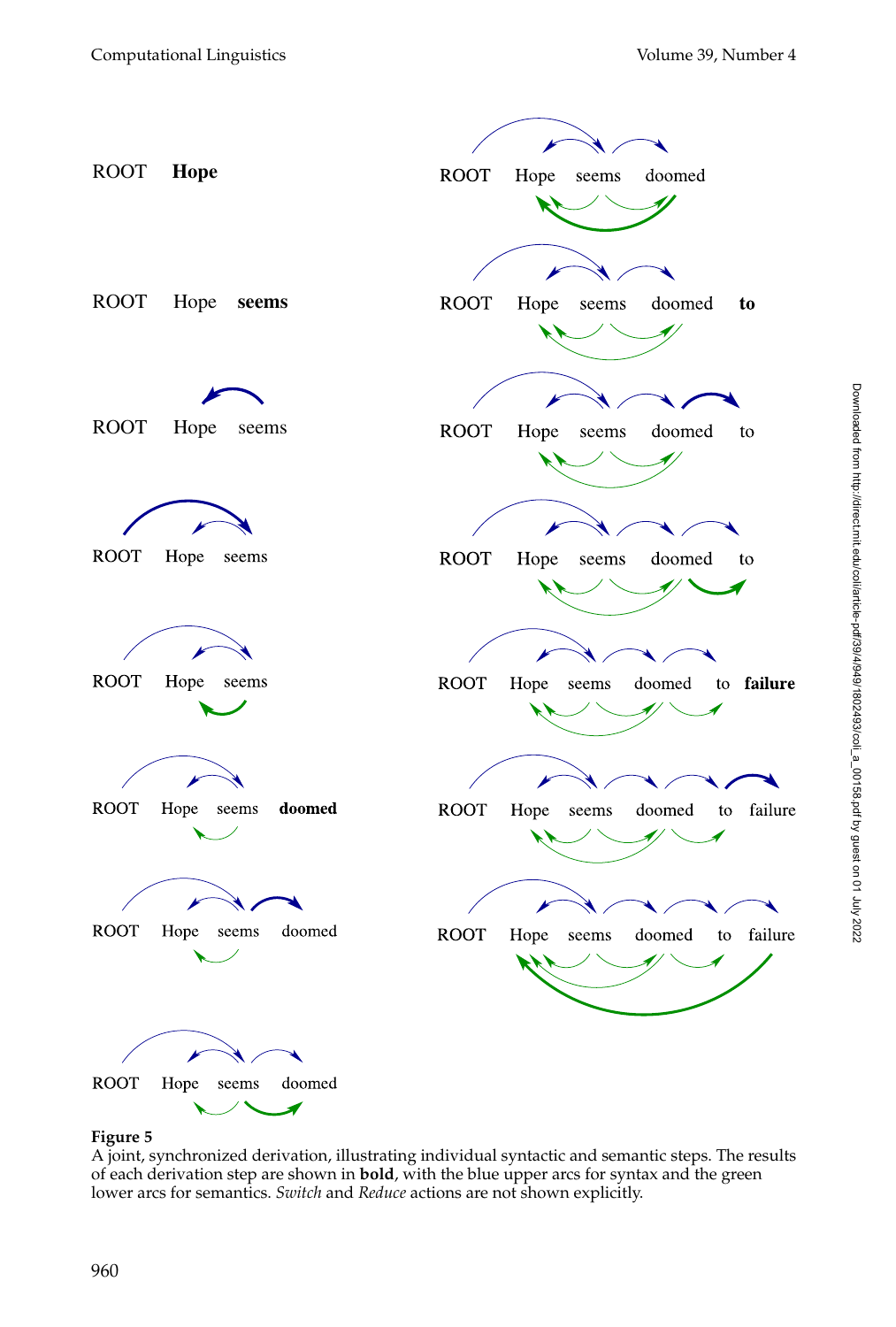The probability of  $c_d^t$  is decomposed into the probabilities of the derivation actions *Di d*

$$
P(c_d^t | C^1, \dots, C^{t-1}) = \prod_{b_d^t \le i \le e_d^t} P(D_d^i | D_d^{b_d^t}, \dots, D_d^{i-1}, C^1, \dots, C^{t-1})
$$
(3)

and then the probability of  $c_s^t$  is decomposed into the probabilities of the derivation actions *Di s*

$$
P(c_s^t | Switch, c_d^t, C^1, \dots, C^{t-1}) = \prod_{b_s^t \leq i \leq e_s^t} P(D_s^i | D_s^{b_s^t}, \dots, D_s^{i-1}, Switch, c_d^t, C^1, \dots, C^{t-1}) \quad (4)
$$

Note that in all these equations we have simply applied the chain rule, so all equalities are exact. The order in which the chain rule has been applied gives us a complete ordering over all decisions in  $C^1, \ldots, C^n$ , including all the decisions in  $D_d^1, \ldots, D_d^{m_d^1}$  and  $D_s^1, \ldots, D_s^{m_s}$ . For notational convenience, we refer to this complete sequence of decisions as  $D^1, \ldots, D^m$ , allowing us to state

$$
P(T_d, T_s) = \prod_i P(D^i | D^1, \dots, D^{i-1})
$$
\n(5)

Instead of treating each  $D<sup>i</sup>$  as an atomic decision, it will be convenient in the subsequent discussion to sometimes split it into a sequence of elementary decisions  $D^i = d_1^i, \ldots, d_m^i$ :

$$
P(Di|D1,...,Di-1) = \prod_{k} P(dik|hist(i,k))
$$
\n(6)

where *hist*(*i*, *k*) denotes the parsing history  $D^1, \ldots, D^{i-1}, d_1^i, \ldots, d_{k-1}^i$ . Each conditional distribution is estimated using the latent variable model, ISBN, which we will describe in Section 4.1.

This way of synchronizing the syntactic and semantic derivations is not formally equivalent to a synchronous grammar. A synchronous grammar would generate the sequence of synchronized steps  $C^1$ , ...,  $C^n$ , which would require a finite vocabulary of possible synchronized steps  $C^i$ . But these synchronized steps  $C^i$  are themselves specified by a generative process which is capable of generating arbitrarily long sequences of actions. For example, there may be an unbounded number of *Reduce* actions in between two *Shift* actions. Thus there are an infinite number of possible synchronized steps *Ci* , and the synchronous grammar would itself have to be infinite.

Instead, we refer to this model as "semi-synchronized." The two derivations are synchronized on the right-hand side of each dependency (the front of the queue), but not on the left-hand side (the top of the stack). This approach groups similar dependencies together, in that they all involve the same right-hand side. But the lack of restrictions on the left-hand side means that this approach does not constrain the possible structures or the relationship of syntax to semantics.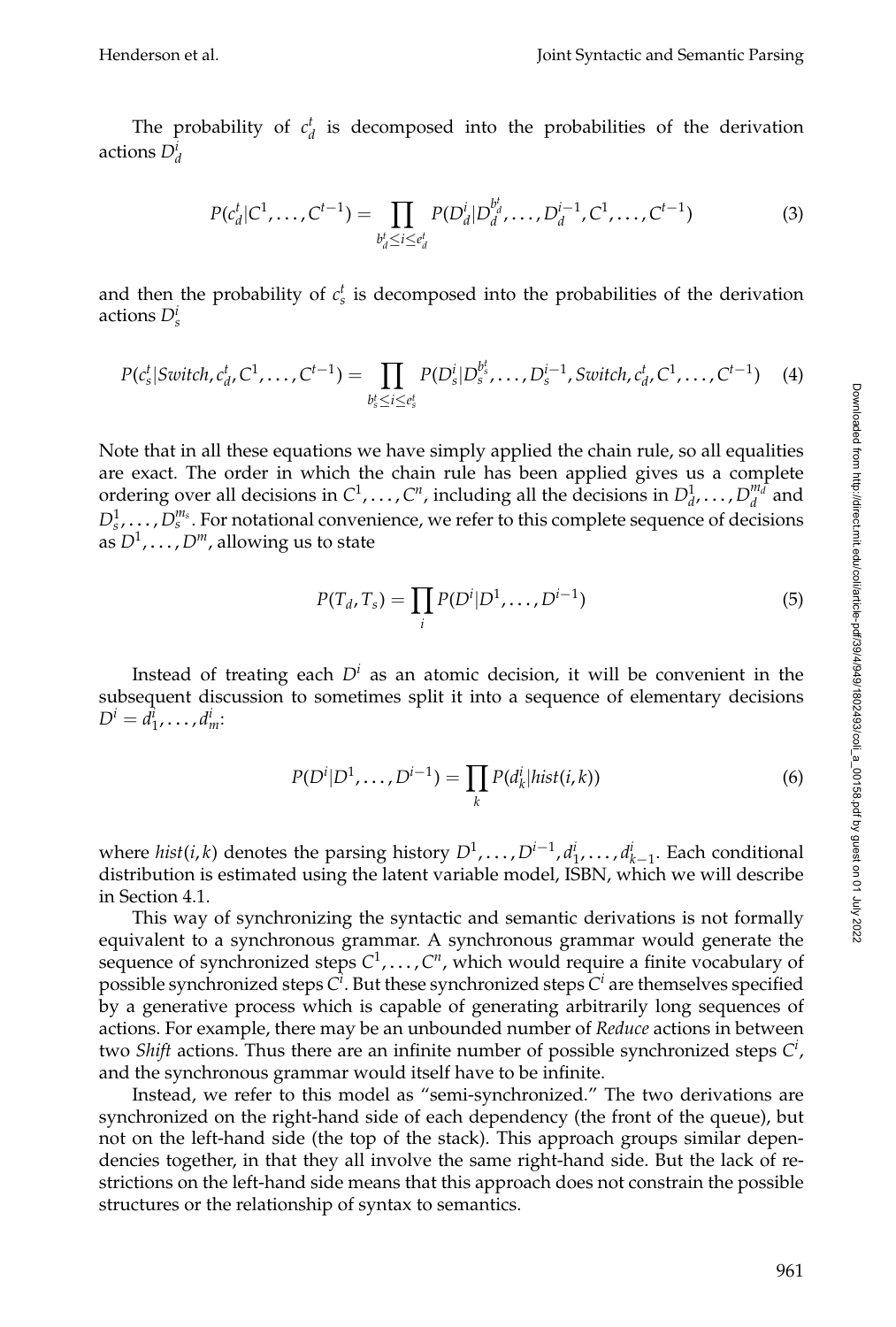### **3.2 Planarization of Dependencies**

Without including the *Swap* action, the derivations described above could only specify planar syntactic or semantic dependency graphs. Planarity requires that the graph can be drawn in the semi-plane above the sentence without any two arcs crossing, and without changing the order of words.<sup>3</sup>

Exploratory data analysis indicates that many instances of non-planarity in the complete graph are due to crossings of the syntactic and semantic graphs. For instance, in the English training set, there are approximately 7.5% non-planar arcs in the joint syntactic–semantic graphs, whereas summing the non-planarity within each graph gives us only roughly 3% non-planar arcs in the two separate graphs. Because our synchronized derivations use two different stacks for the syntactic and semantic dependencies, respectively, we only require each individual graph to be planar.

The most common approach to deal with non-planarity transforms crossing arcs into non-crossing arcs with augmented labels (Nivre and Nilsson 2005). This is called the pseudo-projective parsing with HEAD encoding method (HEAD for short, see Section 6). We use this method to projectivize the syntactic dependencies. Despite the shortcomings that will be discussed later, we adopt this method because the amount of non-planarity in syntactic structures is often small: only 0.39% of syntactic dependency arcs in the English training set are non-planar. Therefore, choice of the planarization strategy for syntactic dependencies is not likely to seriously affect the performance of our method for English.

One drawback of this approach is theoretical. Augmented structures that do not have any interpretation in terms of the original non-planar trees receive non-zero probabilities. When parsing with such a model, the only computationally feasible search consists of finding the most likely augmented structure and removing inconsistent components of the dependency graph (Nivre et al. 2006; Titov and Henderson 2007d). But this practically motivated method is not equivalent to a statistically motivated—but computationally infeasible—search for the most probable consistent structure. Moreover, learning these graphs is hard because of the sparseness of the augmented labels. Empirically, it can be observed that a parser that uses this planarization method tends to output only a small number of augmented labels, leading to a further drop of recall on non-planar dependencies.

Applying the same planarization approach to semantic dependency structures is not trivial and would require a novel planarization algorithm, because semantic dependency graphs are highly disconnected structures, and direct application of any planarization algorithm, such as the one proposed in Nivre and Nilsson (2005), is unlikely to be appropriate. For instance, a method that extends the planarization method to semantic predicate-argument structures by exploiting the connectedness of the corresponding syntactic dependency trees has been tried in Henderson et al. (2008). Experimental results reported in Section 6 indicate that the method that we will illustrate in the following paragraphs yields better performance.

A different way to tackle non-planarity is to extend the set of parsing actions to a more complex set that can parse any type of non-planarity (Attardi 2006). This approach is discussed in more detail in Section 7. We adopt a conservative version of this approach

<sup>3</sup> Note that this planarity definition is stricter than the definition normally used in graph theory where the entire plane is used. Some parsing algorithms require *projectivity*: this is a stronger requirement than planarity and the notion of projectivity is only applicable to trees (Nivre and Nilsson 2005).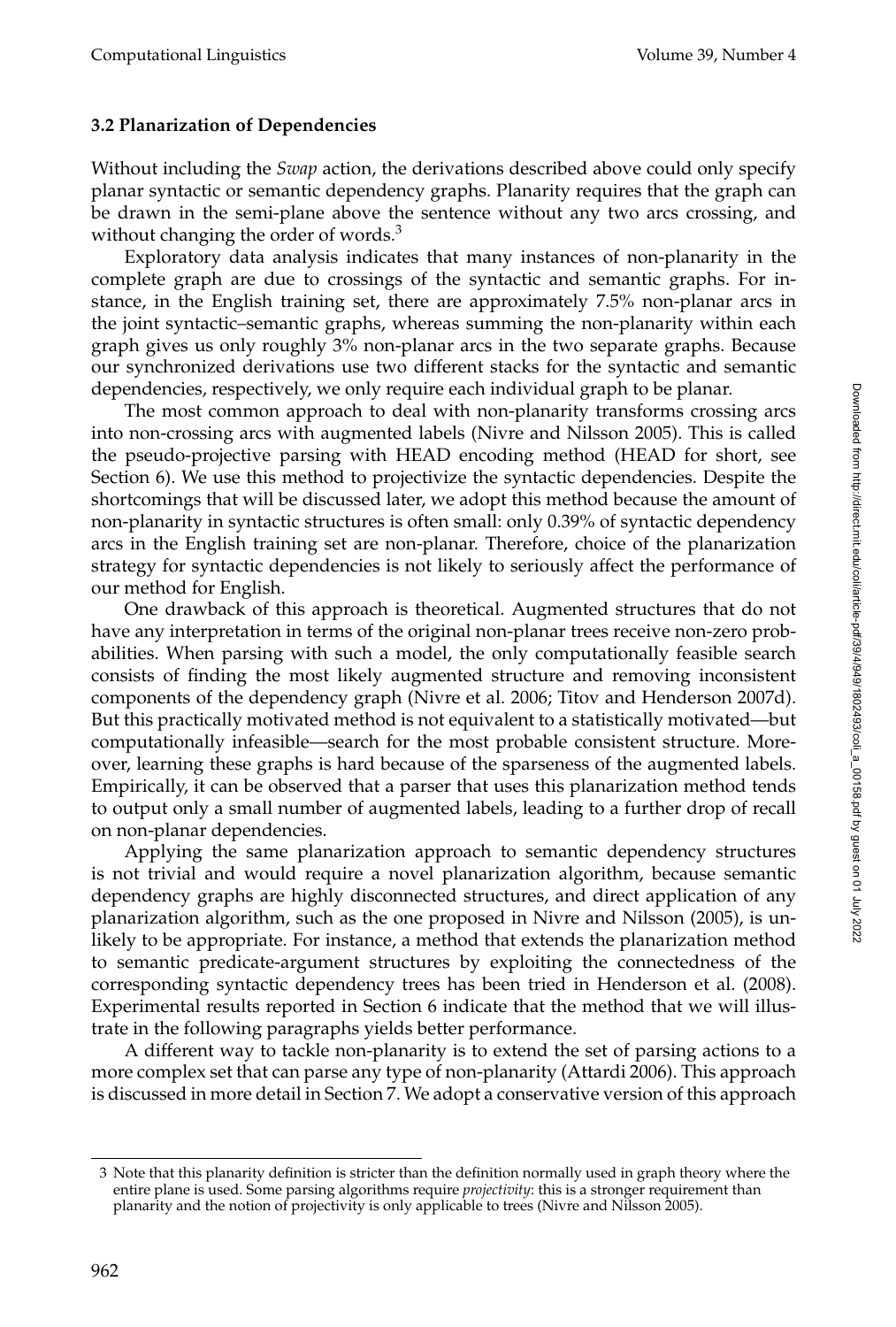

#### **Figure 6**

A non-planar semantic dependency graph whose derivation is the sequence of operations *1:Shift(1), 2:LeftArc(1,2), 3:Shift(2), 4:Shift(3), 5:Reduce(3), 6:Swap(1,2), 7:LeftArc(1,4), 8:Shift(4), 9:Shift(5), 10:Reduce(5), 11:RightArc(4,6), 12:Reduce(4), 13:Reduce(1), 14:RightArc(2,6).* In the figure, these steps are associated with either the created arc or the resulting top of the stack.

as described in Titov et al. (2009). Specifically, we add a single action that is able to handle most crossing arcs occurring in the training data. The decision *Swap* swaps the two words at the top of the stack.

The *Swap* action is inspired by the planarization algorithm described in Hajičová et al. (2004), where non-planar trees are transformed into planar ones by recursively rearranging their sub-trees to find a linear order of the words for which the tree is planar (also see the discussion of Nivre [2008], Nivre, Kuhlmann, and Hall [2009] in Section 7). Important differences exist, however, because changing the order of adjacent nodes in the stack is not equivalent to changing the order of adjacent phrases in the word sequences. In our method, nodes can appear in different orders at different steps of the derivation, so some arcs can be specified using one ordering, then other arcs can be specified with another ordering.<sup>4</sup> This makes our algorithm more powerful than just a single adjacent transposition of sub-trees.

In our experiments on the CoNLL-2008 shared task data set (Surdeanu et al. 2008), reported subsequently, introducing this action was sufficient to parse the semantic dependency structures of 37,768 out of 39,279 training sentences (96%).

Moreover, among the many linguistic structures which this parsing algorithm can handle, one of the frequent ones is coordination. The algorithm can process nonplanarity introduced by coordination of two conjuncts sharing a common argument or being arguments of a common predicate (e.g., *Sequa makes and repairs jet engines*), as well as similar structures with three verb conjuncts and two arguments (e.g., *Sequa makes, repairs, and sells jet engines*). The derivation of a typical non-planar semantic graph involving coordination is illustrated in Figure 6. Inspection of example derivations also indicates that swaps occur frequently after verbs like *expect to, thought to,* and *helped,* which take a VP complement in a dependency representation. This is a coherent set of predicates, suggesting that swapping enables the processing of constructions such as *John expects Bill to come* that establish a relation between the higher verb and the lower infinitival head word (*to*), but with an intervening expressed subject (*Bill*). This is indeed a case in which two predicate-argument structures cross in the CoNLL shared task representation. More details and discussion on this action can be found in Titov et al. (2009).

The addition of the *Swap* action completes the specification of our semisynchronized derivations for joint syntactic–semantic parsing. We now present the

<sup>4</sup> Note that we do not allow two *Swap* actions in a row, which would return to an equivalent parser configuration. All other actions make an irreversible change to the parser configuration, so by requiring at least one other action between any two *Swap* actions, we prevent infinite loops.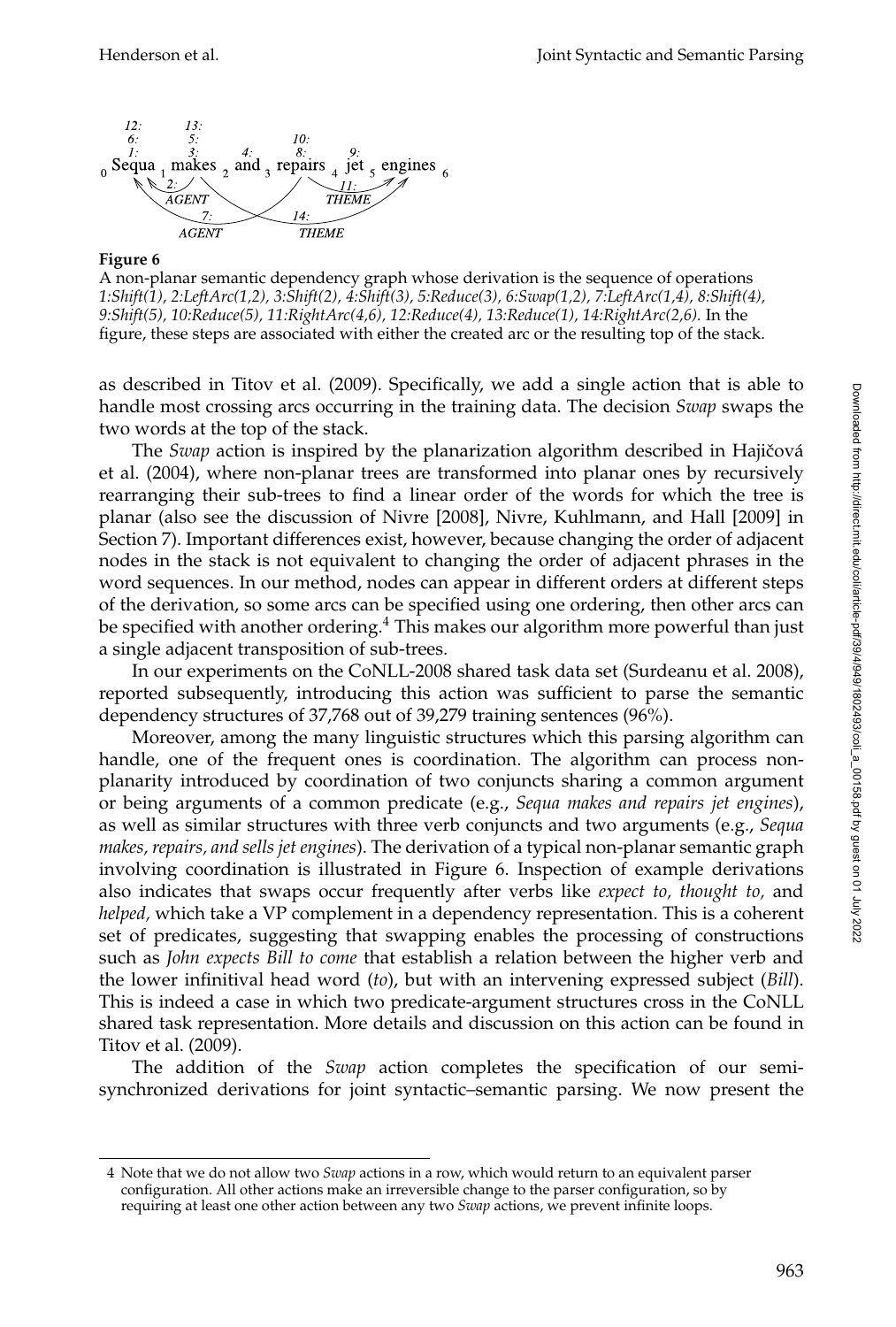latent variable method that allows us to accurately estimate the conditional probabilities of these parser actions.

# **4. The Estimation Method**

The approach of modeling joint syntactic–semantic dependency parsing as a semisynchronized parsing problem relies crucially on an estimation architecture that is flexible enough to capture the correlations between the two separate structures. For problems where multiple structured representations are learned jointly, and syntactic and semantic parsing in particular, it is often very difficult to precisely characterize the complex interactions between the two tasks. Under these circumstances, trying to design by hand features that capture these interactions will inevitably leave out some relevant features, resulting in independence assumptions that are too strong. We address this problem by using a learning architecture that is able to induce appropriate features automatically using latent variables.

Latent variables are used to induce features that capture the correlations between the two structures. Alternatively, these latent variables can be regarded as capturing correlations between the parsing tasks, as needed for effective multi-task learning. Roughly, we can assume that there exist some sub-problems that are shared between the two tasks, and then think of the latent variables as the outputs of classifiers for these sub-problems. For example, latent variables may implicitly encode if a word on top of the stack belongs to a specific cluster of semantically similar expressions.<sup>5</sup> This information is likely to be useful for both parsing tasks.

We use the Incremental Sigmoid Belief Network (ISBN) architecture (Henderson and Titov 2010) to learn latent variable models of our synchronized derivations of syntactic–semantic parsing. ISBNs postulate a vector of latent binary features associated with each state in each derivation. These features represent properties of the derivation history at that state which are relevant to future decisions. ISBNs learn these features as part of training the model, rather than a designer specifying them by hand. Instead, the designer specifies which previous states are the most relevant to a given state, based on locality in the structures being built by the derivation, as discussed later in this section. By conditioning each state's latent features on the latent features of these locally relevant states, ISBNs tend to learn correlations that are local in the structures. But by passing information repeatedly between latent features, the learned correlations are able to extend within and between structures in ways that are not constrained by independence assumptions.

In this section we will introduce ISBNs and specify how they are used to model the semi-synchronized derivations presented in the previous section. ISBNs are Bayesian networks based on sigmoid belief networks (Neal 1992) and dynamic Bayesian networks (Ghahramani 1998). They extend these architectures by allowing their model structure to be incrementally specified based on the partial structure being built by a derivation. They have previously been applied to constituency and dependency parsing (Titov and Henderson 2007a, 2007b). We successfully apply ISBNs to a more complex, multi-task parsing problem without changing the machine learning methods.

<sup>5</sup> Development of methods for making explicit the regularities encoded in distributed latent representations remains largely an open problem, primarily due to statistical dependencies between individual latent variables. Therefore, we can only speculate about the range of modeled phenomena and cannot reliably validate our hypotheses.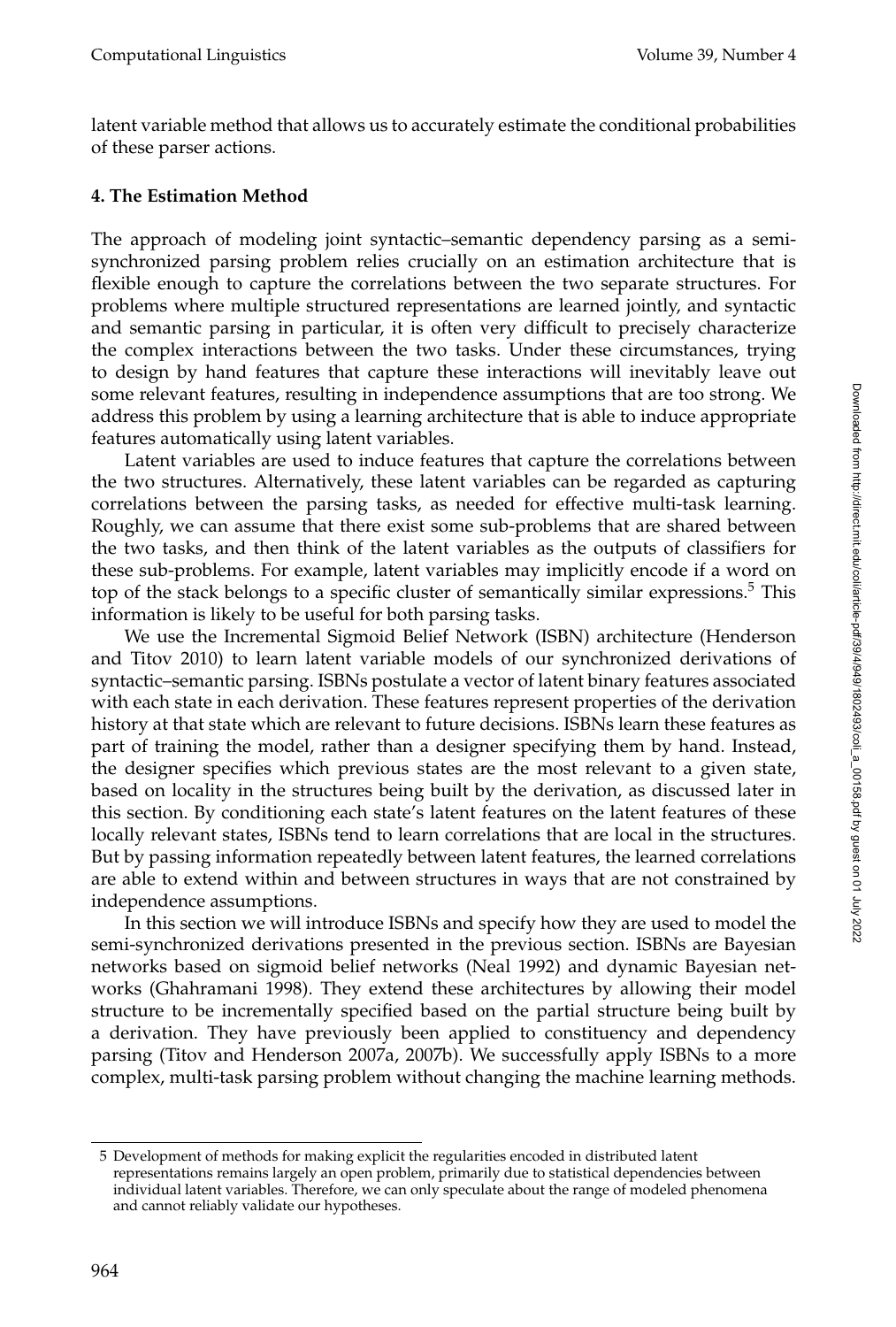# **4.1 Incremental Sigmoid Belief Networks**

Like all Bayesian networks, ISBNs provide a framework for specifying a joint probability model over many variables. The conditional probability distribution of each variable is specified as a function of the other variables that have edges directed to it in the Bayesian network. Given such a joint model, we can then infer specific probabilities, such as computing the conditional probability of one variable given values for other variables.

This section provides technical details about the ISBN architecture. It begins with background on Sigmoid Belief Networks (SBNs) and Dynamic SBNs, a version of SBNs developed for modeling sequences. Then it introduces the ISBN architecture and the way we apply it to joint syntactic–semantic dependency parsing. Throughout this article we will use **edge** to refer to a link between variables in a Bayesian network, as opposed to **arc** for a link in a dependency structure. The pattern of edges in a Bayesian network is called the **model structure**, which expresses the types of correlations we expect to find in the domain.

*4.1.1 Sigmoid Belief Networks.* ISBNs are based on SBNs (Neal 1992), which have binary variables  $s_i \in \{0,1\}$  whose conditional probability distributions are of the form

$$
P(s_i = 1 | Par(s_i)) = \sigma(\sum_{s_j \in Par(s_i)} J_{ij} s_j)
$$
\n
$$
(7)
$$

where  $Par(s_i)$  denotes the variables with edges directed to  $s_i$ ,  $\sigma$  denotes the logistic sigmoid function  $\sigma(x) = 1/(1 + e^{-x})$ , and  $J_{ij}$  is the weight for the edge from variable  $s_j$  to variable  $s_i$ .<sup>6</sup> Each such conditional probability distribution is essentially a logistic regression (also called maximum-entropy) model, but unlike standard logistic regression models where the feature values are deterministically computable (i.e., observable), here the features may be latent. SBNs are also similar to feed-forward neural networks, but, unlike neural networks, SBNs have a precise probabilistic semantics for their hidden variables.

In ISBNs we consider a generalized version of SBNs where we allow variables with any range of discrete values. The normalized exponential function is used to define the conditional probability distributions at these variables:

$$
P(s_i = v | Par(s_i)) = \frac{\exp(\sum_{s_j \in Par(s_i)} W_{vj}^i s_j)}{\sum_{v'} \exp(\sum_{s_j \in Par(s_i)} W_{v'j}^i s_j)}
$$
(8)

where  $W^i$  is the weight matrix for the variable  $s_i$ .

*4.1.2 Dynamic Sigmoid Belief Networks.* SBNs can be easily extended for processing arbitrarily long sequences, for example, to tackle the language modeling problem or other sequential modeling tasks.

Such problems are often addressed with dynamic Bayesian networks (DBN) (Ghahramani 1998). A typical example of DBNs is the first-order hidden Markov model

<sup>6</sup> For convenience, where possible, we will not explicitly include bias terms in expressions, assuming that every latent variable in the model has an auxiliary parent variable set to 1.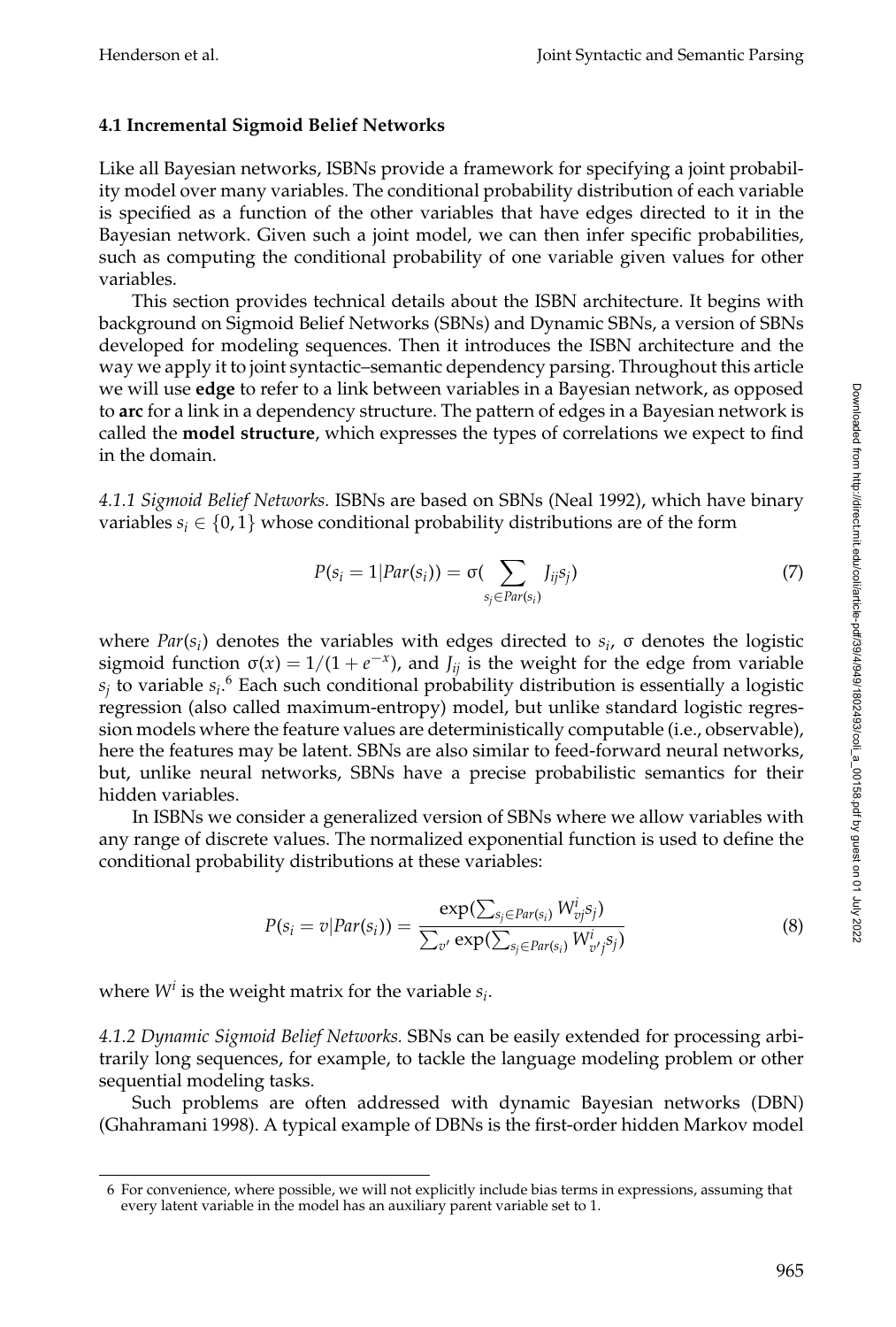(HMM) which models two types of distributions, transition probabilities corresponding to the state transitions and emission probabilities corresponding to the emission of words for each state. In a standard HMM these distributions are represented as multinomial distributions over states and words for transition and emission distributions, respectively, and the parameters of these distributions are set to maximize the likelihood of the data. The Dynamic SBNs (Sallans 2002) instead represent the states as vectors of binary latent variables  $S^i = (s_1^i, \ldots, s_n^i)$ , and model the transitions and the emission distributions in the log-linear form, as in Equations (7) and (8). Formally, the distribution of words *x* given the state is given by

$$
P(x^{i} = x | S^{i}) \propto \exp(\sum_{j} W_{xj} s_{j}^{i})
$$
\n(9)

The distributions of the current state vector *Si* given the previous vector *Si*−<sup>1</sup> is defined as a product of distributions for individual components  $s^i_j$ , and the distributions of these components is defined as in Equation (7):

$$
P(s_j^i = 1|S^{i-1}) = \sigma(\sum_{j'} J_{jj'} s_{j'}^{i-1})
$$
\n(10)

Note that the same weight matrices are reused across all the positions due to the stationarity assumption. These weight matrices can be regarded as a template applied to every position of the sequence. A schematic representation of such a dynamic SBN is given in Figure 7.

As with HMMs, all the standard DBNs only allow edges between adjacent (or a bounded window of) positions in the sequence. This limitation on the model structure imposes a Markov assumption on statistical dependencies in the Bayesian network, which would only be appropriate if the derivation decision sequences were Markovian. But derivations for the syntactic and semantic structures of natural language are clearly not Markovian in nature, so such models are not appropriate. ISBNs are not limited to Markovian models because their model structure is specified incrementally as a function of the derivation.

*4.1.3 Incrementally Specifying Model Structure.* Like DBNs, ISBNs model unboundedly long derivations by connecting together unboundedly many Bayesian network templates, as illustrated in the final graph of Figure 8. But unlike DBNs, the way these templates are connected depends on the structure specified by the derivation. For



**Figure 7**

An example of a Dynamic Sigmoid Belief Network.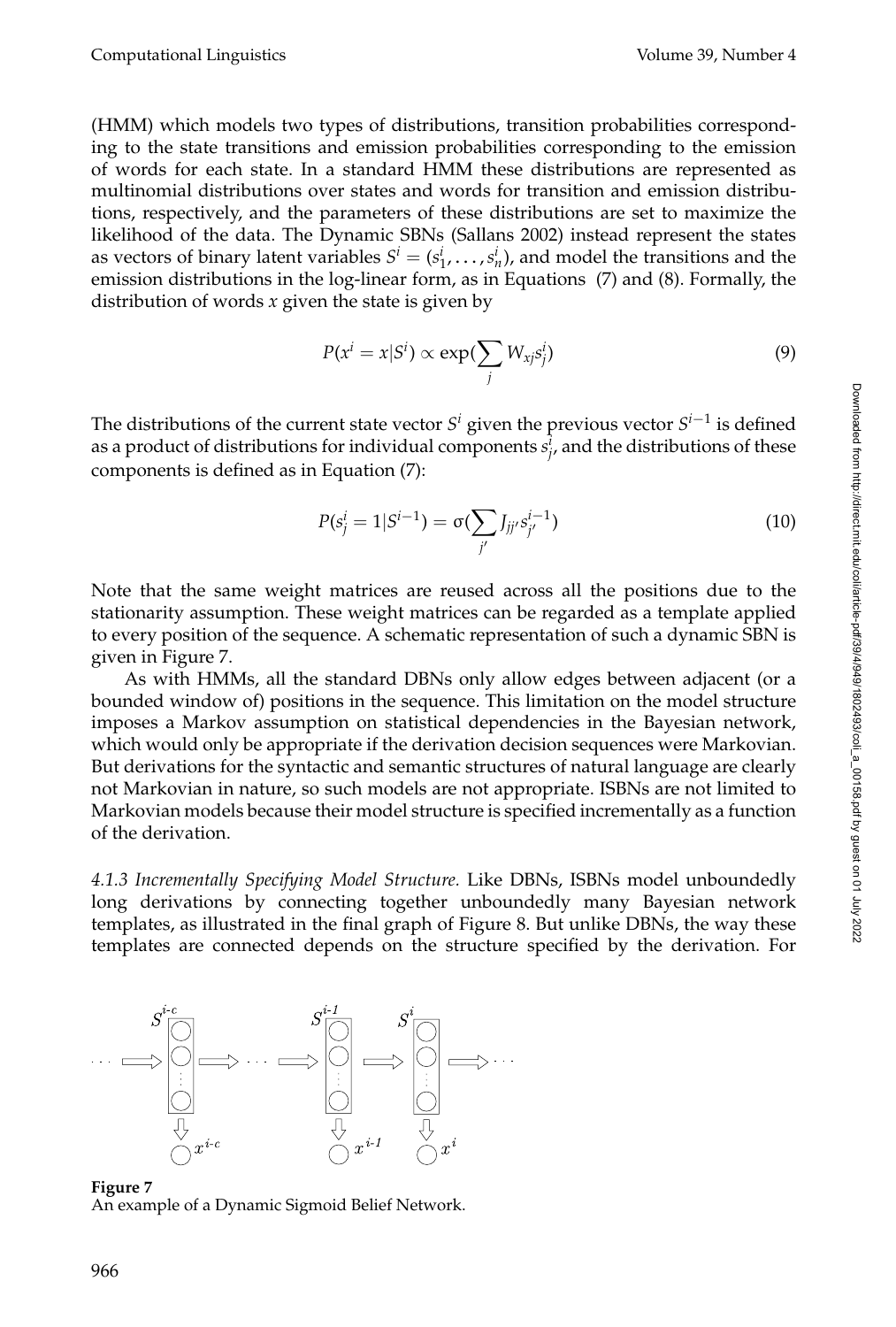

#### **Figure 8**

Illustration of the derivation of a syntactic output structure and its associated incremental specification of an ISBN model structure (ordered top-to-bottom, left-to-right). The blue dot indicates the top of the syntactic derivation's stack and the **bold** word indicates the front of the input queue. New model structure edges are labeled with the relationship between their source state and the current state, respectively, with *Q* for queue front, *S* for stack top, *HS* for head of stack top, *LQ* for leftmost child of queue front, and *LS* for leftmost child of stack top.

parsing problems, this means that the structure of the model depends on the structure of the output of parsing. This allows us to build models which reflect the fact that correlations in natural language parsing tend to be local in the syntactic and semantic structures.

In order to have edges in the Bayesian network that reflect locality in the output structure, we need to specify edges based on the actual outputs of the decision sequence  $D^1, \ldots, D^m$ , not just based on adjacency in this sequence. In ISBNs, the incoming edges for a given position are a discrete function of the sequence of decisions that precede that position, or, equivalently, a discrete function of the partial parse constructed by the previous actions of the parsers. This is why ISBNs are called "incremental" models, not just dynamic models; the structure of the model is determined incrementally as the decision sequence proceeds.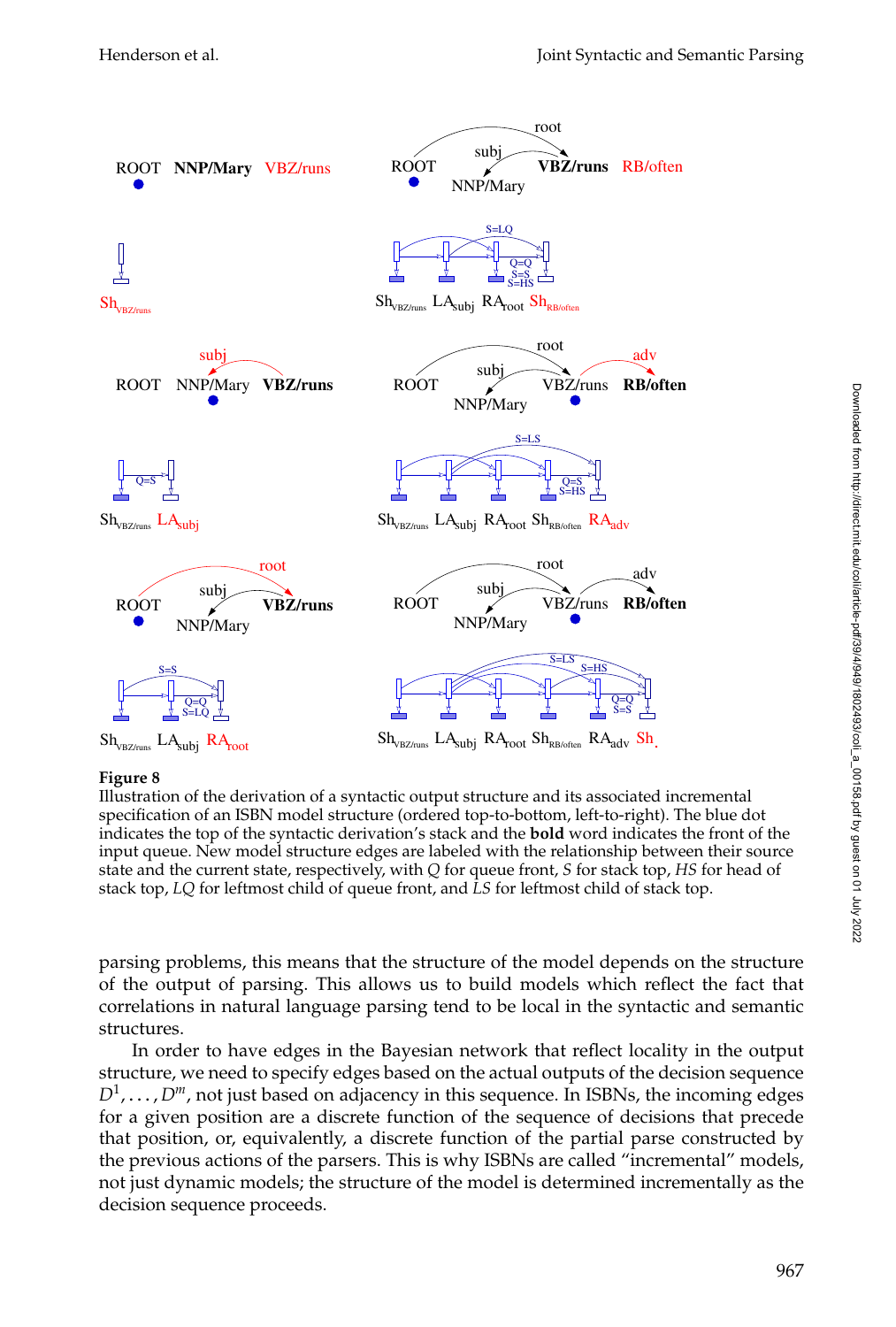Intuitively, defining this discrete function is very similar to defining a set of history features in a traditional history-based model. In such methods, a model designer decides which previous decisions are relevant to the current one, whereas for ISBNs one needs to define which previous latent parsing states are relevant to the current decision. The crucial difference is that when making this choice in a traditional historybased model, the model designer inevitably makes strong independence assumptions because features that are not included are deemed totally irrelevant. In contrast, ISBNs can avoid such a priori independence assumptions because information can be passed repeatedly from latent variables to latent variables along the edges of the graphical model.<sup>7</sup> Nonetheless, the learning process is biased towards learning correlations with latent states that are close in the chain of edges, so the information that is passed tends to be information which was also useful for the decision made at the previous state. This inductive bias allows the model designer to encode knowledge about the domain in soft biases instead of hard constraints. In the final trained model, the information that is passed to a decision is determined in part on the basis of the data, not entirely on the basis of the model design. The flexibility of this latent variable approach also helps when building new models, such as for new languages or treebanks. The same model can be applied successfully to the new data, as demonstrated in the multilingual experiments that follow, whereas porting the traditional methods across languages would often require substantial feature-engineering effort.

This notion of incremental specification of the model structure is illustrated for syntactic parsing in Figure 8 (the blue directed graphs at the bottom of each panel), along with the partial output structures incrementally specified by the derivation (the black dependency trees in the upper portion of each panel). In Figure 8, the partial output structure also indicates the state of the parser, with the top of the parser's stack indicated by the blue dot and the front of the input queue indicated by the bold word. Red arcs indicate the changes to the structure that result from the parser action chosen in that step. The associated model is used to estimate the probability of this chosen parser action, also shown in red. The edges to the state that is used to make this decision are specified by identifying the most recent previous state that shares some property with this state. In Figure 8, these edges are labeled with the property, such as having the same word on the top of the stack (S=S) or the top of the stack being the same as the current leftmost child of the top of the stack (S=LS).

The argument for the incremental specification of model structure can be applied to any Bayesian network architecture, not just SBNs (e.g., Garg and Henderson 2011). We focus on ISBNs because, as shown in Section 4.1.5, they are closely related to the empirically successful neural network models of Henderson (2003), and they have achieved very good results on the sub-problem of parsing syntactic dependencies (Titov and Henderson 2007d).

*4.1.4 ISBNs for Derivations of Structures.* The general form of ISBN models that have been proposed for modeling derivations of structures is illustrated in Figure 9. Figure 9 illustrates a situation where we are given a derivation history preceding the elementary decision  $d_k^i$  in decision  $D^i$ , and we wish to compute a probability distribution for the decision *di <sup>k</sup>*, *<sup>P</sup>*(*di <sup>k</sup>*|*hist*(*i*, *k*)). Variables whose values are given are shaded, and latent

<sup>7</sup> In particular, our ISBN model for syntactic and semantic derivations makes no hard independence assumptions, because every previous latent state is connected, possibly via intermediate latent variable vectors, to every future state.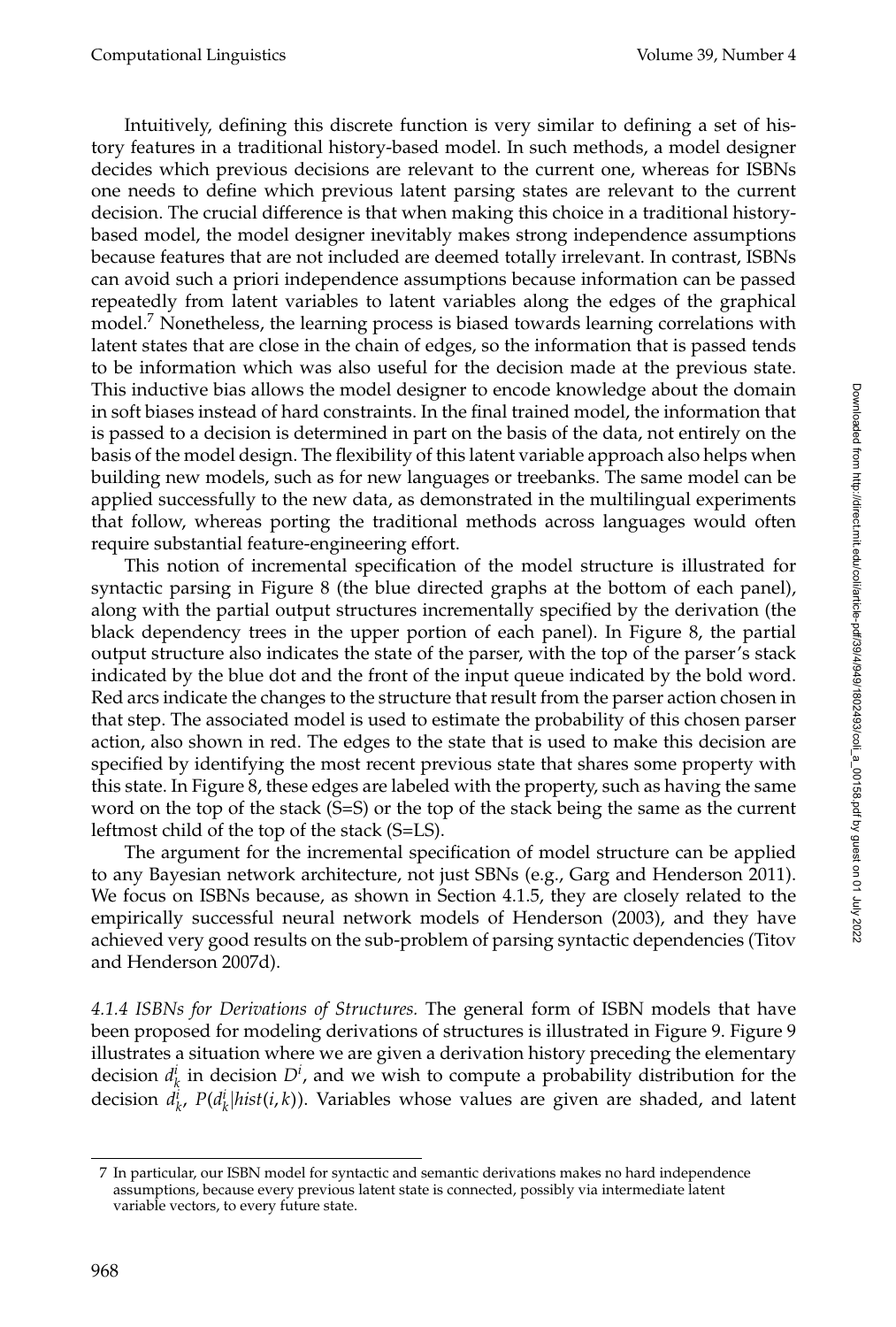

**Figure 9**

An ISBN for estimating  $P(d_k^i|hist(i,k))$ —one of the elementary decisions. Variables whose values are given in *hist*(*i*, *k*) are shaded, and latent and current decision variables are unshaded.

and current decision variables are left unshaded. Arrows show how the conditional probability distributions of variables depend on other variables. As discussed earlier, the model includes vectors  $S^i$  of latent variables  $s^i_j$ , which represent features of the parsing history relevant to the current and future decisions.

As illustrated by the arrows in Figure 9, the probability of each latent variable  $s_j^i$ depends on all the variables in a finite set of relevant previous latent and decision vectors, but there are no direct dependencies between the different variables in a single latent vector *Si* . As discussed in Section 4.1.3, this set of previous latent and decision vectors is specified as a function of the partial parse and parser configuration resulting from the derivation history  $D^1, \ldots, D^{i-1}$ . This function returns a labeled list of positions in the history that are connected to the current position *i*. The label of each position *i*−*c* in the list represents a relation between the current position *i* and the positions *i*−*c* in the history. We denote this labeled list of positions as  $\{R_1(i), \ldots, R_m(i)\}\)$ , where  $R_r(i)$  is the position for relation label *r*. For example, *r* could be the most recent state where the same word was on the top of the parser's stack, and a decision variable representing that word's part-of-speech tag. Each such selected relation has its own distinct weight matrix for the resulting edges in the graph, but the same weight matrix is used at each position where the relation is relevant (see Section 4.2 for examples of relation types we use in our experiments).

We can write the dependency of a latent variable component  $s_j^i$  on previous latent variable vectors and the decision history:

$$
P(s_j^i = 1 | S^1, \dots, S^{i-1}, hist(i, 1)) = \sigma \left( \sum_{r: \exists R_r(i)} \sum_{j'} J_{jj'}^r s_{j'}^{R_r(i)} + \sum_k B_{id_k^{R_r(i)}}^{rk} \right)
$$
(11)

where  $J_{jj'}^r$  is the latent-to-latent weight matrix and  $B_{id_k^k(r(i))}^{rk}$  is the decision-to-latent weight matrix for relation *r*. If there is no previous step that is in relation *r* to the time step *i*, then the corresponding index is skipped in the summation, as denoted by the predicate  $\exists R_r(i)$ . For each relation *r*, the weight  $J_{jj'}^r$  determines the influence of *j*'th variable  $s_{l'}^{R_r(i)}$  in the related previous latent vector  $S^{R_r(i)}$  on the distribution of the *j*th variable  $s_j^i$  of the considered latent vector  $S^i$ . Similarly,  $B^{rk}_{id_k^{R_r(i)}}$  defines the influence of the past decision  $d_k^{R_r(i)}$  on the distribution of the considered latent vector component  $s_j^i$ .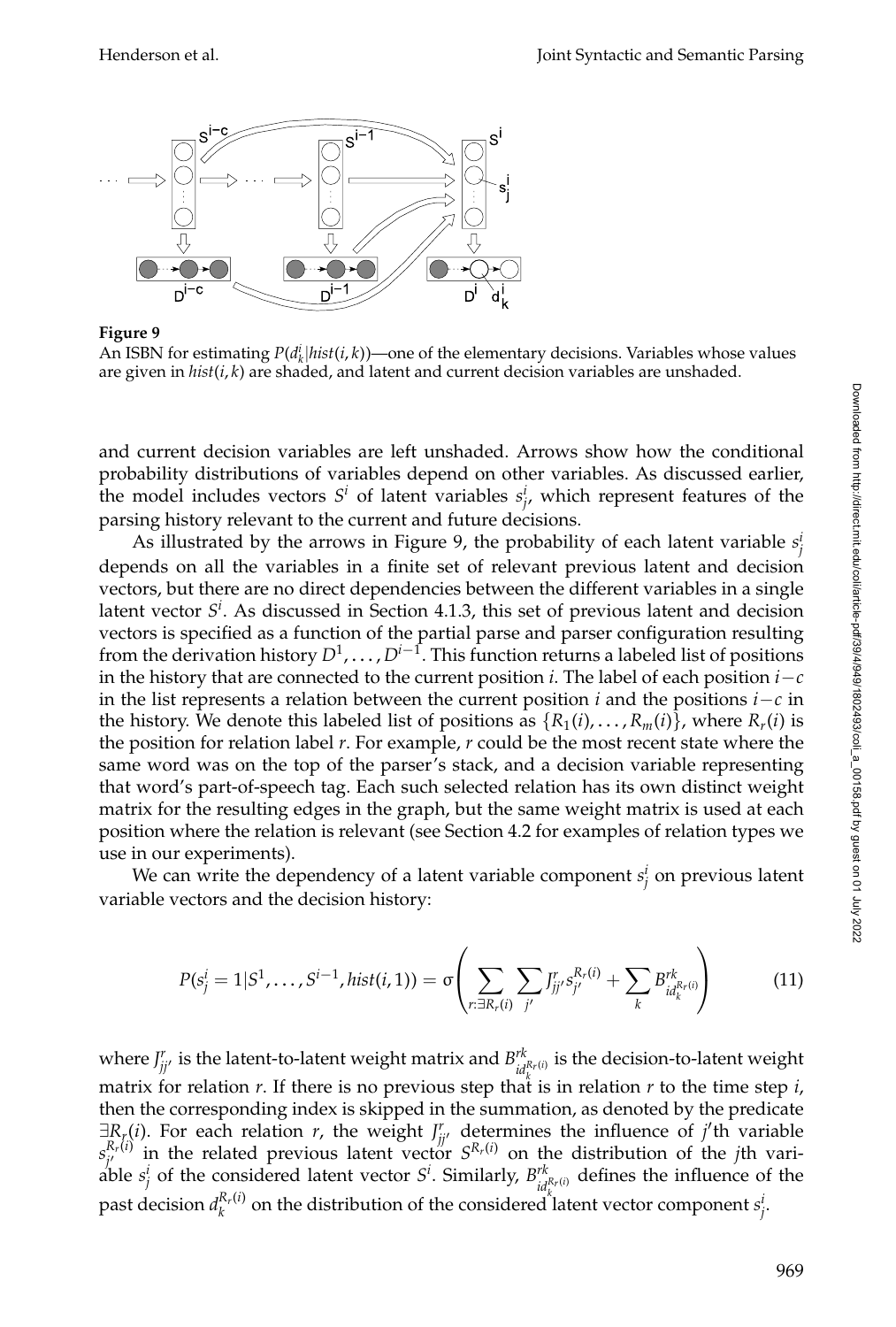As indicated in Figure 9, the probability of each elementary decision  $d_k^i$  depends both on the current latent vector  $S<sup>i</sup>$  and on the previously chosen elementary action  $d_{k-1}^i$  from  $D^i$ . This probability distribution has the normalized exponential form:

$$
P(d_k^i = d|S^i, d_{k-1}^i) = \frac{\Phi_{hist(i,k)}(d) \exp(\sum_j W_{dj}s_j^i)}{\sum_{d'} \Phi_{hist(i,k)}(d') \exp(\sum_j W_{d'j}s_j^i)}
$$
(12)

where  $\Phi_{hist(i,k)}$  is the indicator function of the set of elementary decisions that can possibly follow the last decision in the history  $hist(i, k)$ , and the  $W_{dj}$  are the weights of the edges from the latent variables.  $\Phi$  is essentially switching the output space of the elementary inference problems  $P(d_k^i = d | S^i, d_{k-1}^i)$  on the basis of the previous decision. For example, in our generative history-based model of parsing, if decision  $d_1^i$  was to create a new node in the tree, then the next possible set of decisions defined by  $\Phi_{hist(i,2)}$  will correspond to choosing a node label, whereas if decision  $d_1^i$  was to generate a new word then  $\Phi_{hist(i,2)}$  will select decisions corresponding to choosing this word.

*4.1.5 Approximating Inference in ISBNs.* Computing the probability of a derivation, as needed in learning, is straightforward with ISBNs, but not tractable. Inference involves marginalizing out the latent variables, that is, a summation over all possible variable values for all the latent variable vectors. The presence of fully connected latent variable vectors does not allow us to use efficient belief propagation methods (MacKay 2003). Even in the case of dynamic SBNs (i.e., Markovian models), the large size of each individual latent vector would not allow us to perform the marginalization exactly. This makes it clear that we need methods for approximating the inference problems required for parsing.

Previous work on approximate inference in ISBNs has used mean field approximations (Saul, Jaakkola, and Jordan 1996; Titov and Henderson 2007c). In mean field approximations, the joint distribution over all latent variables conditioned on observable variables is approximated using independent distributions for each variable. The parameters that define these individual distributions (the variable's mean values) are set to make the approximate joint distribution as similar as possible to the true joint distribution in terms of the Kullback-Leibler divergence. Unfortunately, there is no closed form solution to finding these means and an iterative estimation procedure involving all the means would be required.

Work on approximate inference in ISBNs has developed two mean field approximations for estimating the decision probabilities  $P(d_k^i|hist(i,k))$  (Titov and Henderson 2007c), one more accurate and one more efficient. Titov and Henderson (2007c) show that their more accurate approximation leads to more accurate parsers, but the improvement is small and the computational cost is high. Because we need to build larger more complex models than those considered by Titov and Henderson (2007c), in this article we only make use of the more efficient approximation.

The more efficient approximation assumes that each variable's mean can be effectively tuned by only considering the means of its parent variables (i.e., the variables with edges directed to the variable in question). This assumption leads to a closed form solution to minimizing the Kullback-Leibler divergence between the approximate and true distributions. This closed form solution replicates exactly the computation of the feed-forward neural network model of Henderson (2003), where the neural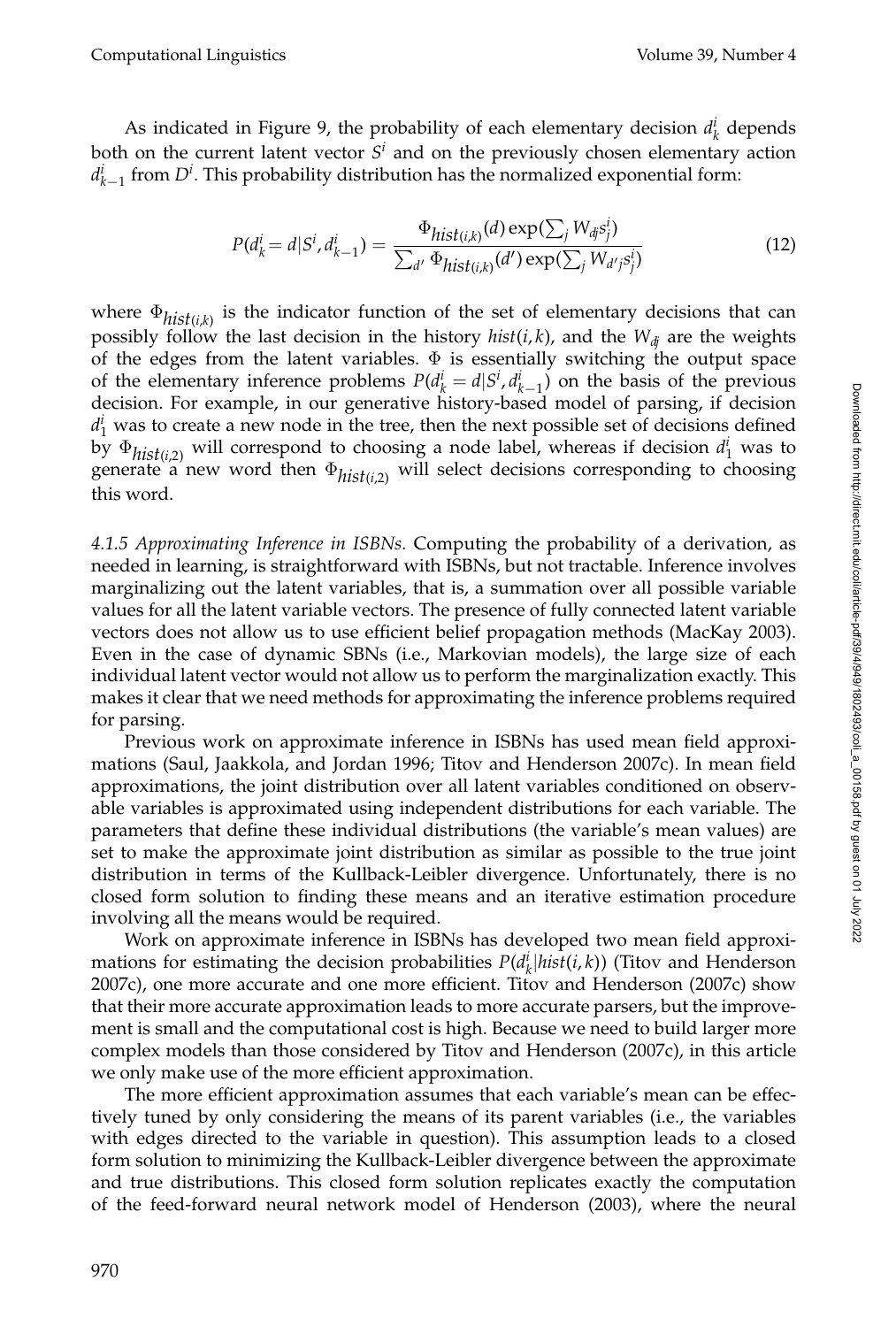network hidden unit activations are the means of the individual variable's distributions. So, instead of Equations (11) and (12), the computations of the approximate model are

$$
\mu_j^i = \sigma \left( \sum_{r: \exists R_r(i)} \sum_{j'} J_{jj'}^r \mu_{j'}^{R_r(i)} + \sum_k B_{id_k^{R_r(i)}}^{rk} \right)
$$
(13)

$$
P(d_k^i = d|S^i, d_{k-1}^i) = \frac{\Phi_{hist(i,k)}(d) \exp(\sum_j W_{dj} \mu_j^i)}{\sum_{d'} \Phi_{hist(i,k)}(d') \exp(\sum_j W_{d'j} \mu_j^i)}
$$
(14)

where  $\mu_i$  is the mean parameter of the latent variables  $s_i$ . Consequently, the neural network probability model can be regarded as a fast approximation to the ISBN graphical model.

This feed-forward approximation does not update the latent vector means for positions  $i' \leq i$  after observing a decision  $d_k^i$ , so information about decision  $d_k^i$  does not propagate back to its associated latent vector *Si* . In the model design, edges from decision variables directly to subsequent latent variables (see Figure 9) are used to mitigate this limitation. We refer the interested reader to Garg and Henderson (2011) for a discussion of this limitation and an alternative architecture that avoids it.

## **4.2 ISBNs for Syntactic–Semantic Parsing**

In this section we describe how we use the ISBN architecture to design a joint model of syntactic–semantic dependency parsing. In traditional fully supervised parsing models, designing a joint syntactic–semantic parsing model would require extensive feature engineering. These features pick out parts of the corpus annotation that are relevant to predicting other parts of the corpus annotation. If features are missing then predicting the annotation cannot be done accurately, and if there are too many features then the model cannot be learned accurately. Latent variable models, such as ISBNs and Latent PCFGs (Matsuzaki, Miyao, and Tsujii 2005; Petrov et al. 2006), have the advantage that the model can induce new, more predictive, features by composing elementary features, or propagate information to include predictive but non-local features. These latent annotations are induced during learning, allowing the model to both predict them from other parts of the annotation and use them to predict the desired corpus annotation. In ISBNs, we use latent variables to induce features of the parse history *D*1, ... , *Di*−<sup>1</sup> that are used to predict future parser decisions *Di* , ... , *Dm*.

The main difference between ISBNs and Latent PCFGs is that ISBNs have vectors of latent features instead of latent atomic categories. To train a Latent PCFG, the learning method must search the space of possible latent atomic categories and find good configurations of these categories in the different PCFG rules. This has proved to be difficult, with good performance only being achieved using sophisticated induction methods, such as split-merge (Petrov et al. 2006). In contrast, comparable accuracies have been achieved with ISBNs using simple gradient descent learning to induce their latent feature spaces, even with large numbers of binary features (e.g., 80 or 100) (Henderson and Titov 2010). This ability to effectively search a large informative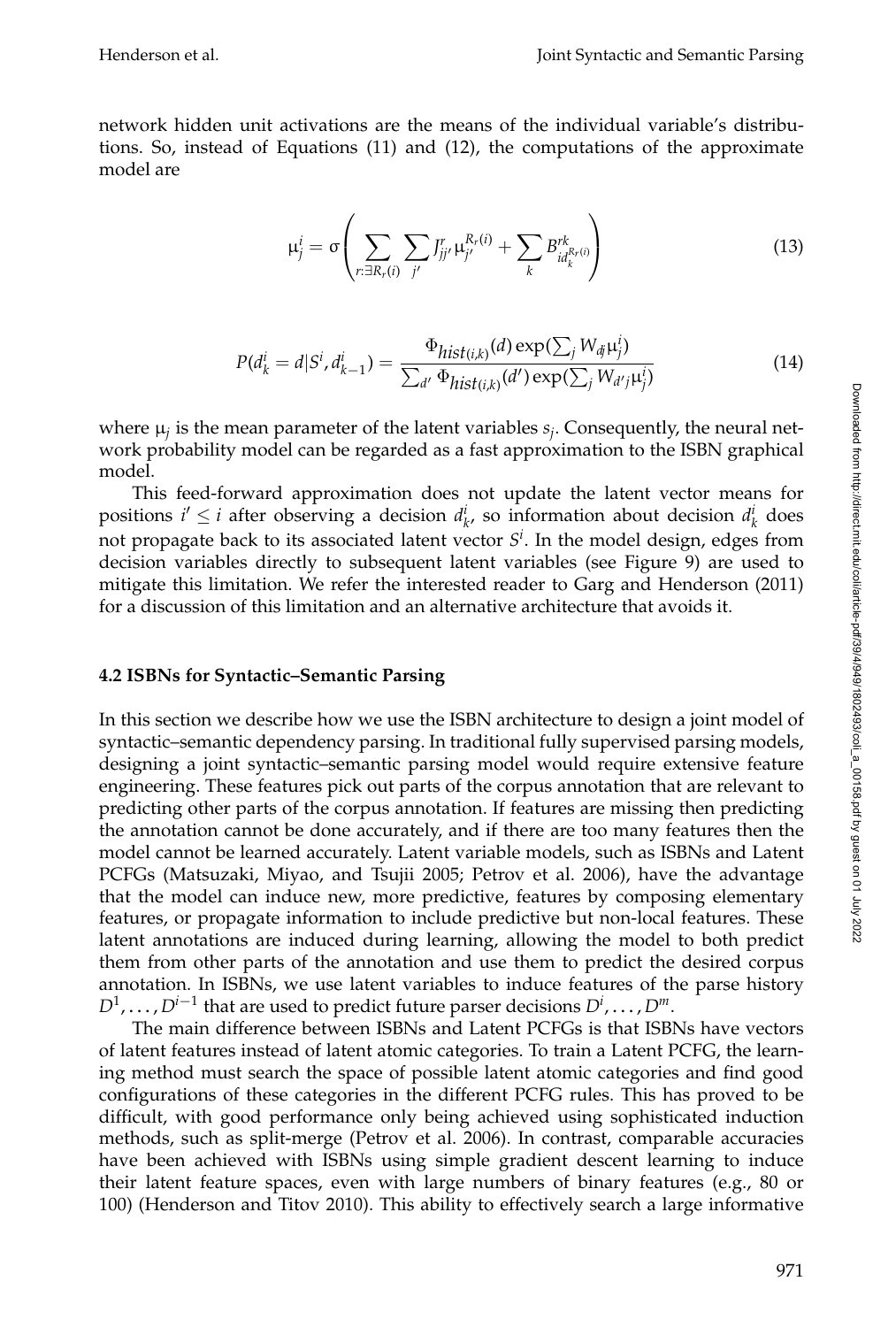space of latent variables is important for our model because we are relying on the latent variables to capture complex interactions between and within the syntactic and semantic structures.

The ability of ISBNs to induce features of the parse history that are relevant to the future decisions avoids reliance on the system designer coming up with handcrafted features. ISBNs still allow the model designer to influence the types of features that are learned through the design of the ISBN model structure, however—illustrated as arrows in Figure 9 and as the blue arrows between states in Figure 8. An arrow indicates which properties of the derivation history *D*1, ... , *Di*−<sup>1</sup> are directly input to the conditional probability distribution of a vector of latent variables *Si* . There are two types of properties: predefined features extracted from the previous decisions  $D^1, \ldots, D^{i-1}$ , and latent feature vectors computed at a previous position *i*−*c* of the derivation. In either case, there are a fixed number of these relevant properties.

Choosing the set of relevant previous latent vectors is one of the main design decisions in building an ISBN model. By connecting to a previous latent vector, we allow the model to directly exploit features that have been induced for making that latent vector's decision. Therefore, we need to choose the set of connected latent vectors in accordance with our prior knowledge about which previous decisions are likely to induce latent features that are particularly relevant to the current decision. This design choice is illustrated for dependency parsing in Figure 8, where the model designer has chosen to condition each latent vector on previous latent vectors whose associated partial parse and parser configuration share some property with the current partial parse and parser configuration.

For syntactic-semantic dependency parsing, each of the two individual derivations is mapped to a set of edges in the ISBN in a similar way to that for syntactic dependency parsing. In addition, there are edges that condition each of the two derivations on latent representations and decisions from the other derivation. Both these types of connections are shown in Figure 10. Conditioning on latent representations from the other task allows the correlations between derivations to be captured automatically. In addition, by training the two derivations jointly, the model is able to share induced representations of auxiliary subproblems between the two tasks. For example, many selectional preferences for the syntactic arguments of verbs are semantic in nature, and inducing these semantic distinctions may be easier by combining evidence from both syntax and semantic roles. The presence of these edges between semantic and syntactic states enables our systems to learn these common representations, as needed for multitask learning.



#### **Figure 10**

Illustration of the final state of a derivation of a syntactic–semantic structure and the associated ISBN model structure. Only the vectors of latent variables are shown in the model structure.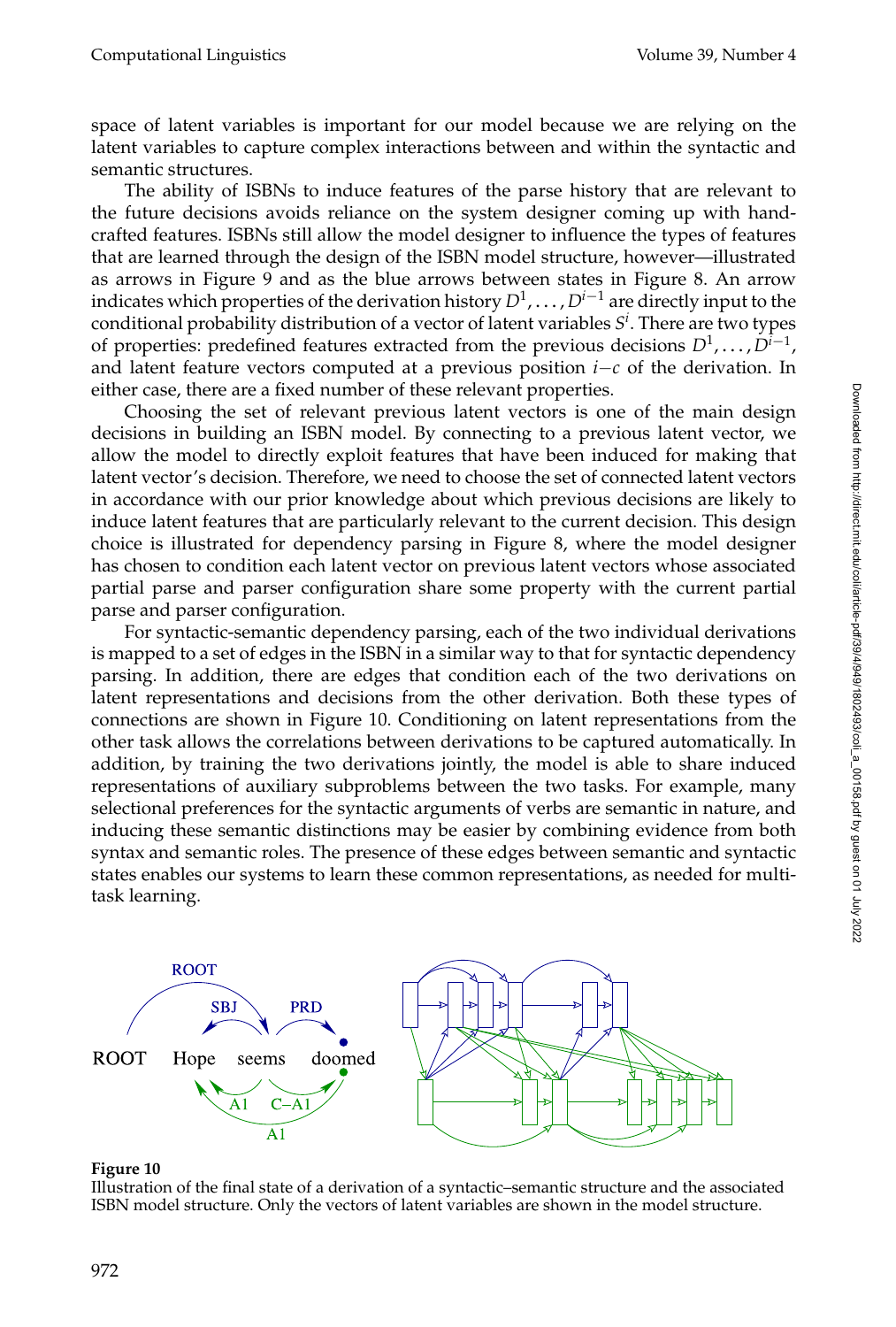For the synchronized shift-reduce dependency structure derivations presented in Section 3.1, we distinguish between syntactic states (positions where syntactic decisions are considered, shown in blue, the upper row, in Figure 10) and semantic states (positions where semantic decisions are considered, shown in green, the lower row, in Figure 10). For syntactic states, we assume that the induced latent features primarily relate to the word on the top of the syntactic stack and the word at the front of the queue. Similarly, for semantic states, we assume that the induced latent features primarily relate to the word on the top of the semantic stack and the word at the front of the queue. To decide which previous state's latent features are most relevant to the current decision, we look at these words and words that are structurally local to them in the current partial dependency structure specified by the derivation history. For each such word that we choose as relevant to the current decision, we look for previous states where the stack top or the queue front was the same word. If more than one previous state matches, then the latent vector of the most recent one is used. If no state matches, then no connection is made.

The specific connections between latent vectors that we use in our experiments are specified in Table 2. The second column specifies the relevant word from the current partial dependency structure. The first column specifies what role that word needs to have played at the previous state. For example, the first row indicates edges between the current latent vector and the most recent previous latent vector (if any) that had the same queue front as the current one. The remaining columns distinguish between the cases where the previous and/or current states are for making syntactic and/or semantic decisions, with a  $4.4$ " indicating that, for the column's state types, the row's relation type is included in the model. For example, the first row indicates that these edges exist within syntactic states, from semantic to syntactic states, within semantic states, and from syntactic to semantic states. As another example, the third cell of the third row indicates that there are edges in the ISBN between the current semantic state and the most recent semantic state where the top of the semantic stack was the same word as the current rightmost dependent of the current top of the semantic stack. Each cell of this table has a distinct weight matrix for the resulting edges in the ISBN, but the same weight matrix is used at each state where the relation applies. Training and testing times asymptotically scale linearly with the number of relations.

In addition to these latent-to-latent edges, the ISBN also conditions latent feature vectors on a set of predefined features extracted from the history of previous decisions. These features are specified in Table 3. They are lexical and syntactic features of the top of the stack and front of the queue, and their respective heads, children, and siblings in the syntactic dependency structure. For the semantic stack, the position immediately

| Latent-to-latent variable connections. Queue = front of the input queue; $Top = top$ of the stack. |  |  |
|----------------------------------------------------------------------------------------------------|--|--|
|                                                                                                    |  |  |
|                                                                                                    |  |  |

| Closest | Current                          | Syn-Syn | Sem-Syn Sem-Sem | Syn-Sem |
|---------|----------------------------------|---------|-----------------|---------|
| Queue   | Oueue                            |         |                 |         |
| Top     | Top                              |         |                 |         |
| Top     | Rightmost right dependent of top |         |                 |         |
| Top     | Leftmost left dependent of top   |         |                 |         |
| Top     | Head of top                      |         |                 |         |
| Top     | Leftmost dependent of queue      |         |                 |         |
| Queue   | Top                              |         |                 |         |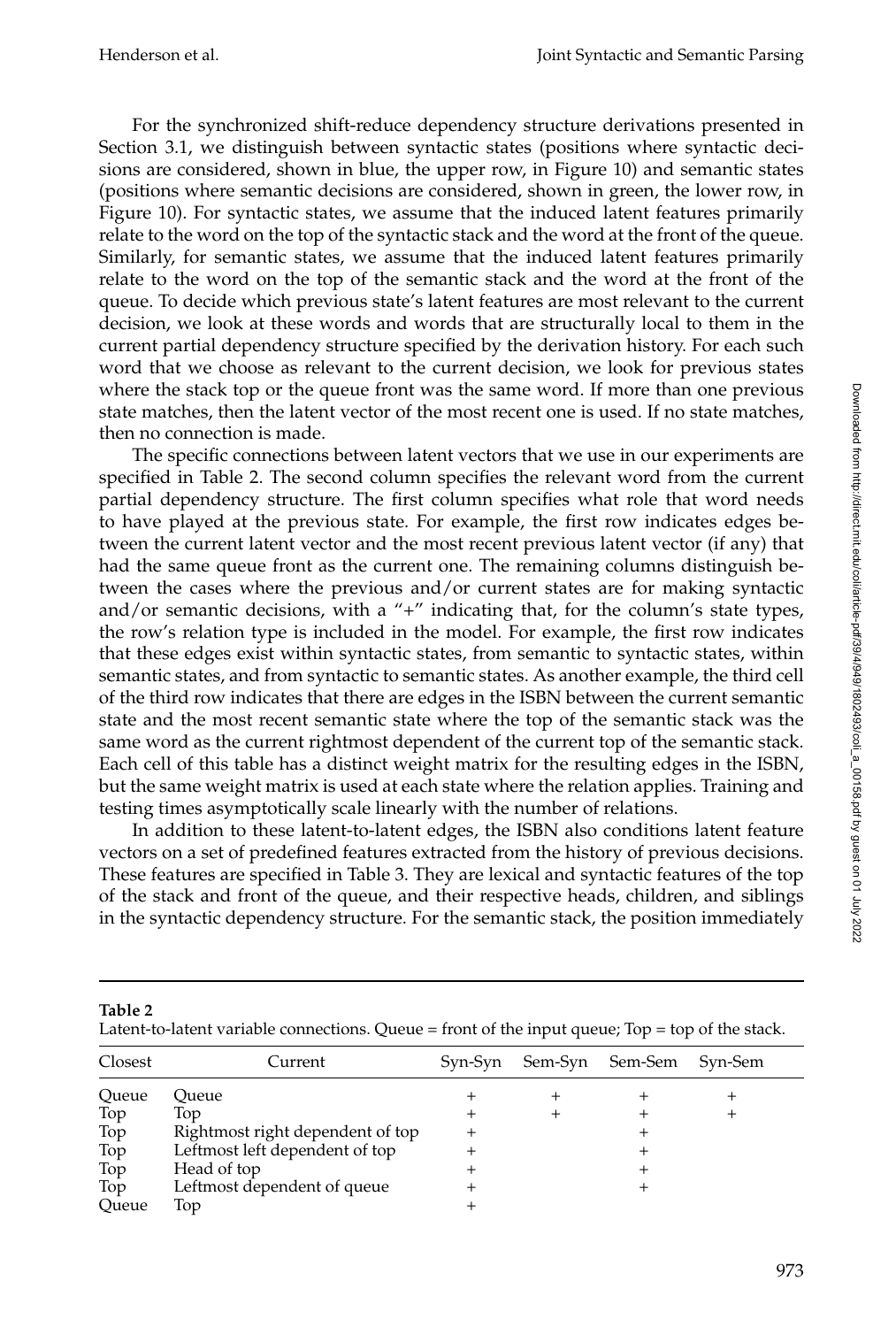#### **Table 3**

Predefined features. The syntactic features must be interpreted as applying only to the nodes on the syntactic stack, and the semantic features apply only to the nodes on the semantic stack. Queue = front of the input queue; Top = top of stack; Top−1 = the element immediately below the top of stack. LEX = word;  $POS = part$  of speech;  $DEF = dependent$  dependency label;  $FRAMESET =$ predicate sense.

| <b>State</b>                |       |          | Syntactic step features |  |
|-----------------------------|-------|----------|-------------------------|--|
|                             | LEX   | POS DEP  |                         |  |
| Queue                       |       | $\,{}^+$ |                         |  |
| Top                         | $\pm$ | $\,{}^+$ |                         |  |
| $Top-1$                     |       | $^{+}$   |                         |  |
| Head of top                 |       |          |                         |  |
| Rightmost dependent of top  |       |          | +                       |  |
| Leftmost dependent of top   |       |          |                         |  |
| Leftmost dependent of queue |       |          |                         |  |

| <b>State</b>                       | Semantic step features |            |            |                 |  |
|------------------------------------|------------------------|------------|------------|-----------------|--|
|                                    | LEX                    | <b>POS</b> | <b>DEP</b> | <b>FRAMESET</b> |  |
| Queue                              | $\,^+$                 | $^{+}$     | $^{+}$     | $^{+}$          |  |
| Top                                | $^{+}$                 | $^{+}$     | $^{+}$     | $^{+}$          |  |
| $Top-1$                            | $^{+}$                 | $^{+}$     | $^{+}$     |                 |  |
| Leftmost dependent of queue        |                        |            | $^{+}$     |                 |  |
| Head of $top/top-1$                | $\overline{+}$         | $^{+}$     | $\,^+$     |                 |  |
| Head of queue                      | $+$                    | $+$        | $^{+}$     |                 |  |
| Rightmost dependent of $top/top-1$ |                        |            | $^{+}$     |                 |  |
| Leftmost dependent of $top/top-1$  |                        |            | $\,^+$     |                 |  |
| Left sibling of top/top-1          |                        | $^{+}$     | $^{+}$     |                 |  |
| Left sibling of queue              |                        | $^{+}$     | $^{+}$     |                 |  |
| Right sibling of top/top-1         |                        | $^{+}$     | $^{+}$     |                 |  |
| Right sibling of queue             |                        | $^{+}$     | $^{+}$     |                 |  |

below the top of the stack is also very important, because of the *Swap* operation. To capture the intuition that the set of arguments in a given predicate-argument structure should be learned jointly because of the influence that each argument has on the others, we introduce siblings as features of the node that is being attached. The model distinguishes argument role labels for nominal predicates from argument role labels for verbal predicates.

We investigated the contribution of the features, to test whether all the features indicated in Table 3 are actually useful. We tried several different groups of features. The different groups are as indicated in the table with additional spacing between lines. These groups are to be interpreted inclusively of that group and all preceding groups. So we tried groups of features concerning top, top−1, and front of the queue; features of these elements and also of their heads; features of the nodes and their heads as well as their children; and finally we also added features that make reference to the siblings. We found that the best performing feature set is the most complete. This result confirms linguistic properties of semantic role assignment that would predict that semantic roles benefit from knowledge about siblings. It also confirms that the best results are obtained when assigning SRL jointly to all arguments in a proposition (Toutanova, Haghighi,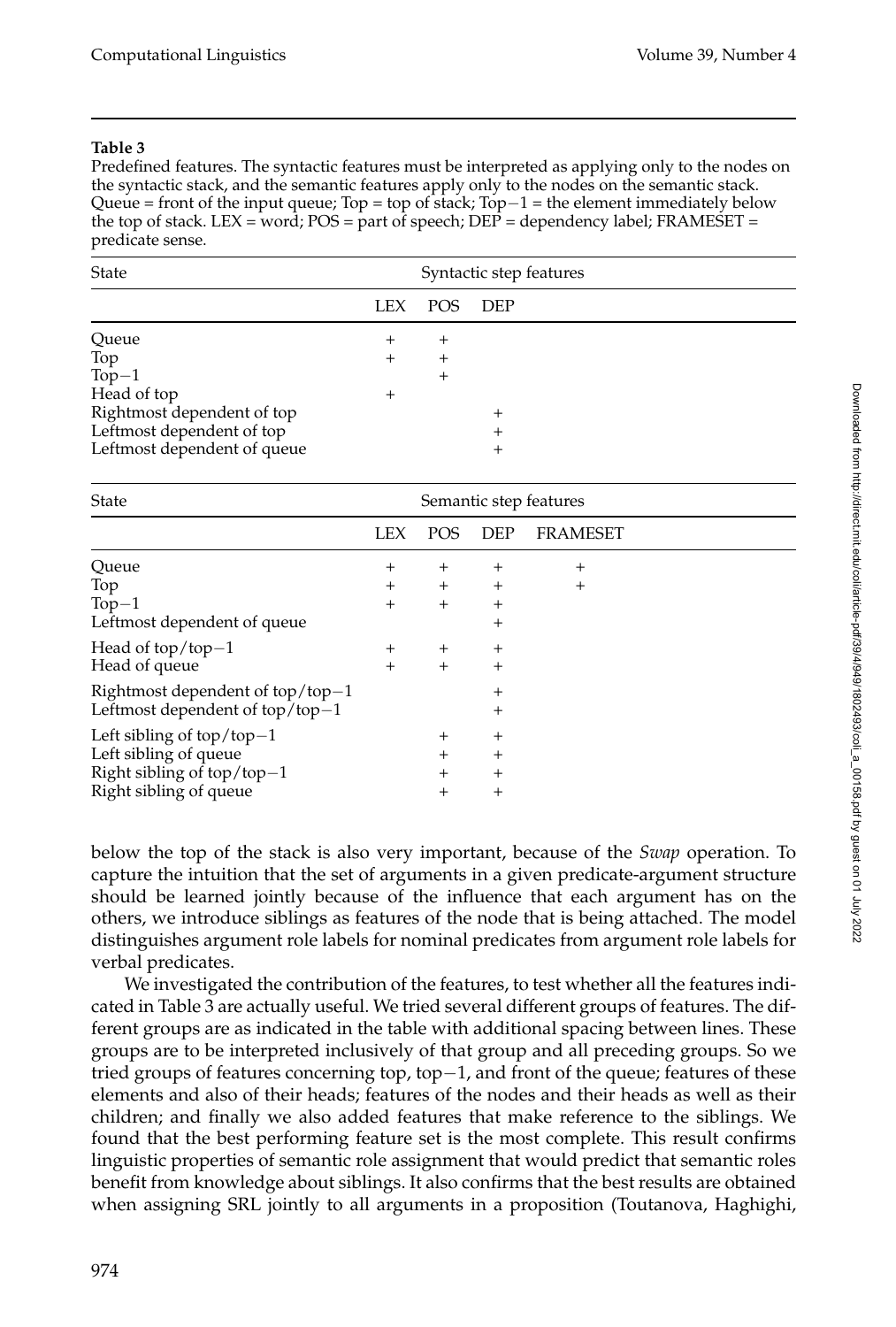and Manning 2008). In all the experiments reported in Section 6, we use the complete feature set.

# **5. Learning and Parsing**

In this section we briefly describe how we estimate the parameters of our model, and how we search for the most probable syntactic–semantic graph given the trained model.

# **5.1 Learning**

We train the ISBN to maximize the fit of the approximate model to the data. Thus, both at parsing time and at training time, the parameters of the model are interpreted according to the feed-forward approximation discussed in Section 4.1.5, and not according to the exact latent variable interpretation of ISBNs. We train these parameters to optimize a maximum likelihood objective function,  $\log P(T_d, T_s)$ . We use stochastic gradient descent, which requires computing the derivative of the objective function with respect to each parameter, for each training example.

For the feed-forward approximation we use, computation of these derivatives is straightforward, as in neural networks (Rumelhart, Hinton, and Williams 1986). Thus, we use the neural network Backpropagation algorithm for training. The error from all decisions is propagated back through the structure of the graphical model and used to update all parameters in a single pass, so Backpropagation is linear in derivation length. Standard techniques for improving Backpropagation, such as momentum and weight decay regularization, are also used. Momentum makes the gradient descent less stochastic, thereby speeding convergence. Weight decay regularization is equivalent to a Gaussian prior over parameter values, centered at zero. Bias terms are not regularized.

# **5.2 Parsing**

ISBNs define a probability model that does not assume independence between any decision variables, because ISBNs induce latent variables that might capture any such statistical dependency. This property leads to the complexity of complete search being exponential in the number of derivation steps. Fortunately, for many problems, such as natural language parsing, efficient heuristic search methods are possible.

Given a trained ISBN as our probability estimator, we search for the most probable joint syntactic–semantic dependency structure using a best-first search with the search space pruned in two different ways. First, only a fixed beam of the most probable partial derivations are pursued after each word *Shift* operation. That is, after predicting each chunk,<sup>8</sup> we prune the set of partial analyses to some fixed beam width  $K_1$ . This width  $K<sub>1</sub>$  can be kept small (under 100) without affecting accuracies, and very small beams (under 5) can be used for faster parsing. Even within each chunk (i.e., between *Shift* operations), however, it is hard to use the exhaustive search as each of the  $K_1$  partial analyses can be expanded in an unbounded number of ways. So, we add a second pruning stage. We limit the branching factor at each considered parsing action. That is, for every partial analysis, we consider only  $K<sub>2</sub>$  possible next actions. Again this parameter can be kept small (we use 3) without affecting accuracies.

<sup>8</sup> See Section 3.1 for our definition of a chunk.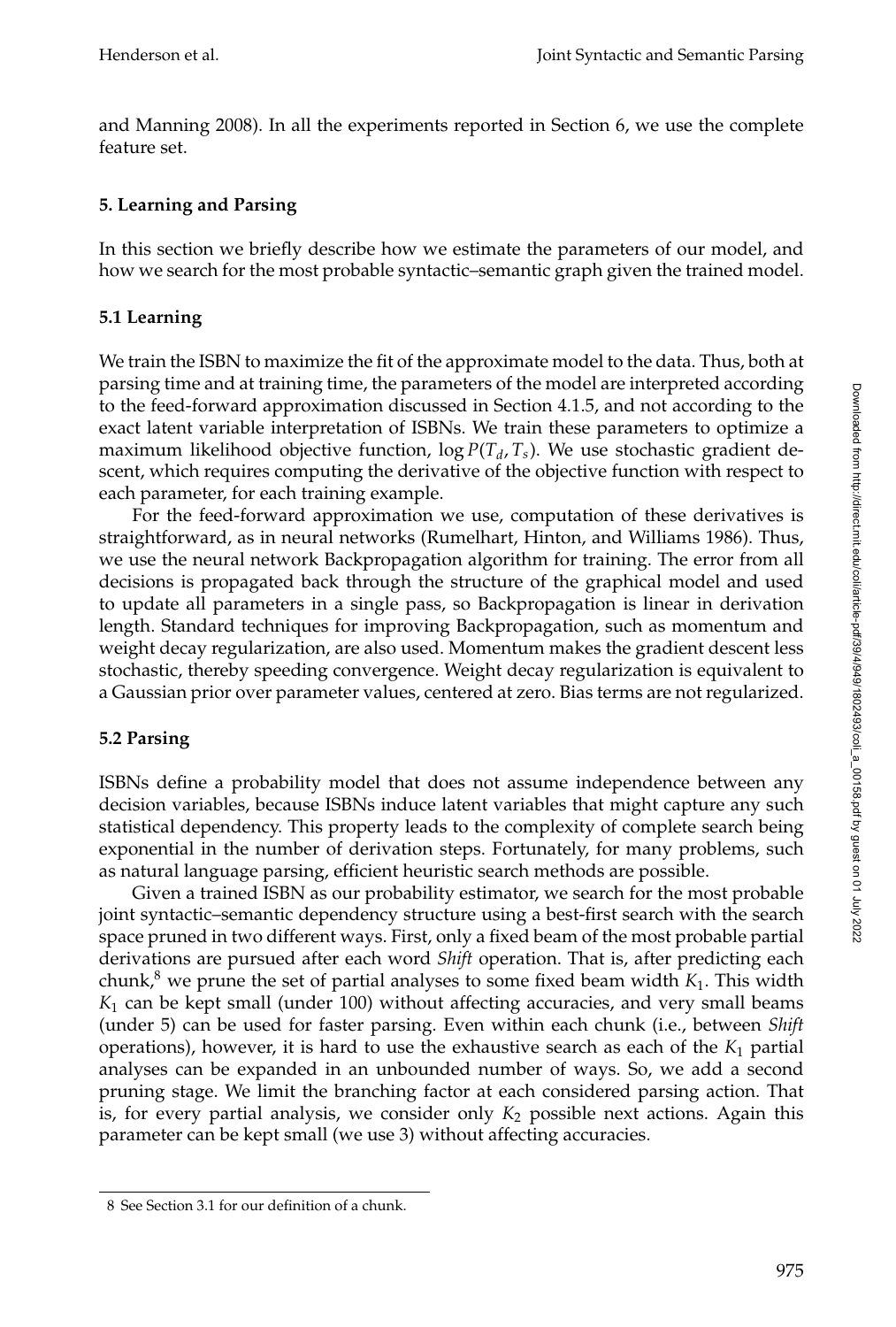Global constraints (such as uniqueness of certain semantic arguments) are not enforced by the parsing strategy. The power of the ISBN architecture seems to allow the model to learn to enforce these constraints itself, which Merlo and Musillo (2008) found to be adequate. Also, the parsing strategy does not attempt to sum over different derivations for the same structure, and does not try to optimize any measure other than exact match for the complete syntactic–semantic structure.

## **6. Monolingual and Multilingual Experiments**

To test the design of the syntax semantic interface and the use of a latent variable model, we train and evaluate our models on data provided for the CoNLL-2008 shared task on joint learning of syntactic and semantic dependencies for English. Furthermore, we test the cross-linguistic generality of these models on data from the CoNLL-2009 shared task for seven languages.<sup>9</sup>

In our experiments, we use the measures of performance used in the CoNLL-2008 and CoNLL-2009 shared tasks, typical of dependency parsing and semantic role labeling. Syntactic performance is measured by the percentage of correct labeled attachments (LAS in the tables). Semantic performance is indicated by the F-measure on precision and recall on semantic arcs plus predicate sense labels (indicated as Semantic measures in the table). For the CoNLL-2008 scores the predicate sense labeling includes predicate identification, but for the CoNLL-2009 scores predicate identification was given in the task input. The syntactic LAS and the semantic  $F_1$  are then averaged with equal weight to produce an overall score called Macro  $F_1$ .<sup>10</sup> When we evaluate the impact of the *Swap* action on crossing arcs, we also calculate precision, recall, and F-measure on pairs of crossing arcs.<sup>11</sup> In our experiments, the statistical significance levels we report are all computed using a stratified shuffling test (Cohen 1995; Yeh 2000) with 10,000 randomized trials.

## **6.1 Monolingual Experimental Set-up**

We start by describing the monolingual English experiments. We train and evaluate our English models on data provided for the CoNLL-2008 shared task on joint learning of syntactic and semantic dependencies. The data is derived by merging a dependency transformation of the Penn Treebank with PropBank and NomBank (Surdeanu et al. 2008). An illustrative example of the kind of labeled structures that we need to parse is given in Figure 3. Training, development, and test data follow the usual partition as sections 02–21, 24, and 23 of the Penn Treebank, respectively. More details and references on the data, on the conversion of the Penn Treebank format to dependencies, and on the experimental set-up are given in Surdeanu et al. (2008).

We set the size of the latent variable vector to 80 units, and the word frequency cut-off to 20, resulting in a vocabulary of only 4,000 words. These two parameters were chosen initially based on previous experience with syntactic dependency parsing (Titov

<sup>9</sup> Code and models for the experiments on the CoNLL-2009 shared task data are available at http://clcl.unige.ch/SOFTWARE.html.

<sup>10</sup> It should be pointed out that, despite the name, this Macro  $F_1$  is not a harmonic mean. Also, this measure does not evaluate the syntactic and semantic parts jointly, hence it does not guarantee coherence of the two parts. In practice, the better the syntactic and semantic parts, the more they will be coherent, as indicated by the exact match measure.

<sup>11</sup> In the case of multiple crossings, an arc can be a member of more than one pair.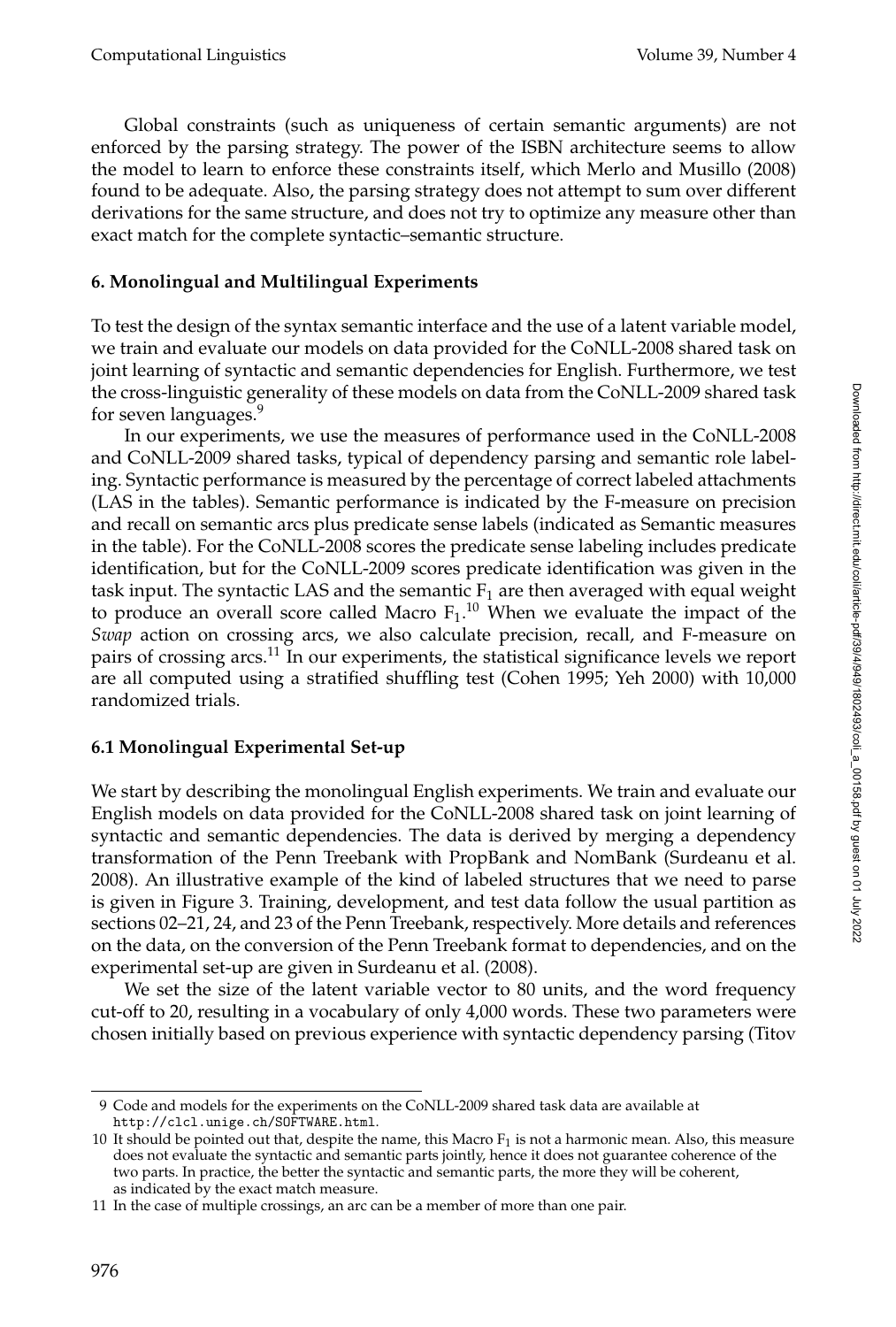and Henderson 2007b, 2007d). Additionally, preliminary experiments on the development set indicated that larger cut-offs and smaller dimensionality of the latent variable vector results in a sizable decrease in performance. We did not experiment with decreasing cut-off parameters or increasing the latent space dimensionality beyond these values as it would adversely affect the efficiency of the model. The efficiency of the model is discussed in more detail in Section 6.5.

We use a beam size of 50 to prune derivations after each *Shift* operation, and a branching factor of 3. Larger beam sizes, within a tractable range, did not seem to result in any noticeable improvement in performance on the held-out development set. We compare several experiments in which we manipulate the connectivity of the model and the allowed operations.

# **6.2 Joint Learning and the Connectivity of the Model**

The main idea inspiring our model of parsing syntactic and semantic dependencies is that these two levels of representations are closely correlated and that they should be learned together. Moreover, because the exact nature of these correlations is not always understood or is too complex to annotate explicitly, we learn them through latent variables. Similarly, we argued that the latent representation can act as a shared representation needed for successful multi-task learning.

The first set of monolingual experiments, then, validates the latent-variable model, specifically its pattern of connectivity within levels of representation and across levels. We tested three different connectivity models by performing two ablation studies. In these experiments, we compare the full connectivity and full power of latent variable joint learning to a model where the connections from syntax to semantics, indicated as the Syn-Sem connections in Table 2, were removed, and to a second model where all the connections to the semantic layer—both those coming from syntax and those between semantic decisions, indicated as the Sem-Sem and Syn-Sem connections in Table 2 were removed. While in all these models the connections between the latent vectors specified in Table 2 were modified, the set of explicit features defined in Table 3 was left unchanged. This is a rich set of explicit features that includes features of the syntax relevant to semantic decisions, so, although we expect a degradation, we also expect that it is still possible, to a certain extent, to produce accurate semantic decisions without exploiting latent-to-latent connections. Also, for all these models, parsing searches for the most probable joint analysis of syntactic and semantic dependencies.

Results of these experiments are shown in Table 4, indicating that there is a degradation in performance in the ablated models. Both the differences in the Semantic recall and  $F_1$  scores and the differences in the Macro recall and  $F_1$  scores between the fully connected model (first line) and the model with semantic connections only (second line)

### **Table 4**

Scores on the development set of the CoNLL-2008 shared task (percentages).

|                                                                                      | Syntactic            | Semantic |                     | Macro                                                             |               |
|--------------------------------------------------------------------------------------|----------------------|----------|---------------------|-------------------------------------------------------------------|---------------|
|                                                                                      | LAS                  |          |                     | $P$ R F <sub>1</sub> P R                                          | - F.          |
| Fully connected<br>No connections syntax to semantics<br>No connections to semantics | 86.6<br>86.6<br>86.6 |          | 79.5 70.9 74.9 83.0 | 79.6 73.1 76.2 83.1 79.9 81.5<br>78.8<br>79.5 70.1 74.5 83.0 78.3 | 80.8<br>-80.6 |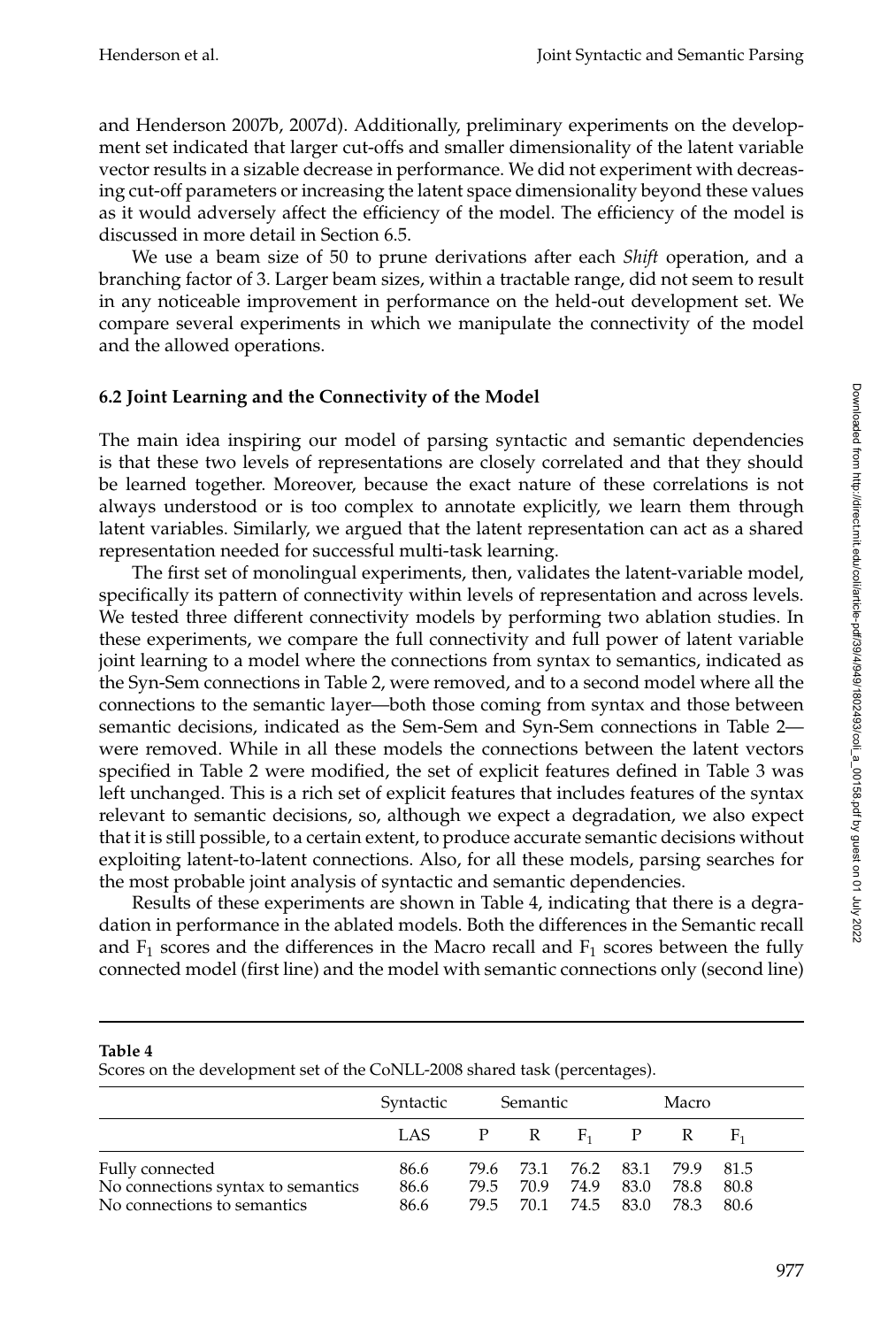are statistically significant at  $p = 0.05$ . Between the model with no connections from syntax (second line) and the one where all the connections to semantics are removed (third line), the differences between the Semantic recall and  $F_1$  scores and the difference between the Macro  $F_1$  scores are statistically significant at  $p = 0.05$ .

These results enable us to draw several conclusions. First, the fact that the model with the full connections reaches better performance than the ablated one with no connections from syntax to semantics shows that latent variables do facilitate the joint learning of syntax and semantics (Table 4, first vs. second line). This result shows that joint learning can be beneficial to parsing syntactic and semantic representations. Only the fully connected model allows the learning of the two derivations to influence each other; without the latent-to-latent connections between syntax and semantics, each half of the model can be trained independently of the other. Also, this result cannot be explained as an effect of joint decoding, because both models use a parsing algorithm that maximizes the joint probability. Secondly, the second ablation study indicates that semantic connections do not help much above the presence of a rich set of semantic and syntactic features (Table 4, second vs. third line). Also, the fact that the degradation of the ablated models results mostly in a decrease in recall indicates that, in a situation of more limited information, the system is choosing the safer option of not outputting any label. This is the default option as the semantic annotation is very sparse.

We also find that joint learning does not significantly degrade the accuracy of the syntactic parsing model. To test this, we trained a syntactic parsing model with the same features and the same pattern of interconnections as used for the syntactic states in our joint model. The resulting labeled attachment score was non-significantly better (0.2%) than the score for the joint model. Even if this difference is not noise, it could easily be explained as an effect of joint decoding, rather than joint learning, because decoding with the syntax-only model optimizes just the syntactic probability. Indeed, Henderson et al. (2008) found a larger degradation in syntactic accuracy as a direct result of joint decoding, and even a small improvement in syntactic accuracy as a result of joint learning with semantic roles if decoding optimizes just the syntactic probability, by marginalizing out the semantics during decoding with the joint model.<sup>12</sup>

The standard measures used in the CoNLL-2008 and CoNLL-2009 shared tasks to evaluate semantic performance score semantic arcs independently of one another and ignored the whole propositional argument-structure of the predicates. As suggested in Toutanova, Haghighi, and Manning (2008), such measures are only indirectly relevant to those potential applications of semantic role labeling such as information extraction and question answering that require the whole propositional content associated with a predicate to be recovered in order to be effective.

To address this issue with the standard measures of semantic performance and further clarify the differences in performance between the three distinct connectivity models, we report precision, recall, and F-measure on whole propositions consisting of a predicate and all its core arguments and modifiers. These measures are indicated as Proposition measures in Table 5. According to these measures, a predicted proposition is correct only if it exactly matches a corresponding proposition in the gold-standard data set.

<sup>12</sup> This result was for a less interconnected model than the one we use here. This allowed them to compute the marginalization efficiently, whereas this would not be possible in our model. Hence, we did not attempt to perform this type of decoding for our joint model.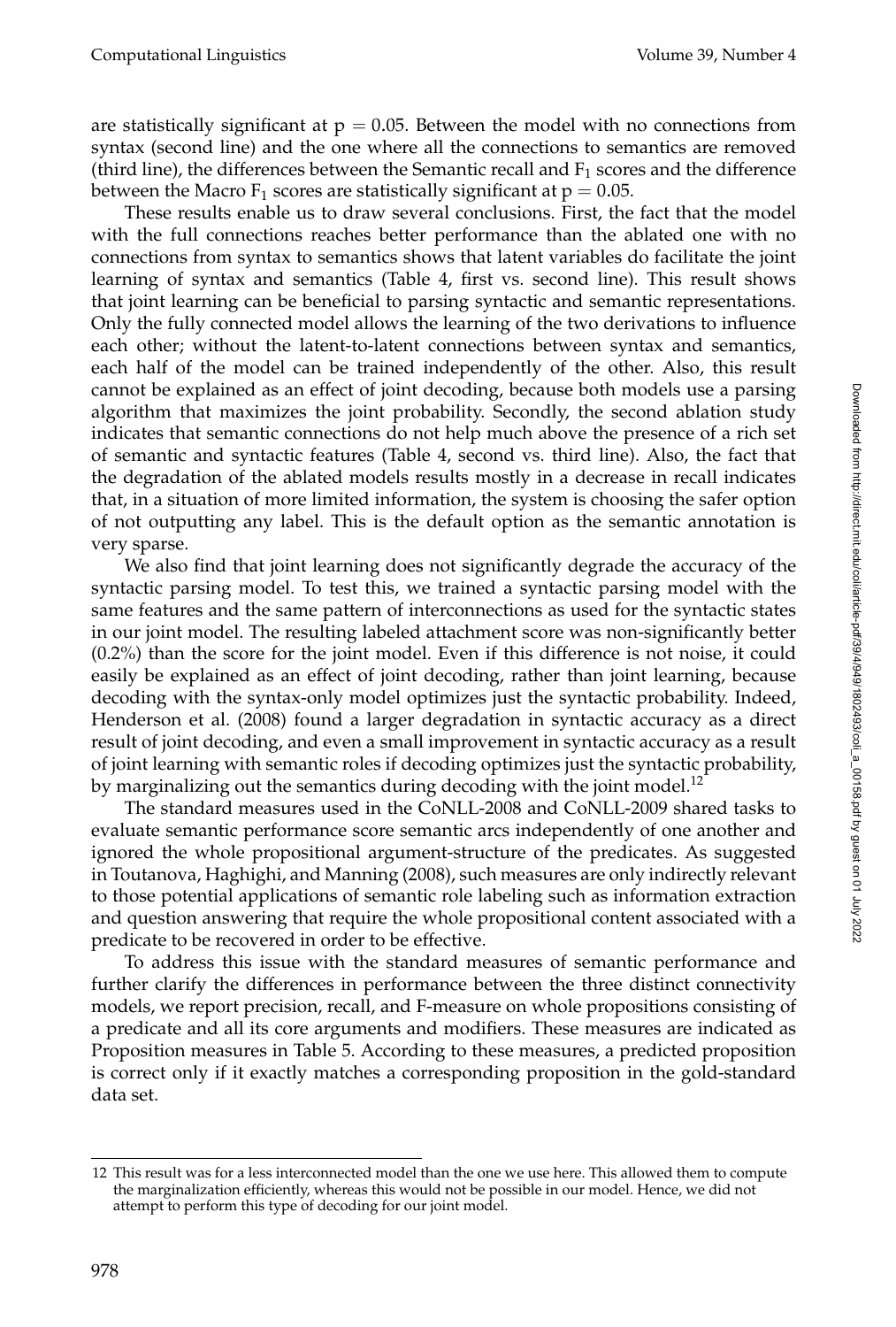#### **Table 5**

Proposition scores on the development set of the CoNLL-2008 shared task (percentages).

|                                                                       |                        | Proposition    |              |  |
|-----------------------------------------------------------------------|------------------------|----------------|--------------|--|
|                                                                       |                        | $P$ R $F_1$    |              |  |
| Fully connected                                                       |                        | 49.0 46.5 47.7 |              |  |
| No connections syntax to semantics<br>No connections within semantics | 48.0 44.3<br>45.8 42.2 |                | 46.1<br>43.9 |  |

These results are reported in Table 5. The differences in precision, recall, and  $F_1$  are all statistically significant at  $p = 0.05$ . These results clearly indicate that the connectivity of latent vectors both within representational layers and across them influences the accuracy of recovering the whole propositional content associated with predicates. In particular, our model connecting the latent vectors within the semantic layer significantly improves both the precision and the recall of the predicted propositions over the model where these connections are removed (second vs. third line). Furthermore, the model integrating both the connections from syntax to semantics and the connections within semantics significantly outperforms the model with no connections from syntax to semantics (first vs. second line). Overall, these results suggest that whole propositions are best learned jointly by connecting latent vectors, even when these latent vectors are conditioned on a rich set of predefined features, including semantic siblings.

Table 4 and Table 5 together suggest that although the three models output a similar number of correct argument labels (semantic P column of Table 4), the mistakes are not uniformly distributed across sentences and propositions in the three models. We hypothesize that the ablated models are more often correct on the easy cases, whereas the fully connected model is more able to learn complex regularities.

To test this intuition we develop a measure of sentence complexity, and we disaggregate the accuracy results according to the different levels of complexity. Sentence complexity is measured in two different ways, as the total number of propositions in a sentence, and as the total number of arguments and predicates in the sentence. We also vary the measure of performance: We calculate the  $F_1$  of correct propositions and the usual arguments and predicates semantic  $F_1$  measure.

Results are reported in Figure 11, which plots the  $F_1$  values against the sentence complexity measures. Precision and recall are not reported as they show the same trends. These results confirm that there is a trend for better performance in the complex cases for the full model compared with the other two models. For simpler sentences, the explicit features are apparently adequate to perform at least as well as the full model, and sometimes better. But for complex sentences, the ability to pass information through the latent variables gives the full model an advantage. The effect is robust as it is confirmed for both methods of measuring complexity and both methods of measuring performance.

From this set of experiments and analyses, we can conclude that our system successfully learns a common hidden representation for this multitask learning problem, and thereby achieves important gains from joint parameter estimation. We found these gains only in semantic role labeling. Although the syntactic parses produced were different for the different models, in these experiments the total syntactic accuracy was on average the same across models. This does not imply, however, that joint learning of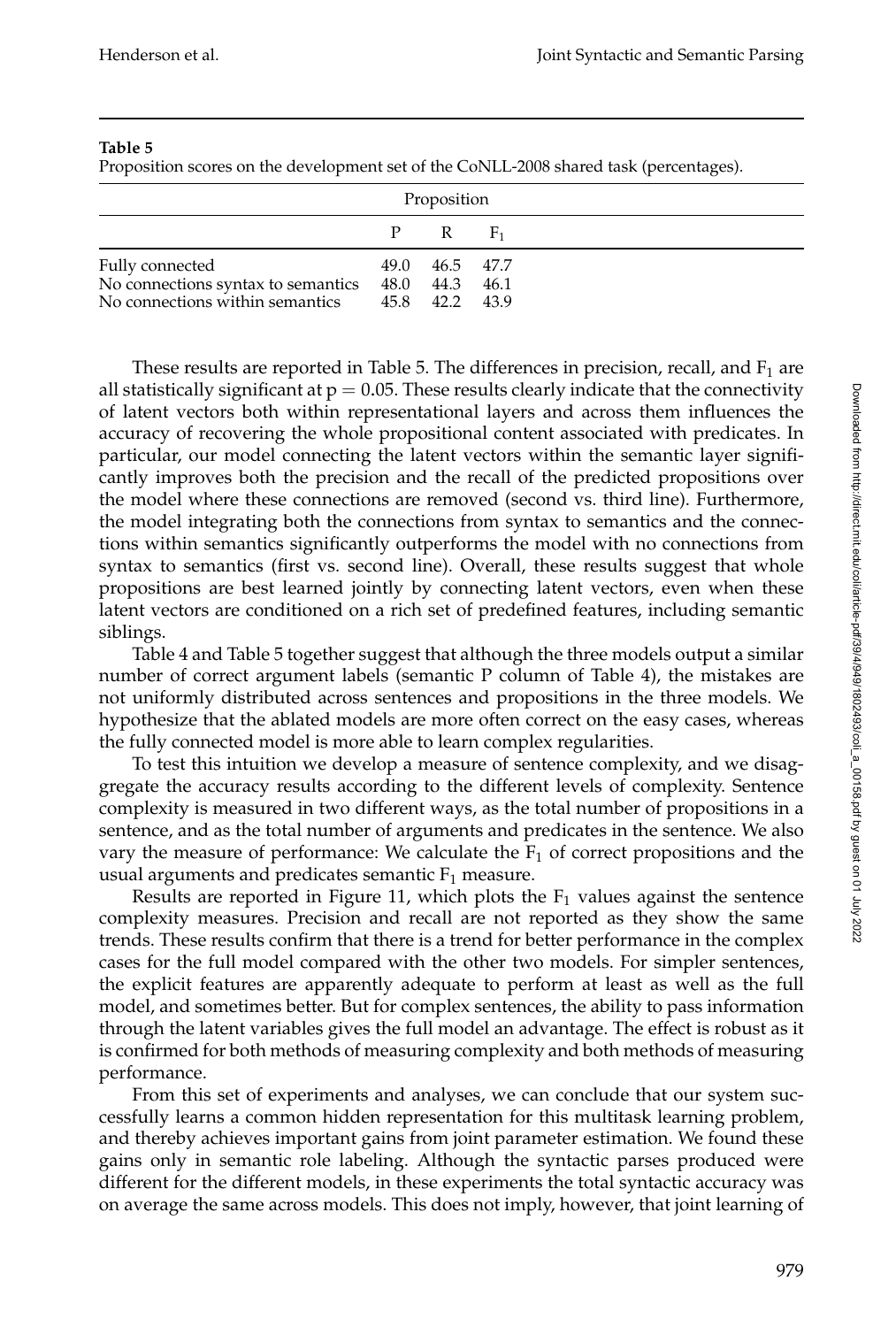

**Figure 11**

Plots of how the parser accuracy varies as the semantic complexity of sentences vary. The *y*-axis values are calculated by binning sentences according to their *x*-axis values, with the plotted points showing the maximum value of each bin.

the syntactic latent representations was not useful. The fact that adding connections to semantics from the syntactic latent variables results in changes in syntactic parses and large gains in semantic accuracy suggests that joint learning adapts the syntactic latent variables to the needs of semantic parsing decisions.

## **6.3 Usefulness of the** *Swap* **Operation**

One specific adaptation of our model to processing the specific nature of semantic dependency graphs was the introduction of the new *Swap* action. To test the usefulness of this additional action, we compare several experiments in which we manipulate different variants of on-line planarization techniques for the semantic component of the model. These experiments were run on the development set. The models are listed in Table 6. We compare the use of the *Swap* operation to two baselines. The first baseline (second line) uses Nivre and Nilsson's (2005) HEAD label propagation technique to planarize the syntactic tree, extended to semantic graphs following Henderson et al. (2008). The second baseline is an even simpler baseline that only allows planar graphs, and therefore fails on non-planar graphs (third line). In training, if a model fails to parse an entire sentence, it is still trained on the partial derivation.

The results of these experiments are shown in Table 6. The results are clear. If we look at the left panel of Table 6 (CoNLL Measures), we see that the *Swap* operation performs the best, with this on-line planarization outperforming the extension of Nivre's HEAD technique to semantic graphs (second line) and the simplistic baseline. Clearly, the improvement is due to better recall on the crossing arcs, as shown by the right-hand panel.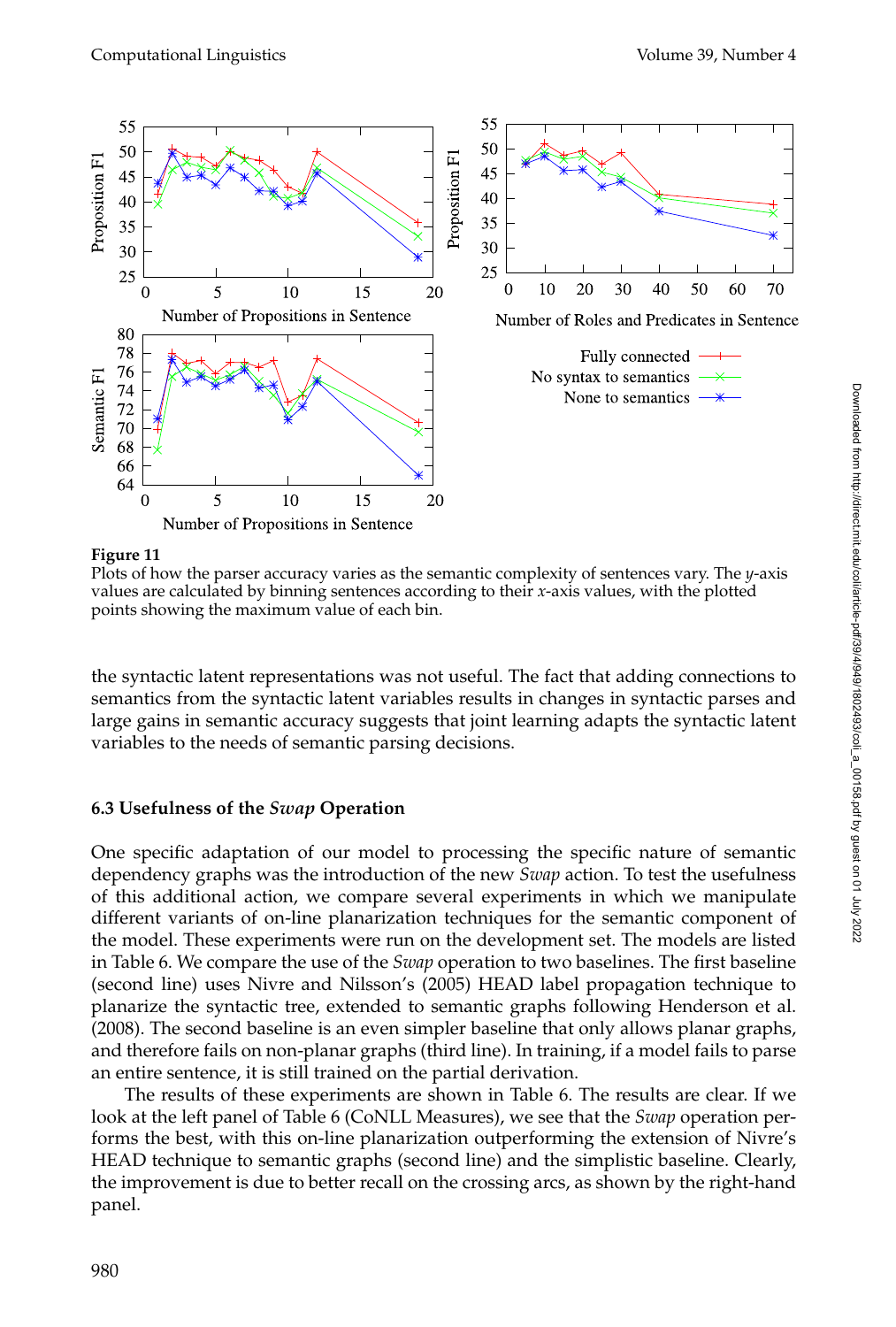|                                      |                      | $\lambda$                |                      |                           |                      |                          |
|--------------------------------------|----------------------|--------------------------|----------------------|---------------------------|----------------------|--------------------------|
|                                      |                      | <b>CONLL MEASURES</b>    |                      |                           | <b>CROSSING ARCS</b> |                          |
| TECHNIQUE                            | LAS                  | Syntactic Semantic<br>F1 | Macro<br>F1          |                           | Semantics            | F1                       |
| Swap<br><b>HEAD</b><br><b>PLANAR</b> | 86.6<br>86.7<br>85.9 | 76.2<br>73.3<br>72.8     | 81.5<br>80.1<br>79.4 | 61.5<br>78.6<br>undefined | 25.6<br>2.2<br>0     | 36.1<br>4.2<br>undefined |

#### **Table 6**

Scores on the development set (percentages).

#### **6.4 Monolingual Test Set Results**

The previous experiments were both run on the development set. The best performing model used the full set of connections and the *Swap* operation. This model was then tested on the test set from the CoNLL-2008 shared task. Results of all the experiments on the test sets are summarized in Table 7. These results on the complete test set (WSJ+Brown) are compared with some models that participated in the CoNLL-2008 shared task in Table 8. The models listed were chosen among the 20 participating systems either because they had better results or because they learned the two representations jointly, as will be discussed in Section 7.

One comparison in Table 8 that is relevant to the discussion of the properties of our system is the comparison to our own previous model, which did not use the *Swap* operation, but used the HEAD planarization method instead (Henderson et al. 2008). Although the already competitive syntactic performance is not significantly degraded by adding the *Swap* operation, there is a large improvement of 3% on the semantic graphs. This score approaches those of the best systems. As the right-hand panel on crossing arcs indicates, this improvement is due to better recall on crossing arcs.

In this article, we have explored the hypothesis that complex syntactic–semantic representations can be learned jointly and that the complex relationship between these two levels of representation and between the two tasks is better captured through latent variables. Although these experiments clearly indicate that, in our system, joint learning of syntax and semantics performs better than the models without joint learning, four systems in the CoNLL-2008 shared task can report better performance for English than what is described in this article. These results are shown in the CoNLL Measures column of Table 8.

The best performing system learns the two representations separately, with a pipeline of state-of-the-art systems, and then reranks the joint representation in a

#### **Table 7**

Scores of the fully connected model on the final testing sets of the CoNLL-2008 shared task (percentages).

|           | Syntactic |      | Semantic  |                |           | Macro |                |  |
|-----------|-----------|------|-----------|----------------|-----------|-------|----------------|--|
|           | LAS       |      | R         | F <sub>1</sub> | P         | R     | F <sub>1</sub> |  |
| WSJ       | 88.4      | 79.9 | 75.5 77.6 |                | 84.2 82.0 |       | 83.0           |  |
| Brown     | 80.4      | 65.9 | 60.8      | 63.3           | 73.1      | 70.6  | 71.8           |  |
| WSI+Brown | 87.5      | 78.4 | 73.9 76.1 |                | 83.0 80.7 |       | 81.8           |  |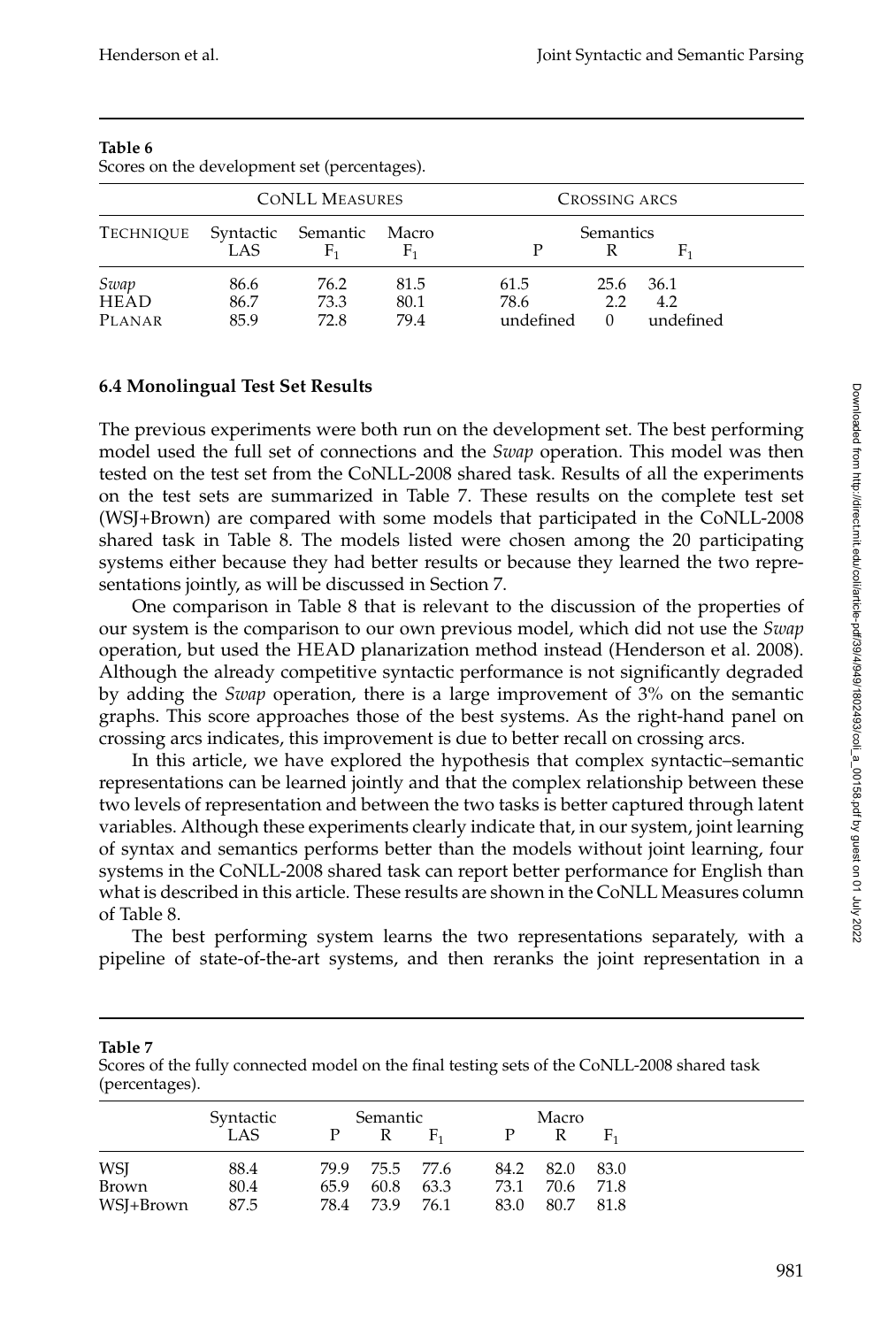Comparison with other models on the CoNLL-2008 test set (percentages).

|                                                                                                                                                                            |                                                      | <b>CONLL MEASURES</b>                                |                                                      | <b>CROSSING ARCS</b>                                                                                        |                                                     |  |
|----------------------------------------------------------------------------------------------------------------------------------------------------------------------------|------------------------------------------------------|------------------------------------------------------|------------------------------------------------------|-------------------------------------------------------------------------------------------------------------|-----------------------------------------------------|--|
| <b>MODEL</b>                                                                                                                                                               | Synt<br>LAS                                          | Semantic<br>F1                                       | Macro<br>${\rm F_1}$                                 | Semantics<br>Р<br>R                                                                                         | F <sub>1</sub>                                      |  |
| Johansson and Nugues (2008b)<br>Ciaramita et al. (2008)<br>Che et al. (2008)<br>Zhao and Kit (2008)<br>This article<br>Henderson et al. (2008)<br>Lluís and Màrquez (2008) | 89.3<br>87.4<br>86.7<br>87.7<br>87.5<br>87.6<br>85.8 | 81.6<br>78.0<br>78.5<br>76.7<br>76.1<br>73.1<br>70.3 | 85.5<br>82.7<br>82.7<br>82.2<br>81.8<br>80.5<br>78.1 | 44.5<br>67.0<br>34.2<br>59.9<br>32.4<br>56.9<br>36.1<br>58.5<br>29.4<br>62.1<br>72.6<br>1.7<br>19.2<br>53.8 | 53.5<br>43.5<br>41.3<br>44.6<br>39.9<br>3.3<br>28.3 |  |

final step (Johansson and Nugues 2008b). Similarly, Che et al. (2008) also implement a pipeline consisting of state-of-the-art components where the final inference stage is performed using Integer Linear Programming to ensure global coherence of the output. The other two better performing systems use ensemble learning techniques (Ciaramita et al. 2008; Zhao and Kit 2008). Comparing our system to these other systems on a benchmark task for English, we can confirm that joint learning is a promising technique, but that on this task it does not outperform reranking or ensemble techniques. Our system's architecture is, however, simpler, in that it consists of a single generative model. We conjecture that the total development time for our system is consequently much lower, if the development time for all the components are added up.

These competitive results, despite using a relatively simple architecture and a relatively small vocabulary, indicate the success of our approach of synchronizing two separate derivations and using latent variables to learn the correlations. This success is achieved despite the model's fairly weak assumptions about the nature of these correlations, thus demonstrating that this architecture is clearly very adaptive and provides a strong form of smoothing. These are important properties, particularly when developing new systems for languages or annotations that have not received the intensive development effort that has English Penn Treebank syntactic parsing and English PropBank semantic role labeling. In the next section, we test the extent of this robustness by using the same approach to build parsers for several languages, and compare against other approaches when they are required to produce systems for multiple languages and annotations.

## **6.5 Multilingual Experiments**

The availability of syntactically annotated corpora for multiple languages (Nivre et al. 2007) has provided a new opportunity for evaluating the cross-linguistic validity of statistical models of syntactic structure. This opportunity has been significantly expanded with the creation and annotation of syntactic and semantic resources in seven languages (Hajič et al. 2009) belonging to several different language families. This data set was released for the CoNLL-2009 shared task.

To evaluate the ability of our model to generalize across languages, we take the model as it was developed for English and apply it directly to all of the six other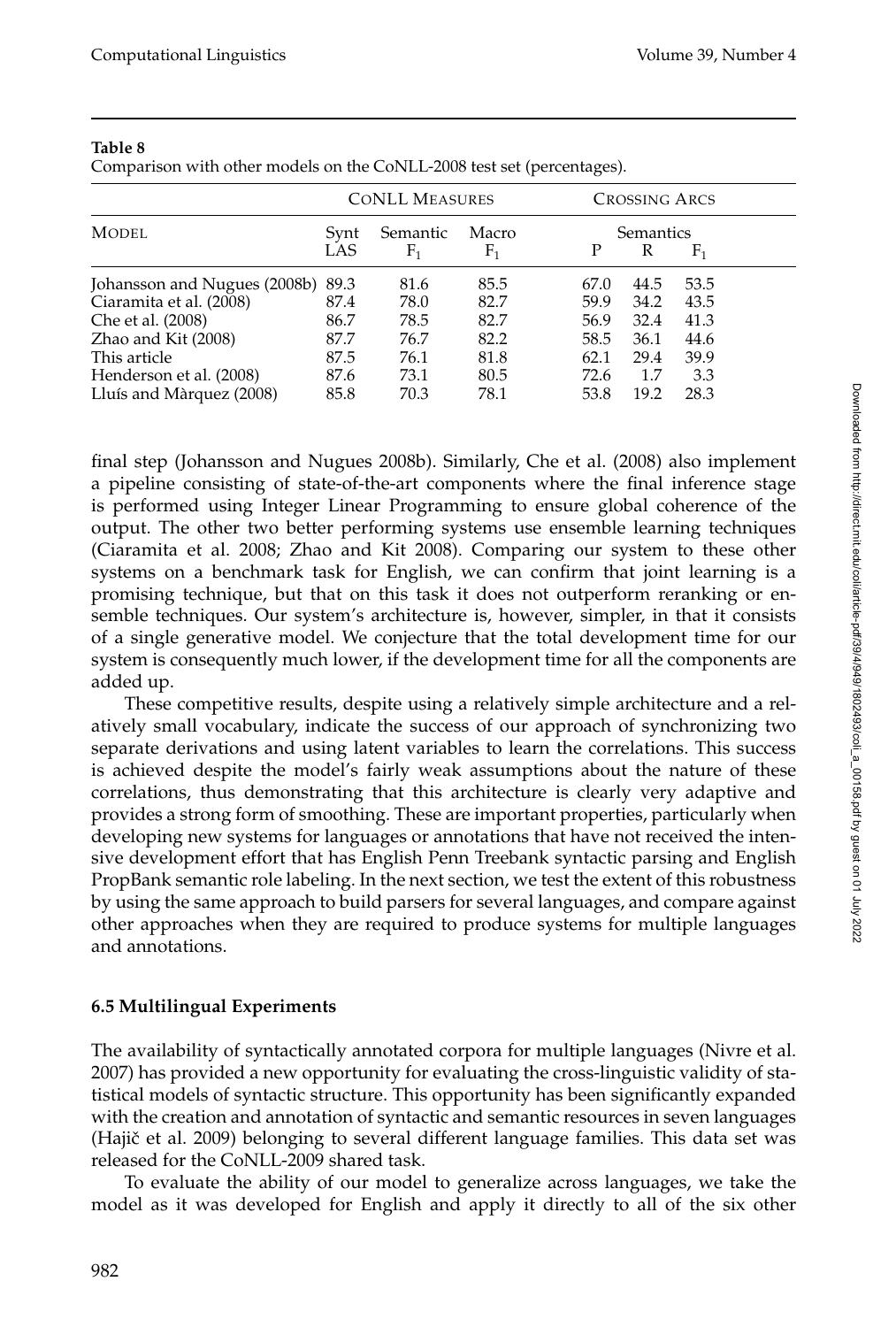languages.<sup>13</sup> The only adaptation of the code was done to handle differences in the data format. Although this consistency across languages was not a requirement of the shared task—individual-language optimization was allowed, and indeed was performed by many teams—the use of latent variables to induce features automatically from the data gives our method the adaptability necessary to perform well across all seven languages, and demonstrates the lack of language specificity in the models.

The data and set-up correspond to the joint task of the closed challenge of the CoNLL-2009 shared task, as described in Hajič et al. (2009).<sup>14</sup> The scoring measures are the same as those for the previous experiments.

We made two modifications to reflect differences in the annotation of these data from the experiments reported in the previous section (based on CoNLL-2008 shared task data). The system was adapted to use two features not provided in the previous shared task: automatically predicted morphological features<sup>15</sup> and features specifying which words were annotated as predicates.<sup>16</sup> Both these features resulted in improved accuracy for all the languages. We also made use of one type of feature that had previously been found not to result in any improvement for English, but resulted in some overall improvement across the languages.<sup>17</sup>

Also, in comparison with previous experiments, the search beam used in the parsing phase was increased from 50 to up to 80, producing a small improvement in the overall development score. The vocabulary frequency cut-off was also changed to 5, from 20. All the development effort to change from the English-only 2008 task to the multilingual 2009 task took about two person-months, mostly by someone who had no previous experience with the system. Most of this time was spent on the differences in the task definition between the 2008 and 2009 shared tasks.

The official results on the testing set and out of domain data are shown in Tables 9, 10, and 11. The best results across systems participating in the CoNLL-2009 shared task are shown in bold. There was only a 0.5% difference between our average macro  $F_1$ score and that of the best system, and there was a 1.29% difference between our score and the fourth ranked system. The differences between our average scores reported in Tables 9, 10, and 11 and the average scores achieved by the other systems participating in the shared task are all statistically significant at  $p = 0.05$ .

<sup>13</sup> An initial report on this work was presented in the CoNLL-2009 Shared Task volume (Gesmundo et al. 2009).

<sup>14</sup> The data sets used in this challenge are described in Taulé, Martì, and Recasens (2008) (Catalan and Spanish), Xue and Palmer (2009) (Chinese), Hajič (2004), Čmejrek, Hajič, and Kuboň (2004) (Czech), Surdeanu et al. (2008) (English), Burchardt et al. (2006) (German), and Kawahara, Sadao, and Hasida (2002) (Japanese).

<sup>15</sup> Morphological features of a word are not conditionally independent. To integrate them into a generative model, one needs to either make some independence assumptions or model sets of features as atomic feature bundles. In our model, morphological features are treated as an atomic bundle, when computing the probability of the word before shifting the previous word to the stack. When estimating probabilities of future actions, however, we condition latent variables on elementary morphological features of the words.

<sup>16</sup> Because the testing data included a specification of which words were annotated as predicates, we constrained the parser's output so as to be consistent with this specification. For rare predicates, if the predicate was not in the parser's lexicon (extracted from the training set), then a frameset was taken from the list of framesets reported in the resources available for the closed challenge. If this information was not available, then a default frameset name was constructed based on the automatically predicted lemma of the predicate.

<sup>17</sup> When predicting a semantic arc between the word on the front of the queue and the word on the top of the stack, these features explicitly specify any syntactic dependency already predicted between the same two words.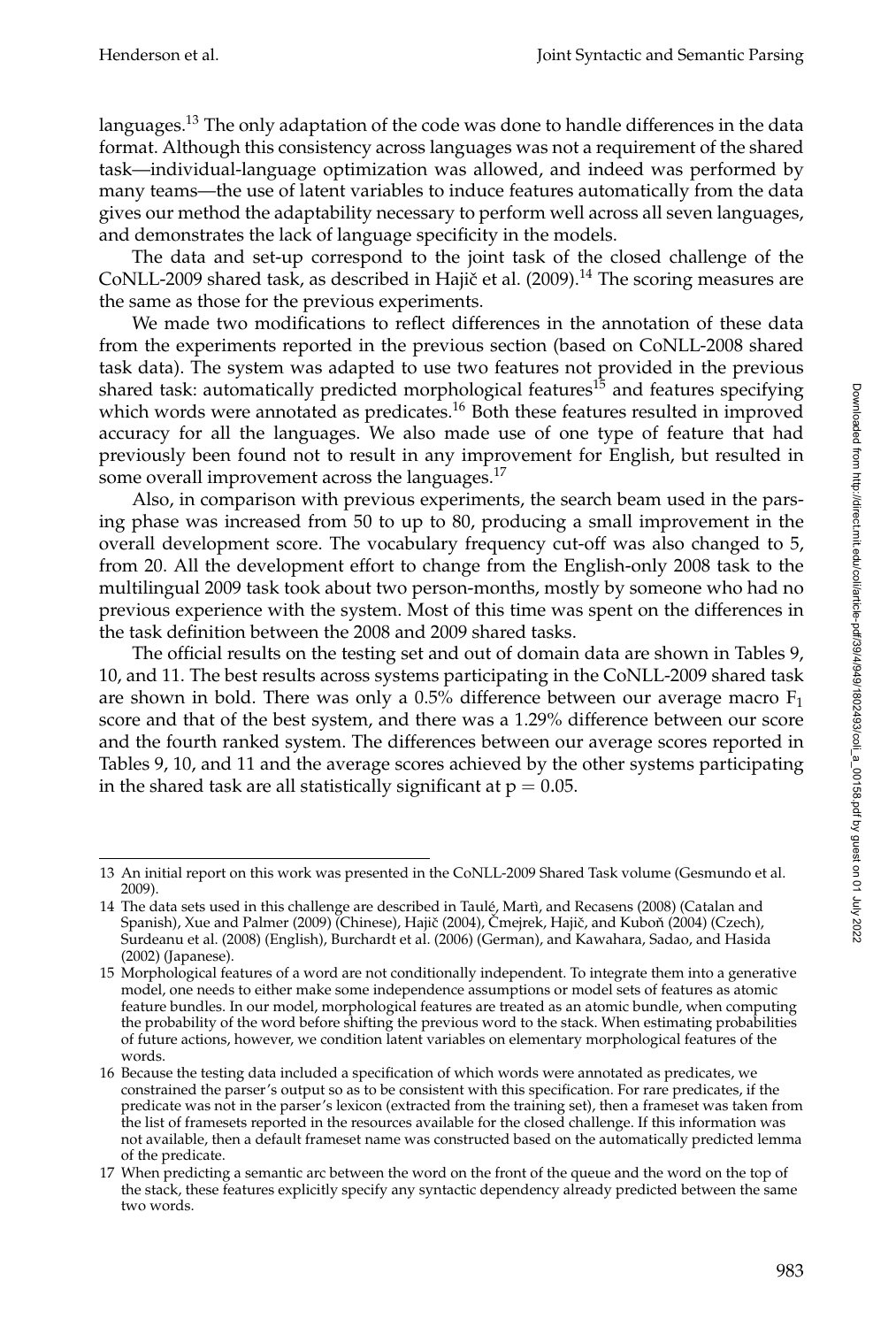#### **Table 9**

The three main scores for our system. Rank indicates ranking in the CoNLL 2009 shared task. Best results across systems are marked in **bold**.

|                                                             |                                                                                           |                                   |       |                                                 |       |                |                         | Rank Average Catalan Chinese Czech English German Japanese Spanish |                         |
|-------------------------------------------------------------|-------------------------------------------------------------------------------------------|-----------------------------------|-------|-------------------------------------------------|-------|----------------|-------------------------|--------------------------------------------------------------------|-------------------------|
| Macro F <sub>1</sub><br>Syntactic LAS<br>Semantic $F_1$   3 | $\begin{array}{ c c c c c } \hline 3 & \multicolumn{2}{ c }{3} \\\hline \end{array}$<br>1 | 82.14  <br>85.77<br>78.42   77.44 | 87.86 | 82.66 76.15 83.21<br>76.11<br>76.05 86.02 83.24 | 80.38 | 86.03<br>88.79 | 79.59<br>87.29<br>71.78 | 84.91<br>92.34<br>77.23                                            | 82.43<br>87.64<br>77.19 |

#### **Table 10**

Semantic precision and recall and macro precision and recall for our system. Rank indicates ranking in the CoNLL-2009 shared task. Best results across systems are marked in **bold**.

|                                                          |        |                                  |                                  |                                  |                                  |                                  |                                  | Rank Ave Catalan Chinese Czech English German Japanese Spanish |                                  |
|----------------------------------------------------------|--------|----------------------------------|----------------------------------|----------------------------------|----------------------------------|----------------------------------|----------------------------------|----------------------------------------------------------------|----------------------------------|
| semantic Prec<br>semantic Rec<br>macro Prec<br>macro Rec | 3<br>3 | 81.60<br>75.56<br>83.68<br>80.66 | 79.08<br>75.87<br>83.47<br>81.86 | 80.93<br>71.73<br>78.52<br>73.92 | 87.45<br>84.64<br>83.91<br>82.51 | 84.92<br>81.63<br>86.86<br>85.21 | 75.60<br>68.33<br>81.44<br>77.81 | 83.75<br>71.65<br>88.05<br>81.99                               | 79.44<br>75.05<br>83.54<br>81.35 |

#### **Table 11**

Results on out-of-domain for our system. Rank indicates ranking in the CoNLL-2009 shared task. Best results across systems are marked in **bold**.

|                                                | Rank |                         |                         | Ave   Czech-ood English-ood German-ood |                         |  |
|------------------------------------------------|------|-------------------------|-------------------------|----------------------------------------|-------------------------|--|
| Macro $F_1$<br>Syntactic LAS<br>Semantic $F_1$ | 3    | 75.93<br>78.01<br>73.63 | 80.70<br>76.41<br>84.99 | 75.76<br>80.84<br>70.65                | 71.32<br>76.77<br>65.25 |  |

Despite the good results, a more detailed analysis of the source of errors seems to indicate that our system is still having trouble with crossing dependencies, even after the introduction of the *Swap* operation. In Table 8, our recall on English crossing semantic dependencies is relatively low. Some statistics that illustrate the nature of the input and could explain some of the errors are shown in Table 12. As can be observed, semantic representations often have many more crossing arcs than syntactic ones, and they often do not form a fully connected tree, as each proposition is represented by an independent treelet. We observe that, with the exception of German, we do relatively well on those languages that do not have crossing arcs, such as Catalan and Spanish, or have even large amounts of crossing arcs that can be parsed with the *Swap* operation, such as Czech. As indicated in Table 12, only 2% of Czech sentences are unparsable, despite 16% requiring the *Swap* action.

### **6.6 Experiments on Training and Parsing Speed**

The training and parsing times for our models are reported in Table 13, using the same meta-parameters (discussed subsequently) as for the accuracies reported in the previous section, which optimize accuracy at the expense of speed. Training times are mostly affected by data-set size, which increases the time taken for each iteration. This is not only because the full training set must be processed, but also because a larger data set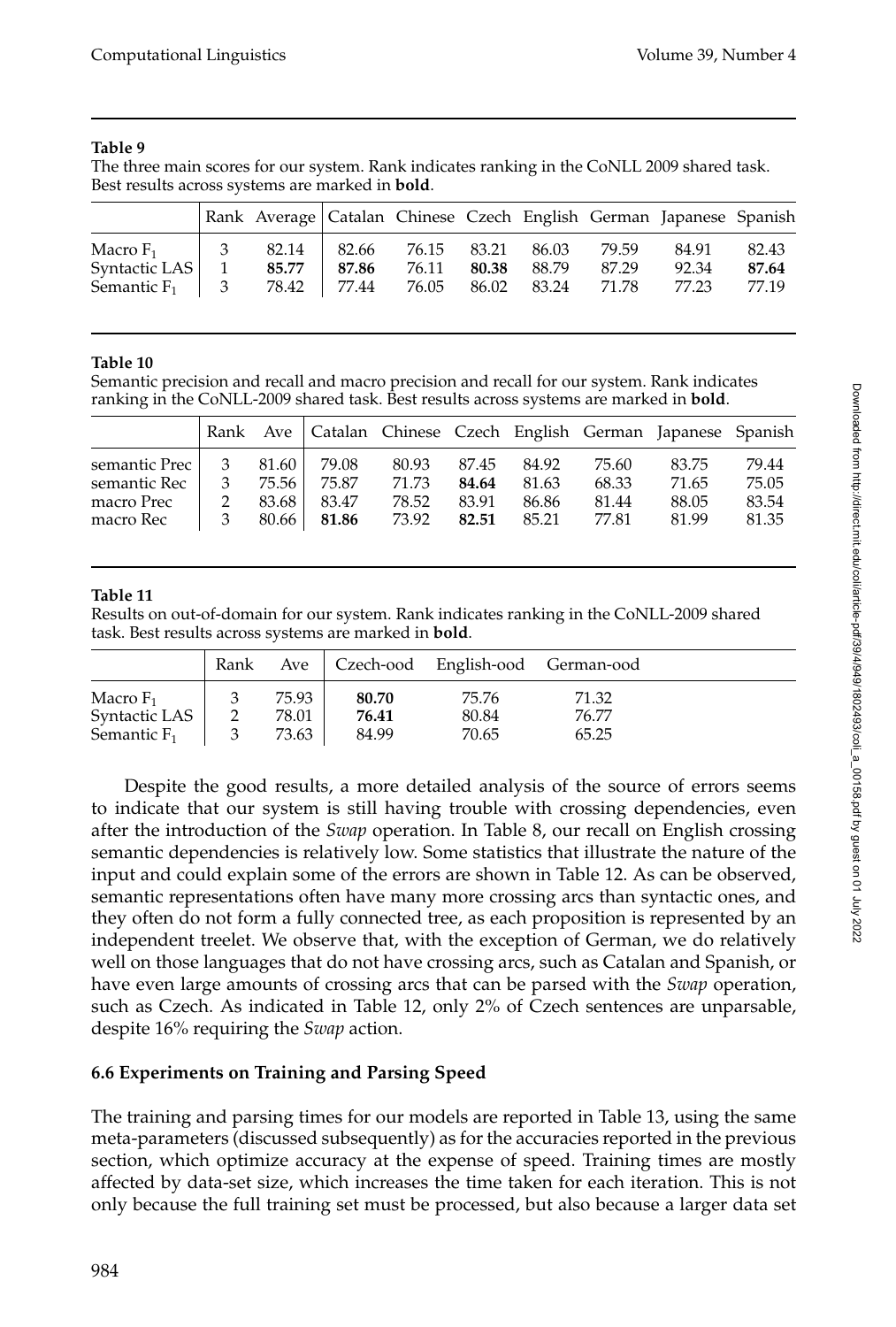### **Table 12**

For each language, percentage of training sentences with crossing arcs in syntax and semantics, with semantic arcs forming a tree, and which were not parsable using the *Swap* action, as well as the performance of our system in the CoNLL-2009 shared task by syntactic accuracy and semantic  $F_1$ .

|          | Syntactic<br>crossings | Semantic<br>crossings | Semantic<br>tree | Not<br>parsable | Macro<br>${\rm F_1}$ | LAS<br>(rank) | Sem<br>$F_1$ (rank) |  |
|----------|------------------------|-----------------------|------------------|-----------------|----------------------|---------------|---------------------|--|
| Catalan  | 0.0                    | 0.0                   | 61.4             | 0.0             | 82.7                 | 87.9(1)       | 77.4 (2)            |  |
| Chinese  | 0.0                    | 28.0                  | 28.6             | 9.5             | 76.1                 | 76.1<br>(4)   | 76.1(4)             |  |
| Czech    | 22.4                   | 16.3                  | 6.1              | 1.8             | 83.2                 | 80.4(1)       | 86.0(2)             |  |
| English  | 7.6                    | 43.9                  | 21.4             | 3.9             | 83.2                 | 88.8 (3)      | 83.2 (4)            |  |
| German   | 28.1                   | 1.3                   | 97.4             | 0.0             | 79.6                 | 87.3<br>(2)   | 71.8(5)             |  |
| Japanese | 0.9                    | 38.3                  | 11.2             | 14.4            | 84.9                 | (2)<br>92.3   | 77.2(4)             |  |
| Spanish  | 0.0                    | 0.0                   | 57.1             | 0.0             | 82.4                 | 87.6(1)       | 77.2 (2)            |  |

#### **Table 13**

Parsing and training times for different languages, run on a 3.4 GHz machine with 16 GB of memory. Parsing times computed on the test set. Indicators of SRL complexity provided for comparison.

|                                  | Average |         | Catalan Chinese | Czech   |         |         | English German Japanese Spanish |         |
|----------------------------------|---------|---------|-----------------|---------|---------|---------|---------------------------------|---------|
| Training time (hours, full set)  | 21.28   | 12.76   | 33.31           | 46.27   | 22.91   | 14.58   | 5.02                            | 14.12   |
| (sec, per word per iteration)    | 0.0033  | 0.0032  | 0.0043          | 0.0048  | 0.0026  | 0.0021  | 0.0030                          | 0.0030  |
| Parsing time (sec, per sentence) | 4.415   | 3.257   | 11.119          | 6.985   | 5.443   | 0.805   | 1.006                           | 2.293   |
| (sec, per word per beam)         | 0.0032  | 0.0019  | 0.0049          | 0.0041  | 0.0028  | 0.0013  | 0.0037                          | 0.0020  |
| Training words                   | 542,657 | 390.302 | 609.060         | 652.393 | 958.167 | 648.677 | 112.555                         | 427,442 |
| Parsing words per sentence       | 22.4    | 30.8    | 28.2            | 16.8    | 25.0    | 16.0    | 26.4                            | 30.4    |
| SRL complexity (% predicates)    | 20.6    | 9.6     | 16.9            | 63.5    | 18.7    | 2.7     | 22.8                            | 10.3    |
| $\frac{6}{6}$ crossing)          | 18.3    | 0.0     | 28.0            | 16.3    | 43.9    | 1.3     | 38.3                            | 0.0     |

tends to result in more parameters to train, including larger vocabulary sizes. Also, larger data sets tend to result in more iterations of training, which further increases training times. Normalizing for data-set size and number of iterations (second row of Table 13), we get fairly consistent speeds across languages. The remaining differences are correlated with the number of parameters in the model, and with the proportion of words which are predicates in the SRL annotation, shown in the bottom panel of Table 13.

Parsing times are more variable, even when normalizing for the number of sentences in the data set, as shown in the third row of Table 13. As discussed earlier, this is in part an effect of the different beam widths used for different languages, and the different distributions of sentence lengths. If we divide times by beam width and by average sentence length (fourth row of Table 13), we get more consistent numbers, but still with a lot of variation.<sup>18</sup> These differences are in part explained by the relative complexity of the SRL annotation in the different languages. They are correlated with both the percentage of words that are predicates and the percentage of sentences that

<sup>18</sup> Dividing by the average square of the sentence length does not result in more consistent values than dividing by the average length.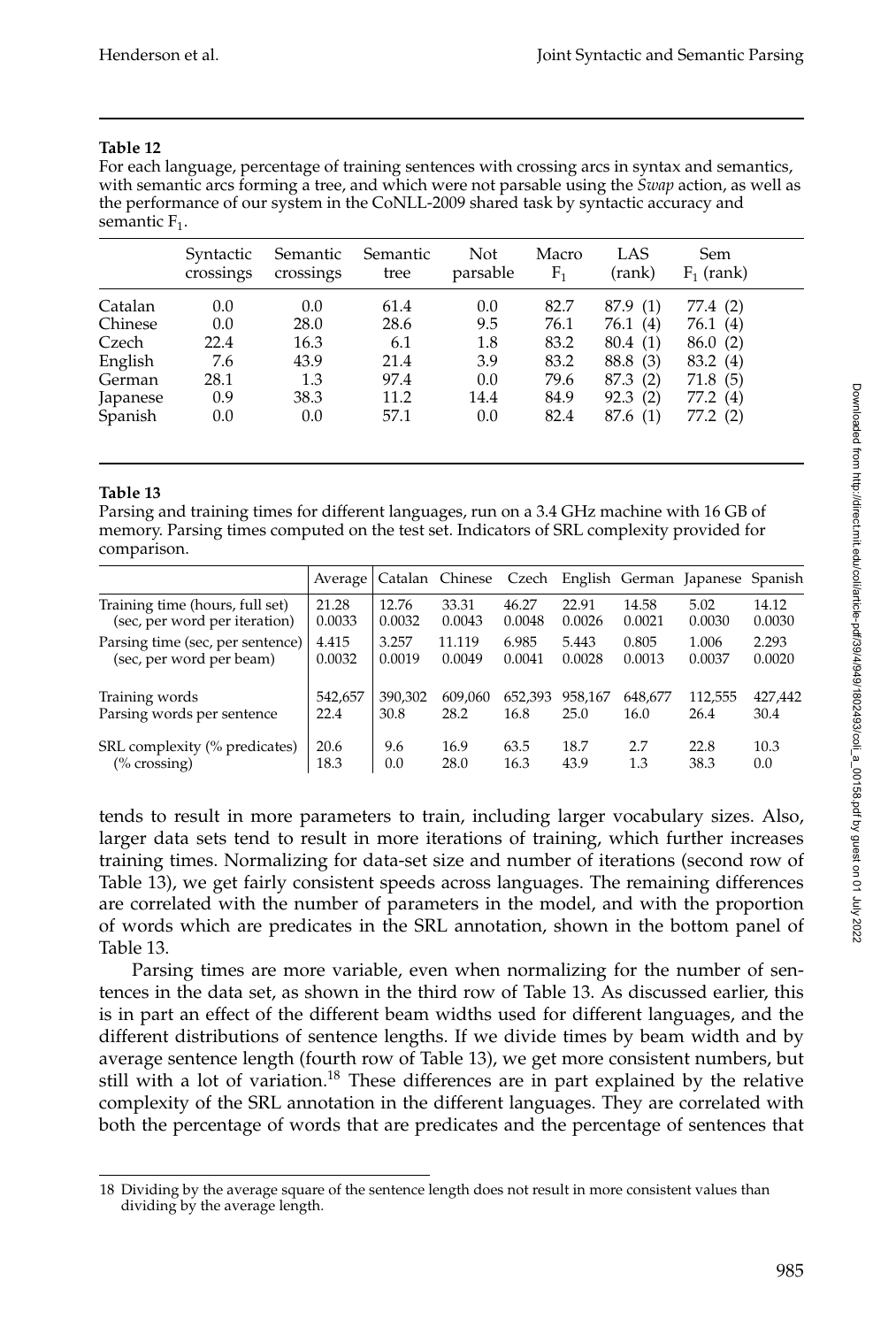

**Figure 12**

The parsing time for each sentence in the English development set, with a search beam width of 80, plotted against its length (up to length 70). The curve is the best fitting quadratic function with zero intercept.

have crossing arcs in the SRL, shown in the bottom panel of Table 13. Crossing arcs result in increased parsing times because choosing when to apply the *Swap* action is difficult and complicates the search space.

As discussed in Section 5.2, the parsing strategy prunes to a fixed beam of alternatives only after the shifting of each word, and between shifts it only constrains the branching factor of the search. Because of this second phase, parsing time is quadratic as a function of sentence length. As a typical example, the distribution of parsing times for English sentences is shown in Figure 12. The function of sentence length that best fits this distribution of seconds per sentence is the quadratic function 0.078*n* + 0.0053*n*2, also shown in Figure 12. In this function, the linear factor is 15 times larger than the quadratic factor. Fitting a cubic function does not account for any more variance than this quadratic function. The best fitting function for Catalan is −0.0040*n* + 0.0031*n*2, for Chinese is  $0.16n + 0.0057n^2$ , for Czech is  $-0.00068n + 0.012n^2$ , for German is  $0.020n +$ 0.0015*n*2, for Japanese is −0.0013*n* + 0.0011*n*2, and for Spanish is 0.0083*n* + 0.0018*n*2. As with English, Chinese and German have larger linear terms, but the second-order term dominates for Catalan, Czech, Japanese, and Spanish. It is not clear what causes these differences in the shape of the curve.

One of the characteristics of our model is that it makes no independence assumptions and deals with the large space of alternatives by pruning. The size of the pruning beam determines speed and accuracy. Figure 13 shows how the accuracy of the parser degrades as we speed it up by decreasing the search beam used in parsing, for each language's development set. For some languages, a slightly smaller search beam is actually more accurate, and we used this smaller beam when running the given evaluations on the testing set. But in each case the beam was set to maximize accuracy at the expense of speed, without considering beam widths greater than 80. For some languages, in particular Czech and Chinese, the accuracy increase from a larger beam is relatively large. It is not clear whether this is due to the language, the annotation, or our definition of derivations. For smaller beams the trade-off of accuracy versus words-per-second is roughly linear. Comparing parsing time per word directly to beam width, there is also a linear relationship, with a zero intercept.<sup>19</sup>

<sup>19</sup> When discussing timing, we use "word" to refer to any token in the input string, including punctuation.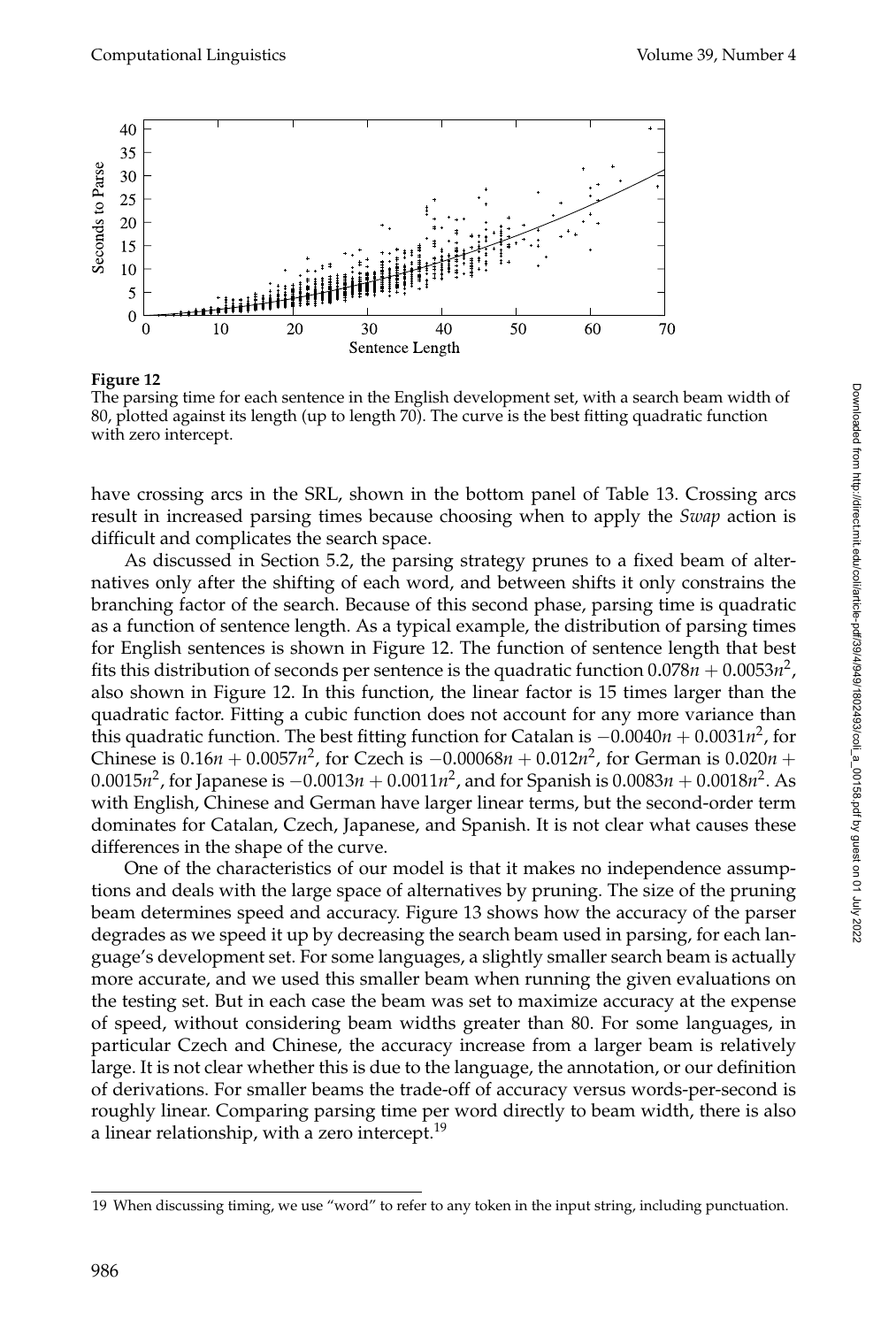

**Figure 13** Difference in development set macro  $F_1$  as the search beam is decreased from 80 to 40, 20, 10, and 5, plotted against parser speed.

It is possible to increase both parsing and training speeds, potentially at the expense of some loss in parsing accuracy, by decreasing the size of the latent variable vectors, and by increasing the vocabulary frequency threshold. For all the results reported in this section, all languages used a latent vector size of 80 and a vocabulary frequency threshold of 5, which were set to be large enough not to harm accuracy. Figure 14 summarizes the speed–accuracy trade-off for parsing English as these parameters are varied. Training times were more variable due to differences in the number of iterations and the decreases tended to be smaller. As Figure 14 shows, some speed-up can be achieved with little change in accuracy by using smaller latent vectors and smaller vocabularies, but the accuracy quickly drops when these parameters are set too low. For this data set, there is actually a small increase in accuracy with a small decrease in the vocabulary size, probably due to smoothing effects, but this trend is limited and variable. In contrast, much larger efficiency gains can be achieved by reducing the search beam width. Varying the parameters together produced a range of similar



#### **Figure 14**

The parsing speed-accuracy trade-off when changing the meta-parameters of the model, on the English CoNLL-2009 development set. The vocabulary frequency threshold is increased from 5 to 10, 20, 30, 40, 60, 80, 120, and 160. The latent vector size is reduced from 80 to 70, 60, 50, and 40. The search beam width is reduced from 80 to 40, 20, 10, 5, and 3. The best combination keeps the vocabulary frequency threshold at 10 and reduces the search beam width as above.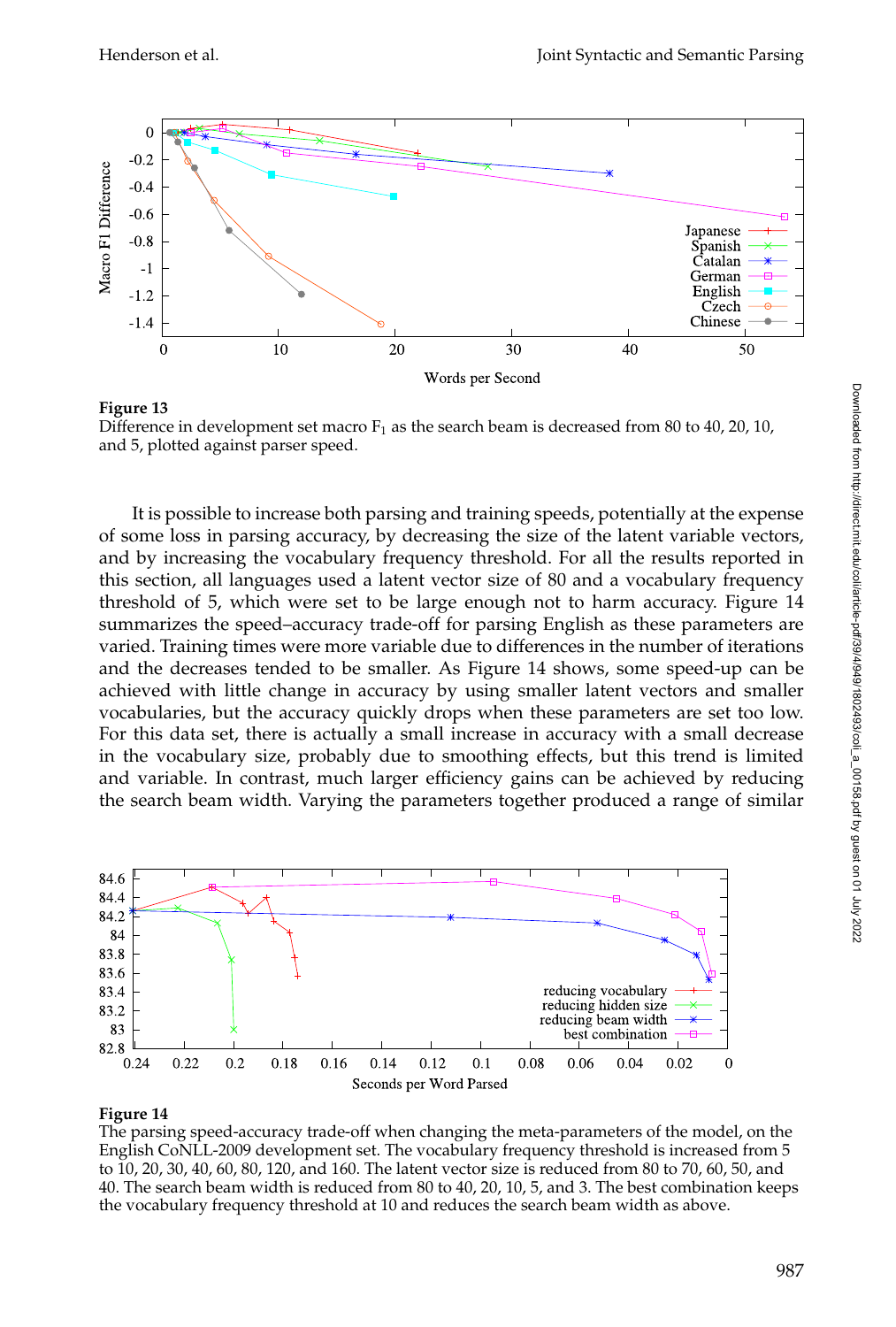curves, bounded by the "best combination" shown. These experiments achieved a 96% reduction in parsing time with an absolute reduction in parsing accuracy of only 0.2%, which is not generally considered a meaningful difference. This results in a parsing speed of 0.010 seconds per word. All other things being equal, both training and parsing times asymptotically scale quadratically with the latent vector size, due to the latent-tolatent connections in the model. Training and parsing times asymptotically scale linearly with vocabulary size, and vocabulary size can be expected to increase superlinearly with the value of the frequency threshold.

# **7. Related Work**

In this article, we report on a joint generative history-based model to predict the most likely derivation of a dependency parser for both syntactic and semantic dependencies. In answer to the first question raised in the Introduction, we provide a precise proposal for the interface between syntactic dependencies and semantic roles dependencies, based on a weak synchronization of meaningful subsequences of the two derivations. We also propose a novel operation for semantic dependency derivations. In answer to the second question raised in the Introduction, we investigate issues related to the joint learning of syntactic and semantic dependencies. To train a joint model of their synchronized derivations, we make use of latent variable models of parsing and of estimation methods adapted to these models. Both these contributions have a rich context of related work that is discussed further here.

# **7.1 The Syntactic–Semantic Interface**

The main feature of our proposal about the syntactic–semantic interface is based on the observation that the syntactic and the semantic representations are not isomorphic. We propose therefore a weak form of synchronization based on derivation subsequences. These synchronized subsequences encompass decisions about the left side of each individual word.

Other work has investigated the complex issue of the syntax–semantics interface. Li, Zhou, and Ng (2010) systematically explore different levels of integration of phrasestructure syntactic parsing and SRL for Chinese. Although the syntactic representations are too different for a direct comparison to our Chinese results, they provide results of general interest. Li, Zhou, and Ng compare two models of tight coupling of syntax and semantics and show that both joint approaches improve performance compared to a strong *n*-best pipeline approach. The first model interleaves SRL labeling at each completed constituent of a bottom–up multi-pass parser, inspired by Ratnaparkhi's (1999) model. This model thus learns the conditional probability of each individual semantic role assignment, conditioned on the whole portion of the syntactic structure that is likely to affect the assignment (as indicated by the fact that the value of the features is the same as when the whole tree is available). This model improves on the *n*-best pipeline model, although the improvement on parsing is not significant. A second model manages the harder task of improving the syntactic score, but requires feature selection from the SRL task. These best-performing features are then added to the syntactic parser by design. Although these results confirm the intuition that syntactic and semantic information influence each other, they also, like ours, find that it is not trivial to develop systems that actually succeed in exploiting this intuitively obvious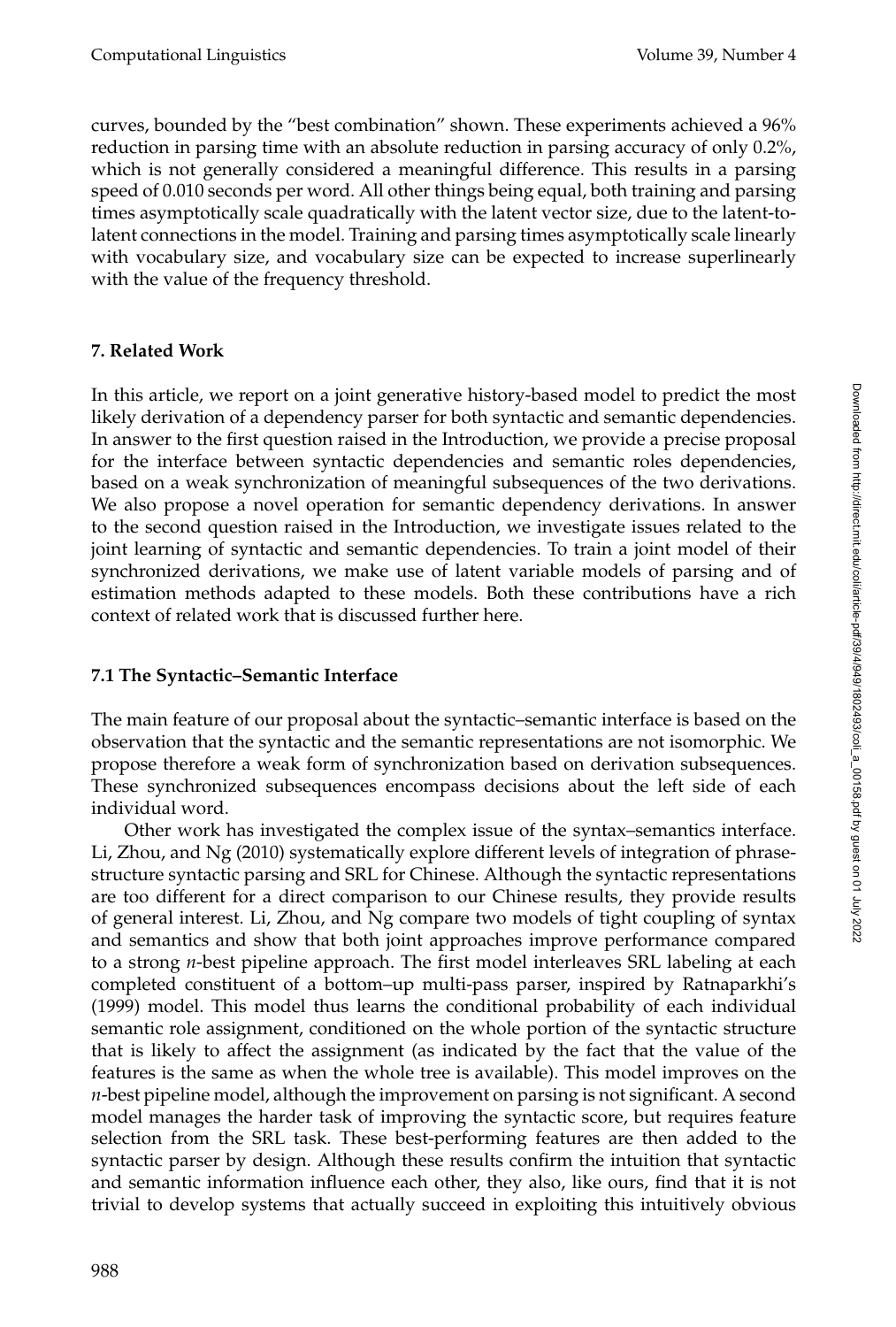correlation. Li, Zhou, and Ng's approach is also different from ours in that they do not attempt to induce common representations useful for both tasks or for many languages, and as such cannot be regarded as multi-task, nor as multilingual, learning.

Synchronous grammars provide an elegant way to handle multiple levels of representation. They have received much attention because of their applications in syntaxbased statistical machine translation (Galley et al. 2004; Chiang 2005; Nesson and Shieber 2008) and semantic parsing (Wong and Mooney 2006, 2007). Results indicate that these techniques are among the best both in machine translation and in the database query domain. Our method differs from those techniques that use a synchronous grammar, because we do not rewrite pairs of synchronized non-terminals, but instead synchronize chunks of derivation sequences. This difference is in part motivated by the fact that the strings for our two structures are perfectly aligned (being the same string), so synchronizing on the chunks of derivations associated with individual words eliminates any further alignment issues.

We have also proposed novel derivations for semantic dependency structures, which are appropriate for the relatively unconstrained nature of these graphs. Our *Swap* operation differs from the reordering that occurs in synchronous grammars in that its goal is to uncross arcs, rather than to change the order of the target string. The switching of elements of the semantic structure used in Wong and Mooney (2007) is more similar to the word reordering technique of Hajičová et al. (2004) than to our *Swap* operation, because the reordering occurs before, rather than during, the derivation. The notion of planarity has been widely discussed in many works cited herein, and in the dependency parsing literature. Approaches to dealing with non-planar graphs belong to two conceptual groups: those that manipulate the graph, either by pre-processing or by post-processing (Hall and Novak 2005; McDonald and Pereira 2006), and those that adapt the algorithm to deal with non-planarity. Among the approaches that, like ours, devise an algorithm to deal with non-planarity, Yngve (1960) proposed a limited manipulation of registers to handle discontinuous constituents, which guaranteed that parsing/generation could be performed with a stack of very limited depth. An approach to non-planar parsing that is more similar to ours has been proposed in Attardi (2006). Attardi's dependency parsing algorithm adds six new actions that allow this algorithm to parse any type of non-planar tree. Our *Swap* action is related to Attardi's actions *Left2* and *Right2*, which create dependency arcs between the second element on the stack and the front of the input queue. In the Attardi algorithm, every attachment to an element below the top of the stack requires the use of one of the new actions, whose frequency is much lower than the normal attachment actions, and therefore harder to learn. This contrasts with the *Swap* action, which handles reordering with a single action, and the normal attachment operations are used to make all attachments to the reordered word. Though much simpler, this single action can handle the vast majority of crossing arcs that occur in the data. Nivre (2008, 2009) presents the formal properties of a *Swap* action for dependency grammars that enables parsing of non-planar structures. The formal specifications of this action are different from the specifications of the action proposed here. Nivre's action can swap terminals repeatedly and move them down to an arbitrary point into the stack. This *Swap* action can potentially generate word orders that cannot be produced by only swapping the two top-most elements in the stack. When defining the oracle parsing order for training, however, Nivre (2008, 2009) assumes that the dependency structure can be planarized by changing the order of words. This is not true for many of the semantic dependency graphs, because they are not trees. More recently, Gómez-Rodríguez and Nivre (2010) proposed to use two stacks to parse non-planar graphs. Though the resulting automata is probably expressive enough to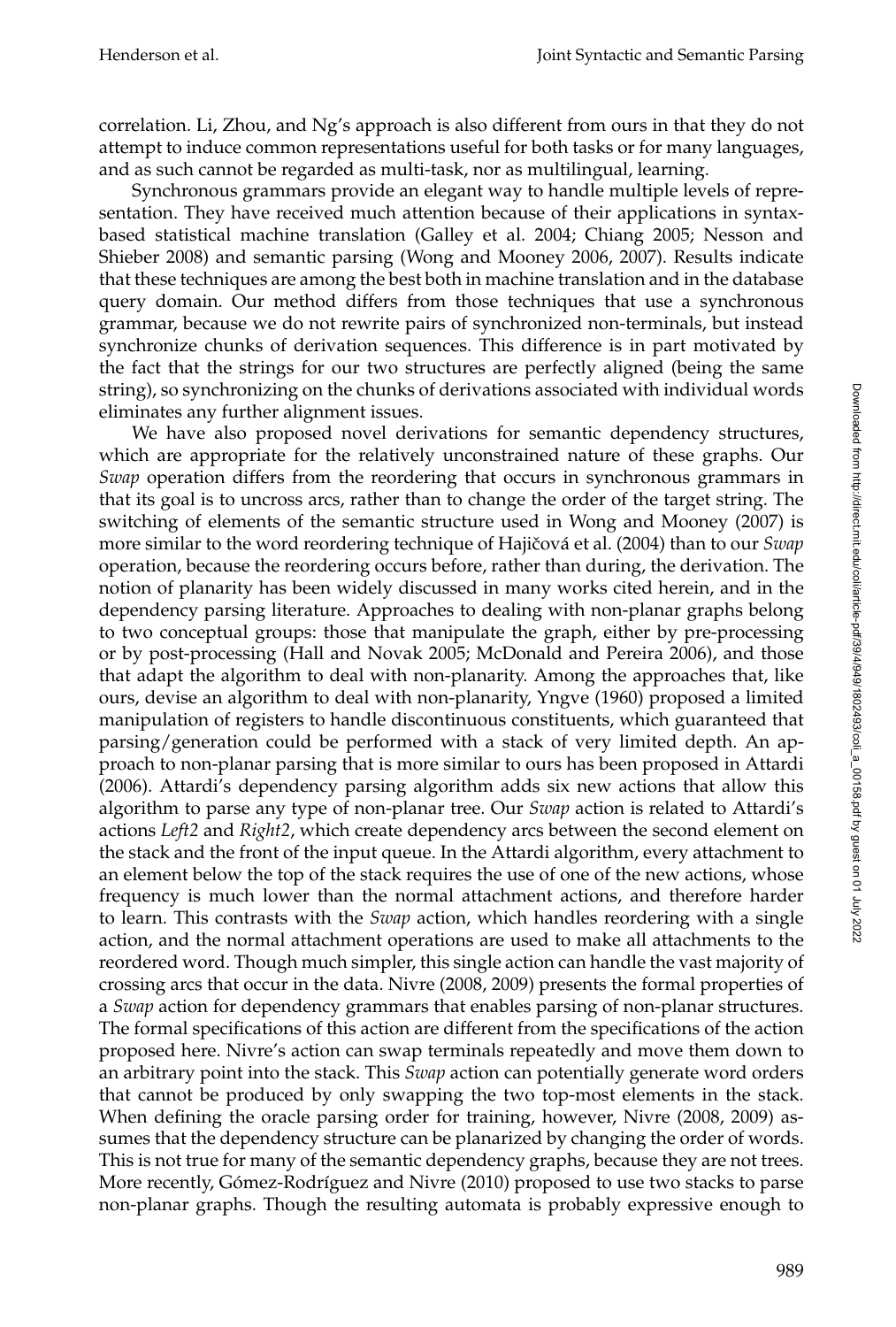handle complex semantic structures, predicting decisions in this representation can be a challenging task.

## **7.2 Multi-task Learning and Latent Variables**

In answer to the second question raised in the Introduction, we investigate issues related to the joint learning of syntactic and semantic dependencies for these synchronized derivations.

To train a joint model of these synchronized derivations, we make use of a latent variable model of parsing. The ISBN architecture induces latent feature representations of the derivations, which are used to discover correlations both within and between the two derivations. This is the first application of ISBNs to a multi-task learning problem. The automatic induction of features is particularly important for modeling the correlations between the syntactic and semantic structures, because our prior knowledge about the nature of these correlations is relatively weak compared to the correlations within each single structure.

Other joint models do not perform as well as our system. In Lluís and Màrquez (2008), a fully joint model is developed that learns the syntactic and semantic dependencies together as a single structure whose factors are scored using a combination of syntactic and semantic scores. This differentiates their approach from our model, which learns two separate structures, one for syntax and one for semantics, and relies on latent variables to represent the interdependencies between them. It is not clear whether it is this difference in the way the models are parametrized or the difference in the estimation techniques used that gives us better performance, but we believe it is the former. These experimental results may be explained by theoretical results demonstrating that pipelines can be preferable to joint learning when no shared hidden representation is learned (Roth, Small, and Titov 2009). Previous work on joint phrasestructure parsing and semantic role labeling also suggests that joint models of these two tasks can achieve competitive results when latent representations are induced to inform both tasks, as shown in Musillo and Merlo (2006) and Merlo and Musillo (2008).

The relevance of latent representations to joint modeling of NLP tasks is further demonstrated by Collobert and Weston (2007, 2008). They propose a deep learning architecture to solve a task closely related to semantic role labeling. This task is defined as a tagging task: Those words in a sentence that correspond to an argument of a predicate are all tagged with the semantic role label assigned to that argument and those words that do not correspond to any argument of a predicate are tagged with the null label. The accuracy for this sequence labeling task is defined as the proportion of correctly tagged words. The learning architecture of Collobert and Weston (2008) is designed to jointly learn word features across a variety of related tasks. Large gains in accuracy for this semantic role tagging task are obtained when word features are jointly learned with other tasks such as part-of-speech tagging, chunking, and language modeling that are annotated on the same training data. Direct comparison with their work is problematic as we focused in this article on the supervised setting and a different form of semantic role labeling (predicting its dependency representation).<sup>20</sup> Note, however, that our model can be potentially extended to induce a latent word

<sup>20</sup> More recent work (Collobert et al. 2011) has evaluated a similar multi-task learning model in terms of standard SRL evaluation measures, where they reach 74%  $F_1$  on the CoNLL-2005 data set without using syntactic information and 76%  $F_1$  when they exploit a syntactic parse.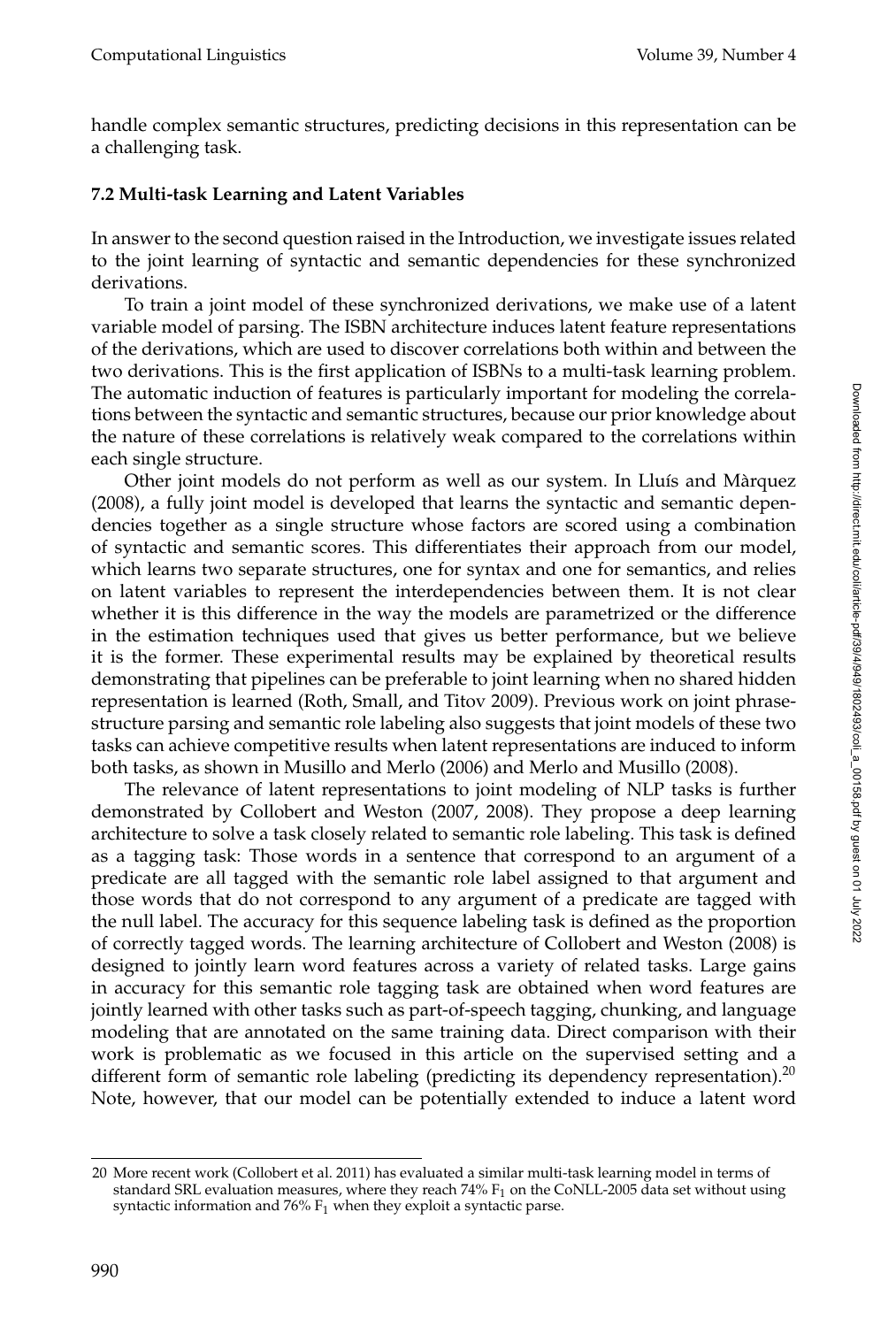representation shared across different tasks by introducing an additional layer of latent variables, as for Collobert and Weston (2008).

Latent variable models that induce complex representations without estimating them from equally complex annotated data have also been shown to be relevant to single-structure prediction NLP tasks such as phrase-structure syntactic parsing (Matsuzaki, Miyao, and Tsujii 2005; Prescher 2005; Petrov et al. 2006; Liang et al. 2007). Latent representations of syntactic structures are induced by decorating the non-terminal symbols in the syntactic trees with hidden variables. The values of these hidden variables thus refine the non-terminal labels, resulting in finer-grained probabilistic context-free grammars than those that can be read off treebanks. Work by Petrov et al. (2006) shows that state-of-the-art results can be achieved when the space of grammars augmented with latent annotations is searched with the split-merge heuristics. In contrast, our ISBN latent variable models do not require heuristics to control the complexity of the augmented grammars or to search for predictive latent representations. Furthermore, probabilistic context-free grammars augmented with latent annotations do impose context-free independence assumptions between the latent labels, contrary to our models. Finally, our ISBN models have been successfully applied to both phrase-structure and dependency parsing. State-of-the-art results on unlexicalized dependency parsing have recently been achieved with latent variable probabilistic context-free grammars (Musillo and Merlo 2008; Musillo 2010). These latent variable grammars are compact and interpretable from a linguistic perspective, and they integrate grammar transforms that constrain the flow of latent information, thereby drastically limiting the space of latent annotations. For example, they encode the notion of X-bar projection in their constrained latent variables.

## **8. Conclusions and Future Work**

The proposed joint model achieves competitive performance on both syntactic and semantic dependency parsing for several languages. Our experiments also demonstrate the benefit of joint learning of syntax and semantics. We believe that this success is due to both the linguistically appropriate design of the synchronous parsing model and the flexibility and power of the machine learning method.

This joint model of syntax and semantics has recently been applied to problems where training data with gold annotation is available only for the syntactic side, while the semantic role side is produced by automatic annotations, projected from a different language (Van der Plas, Merlo, and Henderson 2011). The results show that joint learning can improve the quality of the semantic annotation in this setting, thereby extending the range of techniques available for tasks and languages for which no annotation exists.

The success of the proposed model also suggests that the same approach should be applicable to other complex structured prediction tasks. In particular, this extension of the ISBN architecture to weakly synchronized syntactic–semantic derivations is also applicable to other problems where two independent, but related, representations are being learned, such as syntax-based statistical machine translation.

## **Acknowledgments**

The authors would particularly like to thank Andrea Gesmundo for his help with the CoNLL-2009 shared task. The research leading to these results

has received funding from the EU FP7 programme (FP7/2007-2013) under grant agreement no. 216594 (CLASSIC project: www.classic-project.org), and from the Swiss NSF under grants 122643 and 119276.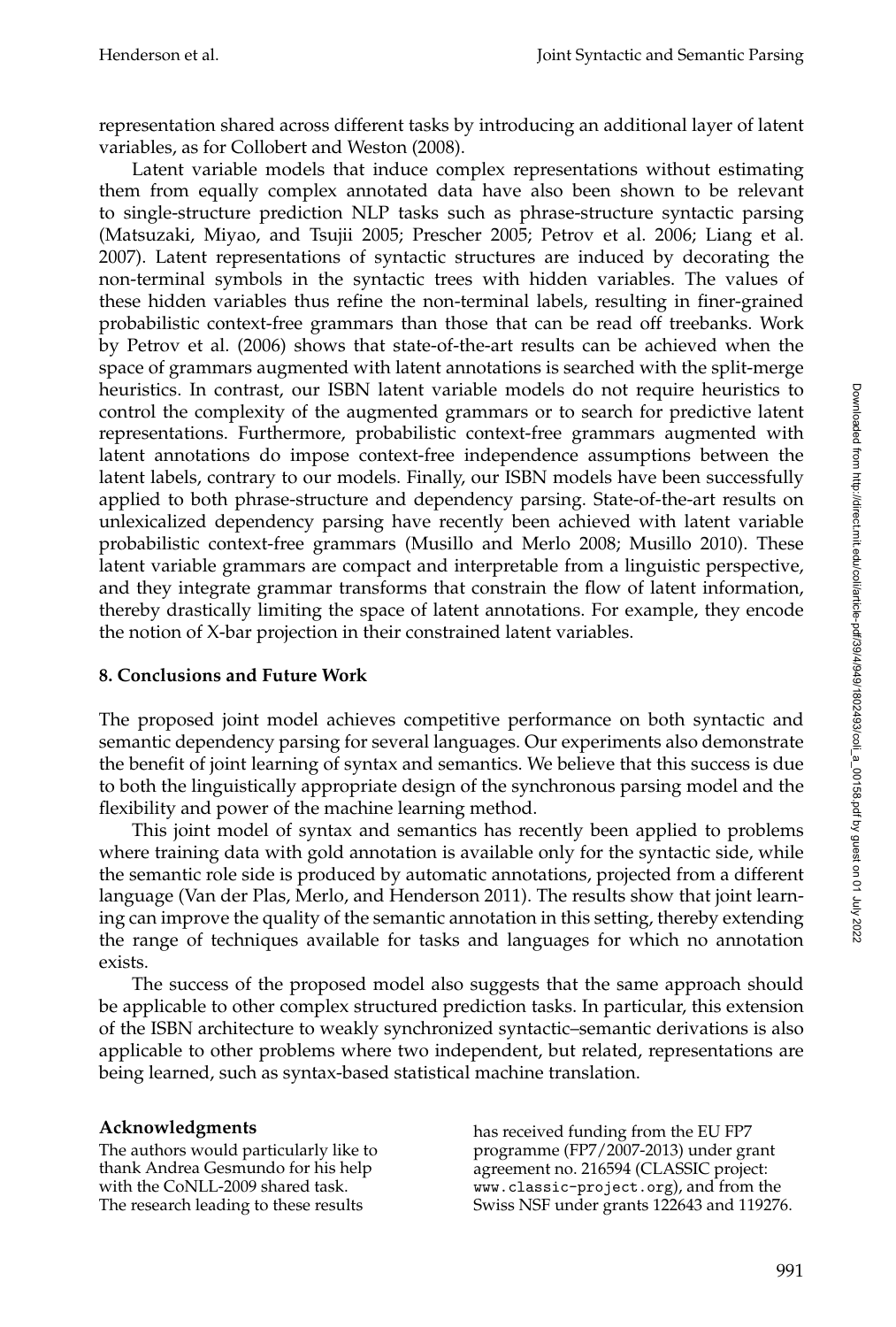#### **References**

- Ando, Rie Kubota and Tong Zhang. 2005a. A framework for learning predictive structures from multiple tasks and unlabeled data. *Journal of Machine Learning Research*, 6:1,817–1,853.
- Ando, Rie Kubota and Tong Zhang. 2005b. A high-performance semi-supervised learning method for text chunking. In *Proceedings of the 43rd Annual Meeting of the Association for Computational Linguistics (ACL2005)*, pages 1–9, Ann Arbor, MI.
- Argyriou, Andreas, Theodoros Evgeniou, and Massimiliano Pontil. 2006. Multi-task feature learning. In *NIPS*, pages 41–48, Vancouver.
- Attardi, Giuseppe. 2006. Experiments with a multilanguage non-projective dependency parser. In *Proceedings of the Tenth Conference on Computational Natural Language Learning (CoNLL-2006)*, pages 166–170, New York, NY.
- Baker, Collin F., Charles J. Fillmore, and John B. Lowe. 1998. The Berkeley FrameNet project. In *Proceedings of the Thirty-Sixth Annual Meeting of the Association for Computational Linguistics and Seventeenth International Conference on Computational Linguistics (ACL-COLING'98)*, pages 86–90, Montreal.
- Basili, Roberto, Diego De Cao, Danilo Croce, Bonaventura Coppola, and Alessandro Moschitti. 2009. Cross-language frame semantics transfer in bilingual corpora. In *Proceedings of the 10th International Conference on Computational Linguistics and Intelligent Text Processing*, pages 332–345, Mexico City.
- Black, E., F. Jelinek, J. Lafferty, D. Magerman, R. Mercer, and S. Roukos. 1993. Towards history-based grammars: Using richer models for probabilistic parsing. In *Proceedings of the 31st Meeting of the Association for Computational Linguistics*, pages 31–37, Columbus, OH.
- Bohnet, Bernd and Joakim Nivre. 2012. A transition-based system for joint part-of-speech tagging and labeled non-projective dependency parsing. In *Proceedings of the 2012 Joint Conference on Empirical Methods in Natural Language Processing and Computational Natural Language Learning*, pages 1,455–1,465, Jeju Island, July.
- Burchardt, Aljoscha, Katrin Erk, Anette Frank, Andrea Kowalski, Sebastian Pado, and Manfred Pinkal. 2006. The SALSA

corpus: a German corpus resource for lexical semantics. In *Proceedings of LREC 2006*, Genoa.

- Carreras, Xavier and Lluís Màrquez. 2005. Introduction to the CoNLL-2005 shared task: Semantic role labeling. In *Proceedings of the Ninth Conference on Computational Natural Language Learning (CoNLL-2005)*, pages 152–164, Ann Arbor, MI.
- Charniak, Eugene. 2000. A maximum-entropy-inspired parser. In *Proceedings of the 1st Meeting of the North American Chapter of the Association for Computational Linguistics*, pages 132–139, Seattle, WA.
- Che, Wanxiang, Zhenghua Li, Yuxuan Hu, Yongqiang Li, Bing Qin, Ting Liu, and Sheng Li. 2008. A cascaded syntactic and semantic dependency parsing system. In *Proceedings of CONLL 2008*, pages 238–242, Manchester.
- Chen, Enhong, Liu Shi, and Dawei Hu. 2008. Probabilistic model for syntactic and semantic dependency parsing. In *Proceedings of the 12th Conference on Computational Natural Language Learning: Shared Task*, CoNLL '08, pages 263–267, Manchester.
- Chiang, David. 2005. A hierarchical phrase-based model for statistical machine translation. In *Proceedings of the 43rd Annual Meeting of the Association for Computational Linguistics (ACL'05)*, pages 263–270, Ann Arbor, MI.
- Choi, J. D. and M. Palmer. 2010. Retrieving correct semantic boundaries in dependency structure. In *Proceedings of the Fourth Linguistic Annotation Workshop*, pages 91–99, Uppsala.
- Ciaramita, Massimiliano, Giuseppe Attardi, Felice Dell'Orletta, and Mihai Surdeanu. 2008. DeSRL: A linear-time semantic role labeling system. In *Proceedings of the Twelfth Conference on Computational Natural Language Learning*, CoNLL '08, pages 258–262, Manchester.
- Čmejrek, Martin, Jan Hajič, and Vladislav Kuboň. 2004. Prague Czech-English dependency treebank: Syntactically annotated resources for machine translation. In *Proceedings of the 4th International Conference on Language Resources and Evaluation*, pages 1,597–1,600, Lisbon.
- Cohen, P. R. 1995. *Empirical Methods for Artificial Intelligence*. MIT Press, Cambridge, MA.
- Collins, Michael. 1999. *Head-Driven Statistical Models for Natural Language Parsing*.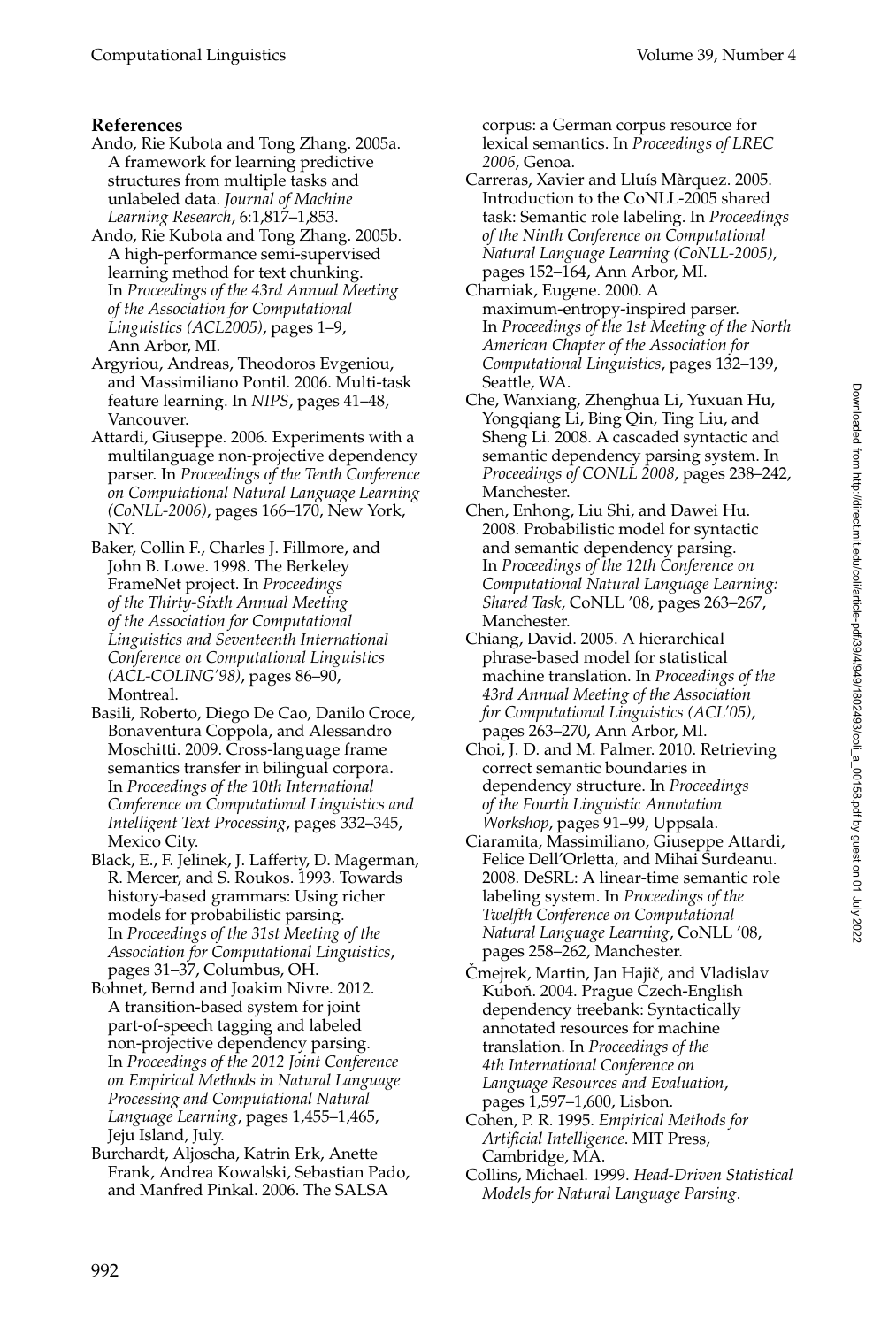Ph.D. thesis, University of Pennsylvania, Philadelphia, PA.

Collobert, R., J. Weston, L. Bottou, M. Karlen, K. Kavukcuoglu, and P. Kuksa. 2011. Natural language processing (almost) from scratch. *Journal of Machine Learning Research*, 12:2493–2537.

Collobert, Ronan and Jason Weston. 2007. Fast semantic extraction using a novel neural network architecture. In *Proceedings of the 45th Annual Meeting of the Association of Computational Linguistics*, pages 560–567, Prague.

Collobert, Ronan and Jason Weston. 2008. A unified architecture for natural language processing: Deep neural networks with multitask learning. In *Proceedings of the 25th International Conference on Machine Learning*, ICML '08, pages 160–167, Helsinki.

Dowty, David. 1991. Thematic proto-roles and argument selection. *Language*, 67(3):547–619.

Fillmore, Charles J. 1968. The case for case. In Bach E. and Harms R. T., editors, *Universals in Linguistic Theory*. Holt, Rinehart, and Winston, New York, pages 1–88.

Galley, Michel, Mark Hopkins, Kevin Knight, and Daniel Marcu. 2004. What's in a translation rule? In Daniel Marcu, Susan Dumais, and Salim Roukos, editors, *HLT-NAACL 2004: Main Proceedings*, pages 273–280, Boston, MA.

Gao, Qin and Stephan Vogel. 2011. Corpus expansion for statistical machine translation with semantic role label substitution rules. In *Proceedings of the 49th Annual Meeting of the Association for Computational Linguistics: Human Language Technologies*, pages 294–298, Portland, OR.

Garg, Nikhil and James Henderson. 2011. Temporal restricted Boltzmann machines for dependency parsing. In *Proceedings of the 49th Annual Meeting of the Association for Computational Linguistics: Human Language Technologies*, pages 11–17, Portland, OR.

Ge, Ruifang and Raymond Mooney. 2009. Learning a compositional semantic parser using an existing syntactic parser. In *Proceedings of the Joint Conference of the 47th Annual Meeting of the ACL and the 4th International Joint Conference on Natural Language Processing of the AFNLP*, pages 611–619, Singapore.

Ge, Ruifang and Raymond J. Mooney. 2005. A statistical semantic parser that integrates syntax and semantics. In *Proceedings of the*

*Ninth Conference on Computational Natural Language Learning*, CONLL '05, pages 9–16, Ann Arbor, MI.

- Gesmundo, Andrea, James Henderson, Paola Merlo, and Ivan Titov. 2009. A latent variable model of synchronous syntactic-semantic parsing for multiple languages. In *Proceedings of the Thirteenth Conference on Computational Natural Language Learning (CoNLL 2009): Shared Task*, pages 37–42, Boulder, CO.
- Ghahramani, Zoubin. 1998. Learning dynamic Bayesian networks. In C. Giles and M. Gori, editors, *Adaptive Processing of Sequences and Data Structures*. Springer-Verlag, Berlin, pages 168–197.
- Gildea, Daniel and Daniel Jurafsky. 2002. Automatic labeling of semantic roles. *Computational Linguistics*, 28(3):245–288.
- Gómez-Rodríguez, Carlos and Joakim Nivre. 2010. A transition-based parser for 2-planar dependency structures. In *Proceedings of the 48th Annual Meeting of the Association for Computational Linguistics*, ACL 2010, pages 1,492–1,501, Uppsala.
- Hajič, J., J. Panevová, E. Hajičová, P. Sgall, P. Pajas, J. Štěpánek, J. Havelka, M. Mikulová, Z. Žabokrtský, and M. Ševčíková-Razímová. 2006. Prague dependency treebank 2.0. *Linguistic Data Consortium*, Philadelphia, PA.
- Hajič, Jan. 2004. Complex corpus annotation: The Prague dependency treebank. In *Linguistic Data Consortium*, Bratislava, Slovakia. Jazykovedný ústav Ľ. Štúra, SAV.
- Hajič, Jan, Massimiliano Ciaramita, Richard Johansson, Daisuke Kawahara, Maria Antònia Martí, Lluís Màrquez, Adam Meyers, Joakim Nivre, Sebastian Padó, Jan Štěpánek, Pavel Straňák, Mihai Surdeanu, Nianwen Xue, and Yi Zhang. 2009. The CoNLL-2009 shared task: Syntactic and semantic dependencies in multiple languages. In *Proceedings of the Thirteenth Conference on Computational Natural Language Learning (CoNLL 2009): Shared Task*, pages 1–18, Boulder, CO.
- Hajičová, Eva, Jiří Havelka, Petr Sgall, Kateřina Veselá, and Daniel Zeman. 2004. Issues of projectivity in the Prague dependency treebank. In *Prague Bulletin of Mathematical Linguistics*, pages 5–22, Prague.
- Hall, Johan and Joakim Nivre. 2008. Parsing discontinuous phrase structure with grammatical functions. In *Proceedings of*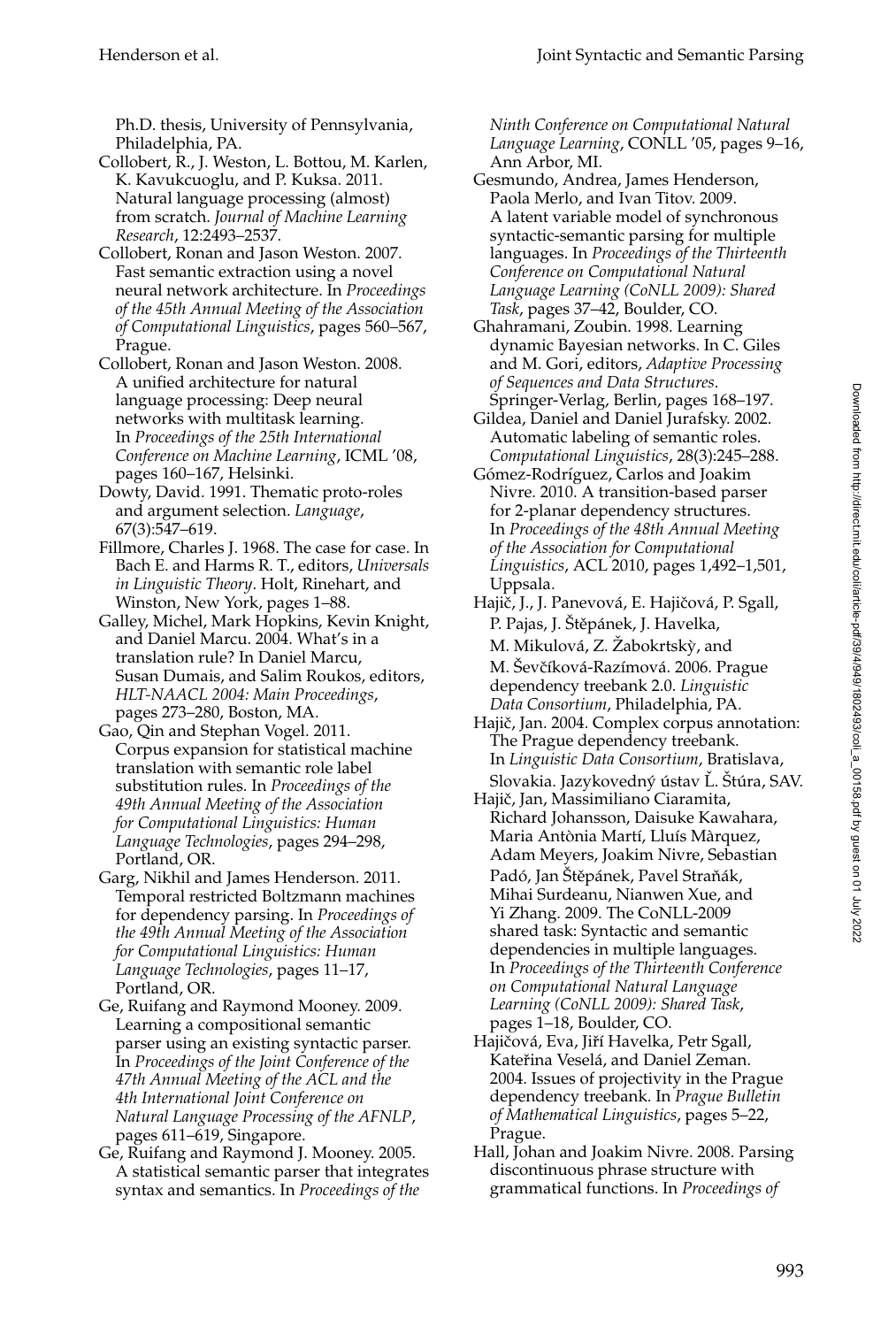*the 6th International Conference on Natural Language Processing (GoTAL 2008)*, pages 169–180, Gothenburg.

- Hall, Keith and Vaclav Novak. 2005. Corrective modeling for non-projective dependency parsing. In *Proceedings of the Ninth International Workshop on Parsing Technology (IWPT'05)*, pages 42–52, Vancouver.
- Hatori, Jun, Takuya Matsuzaki, Yusuke Miyao, and Jun'ichi Tsujii. 2012. Incremental joint approach to word segmentation, POS tagging, and dependency parsing in Chinese. In *Proceedings of the 50th Annual Meeting of the Association for Computational Linguistics (Volume 1: Long Papers)*, pages 1,045–1,053, Jeju Island.
- Hedegaard, Steffen and Jakob Grue Simonsen. 2011. Lost in translation: Authorship attribution using frame semantics. In *Proceedings of the 49th Annual Meeting of the Association for Computational Linguistics: Human Language Technologies*, pages 65–70, Portland, OR.
- Henderson, James. 2003. Inducing history representations for broad coverage statistical parsing. In *Proceedings of the Joint Meeting of the North American Chapter of the Association for Computational Linguistics and the Human Language Technology Conference*, pages 103–110, Edmonton.
- Henderson, James, Paola Merlo, Gabriele Musillo, and Ivan Titov. 2008. A latent variable model of synchronous parsing for syntactic and semantic dependencies. In *Proceedings of CoNLL 2008*, pages 178–182, Manchester.
- Henderson, James and Ivan Titov. 2010. Incremental sigmoid belief networks for grammar learning. *Journal of Machine Learning Research*, 11(Dec):3,541–3,570.
- Johansson, Richard and Pierre Nugues. 2007. Extended constituent-to-dependency conversion in English. In *Proceedings of NODALIDA 2007*, pages 105–112, Gothenburg.
- Johansson, Richard and Pierre Nugues. 2008a. Dependency-based semantic role labeling of PropBank. In *Proceedings of the 2008 Conference on Empirical Methods in Natural Language Processing*, pages 69–78, Honolulu, HI.
- Johansson, Richard and Pierre Nugues. 2008b. Dependency-based syntactic–semantic analysis with PropBank and NomBank. In *Proceedings of CoNLL 2008*, pages 183–187, Manchester.
- Kawahara, Daisuke, Hongo Sadao, and Koiti Hasida. 2002. Construction of a Japanese relevance-tagged corpus. In *Proceedings of the 3rd International Conference on Language Resources and Evaluation*, pages 2,008–2,013, Las Palmas.
- Kipper, K., A. Korhonen, N. Ryant, and M. Palmer. 2008. A large-scale classification of English verbs. *Language Resources and Evaluation*, 42(1):21–40.
- Kwiatkowski, Tom, Luke Zettlemoyer, Sharon Goldwater, and Mark Steedman. 2011. Lexical generalization in CCG grammar induction for semantic parsing. In *Proceedings of the 2011 Conference on Empirical Methods in Natural Language Processing*, pages 1,512–1,523, Edinburgh.
- Lang, Joel and Mirella Lapata. 2011. Unsupervised semantic role induction via split-merge clustering. In *Proceedings of the Annual Meeting of the Association for Computational Linguistics (ACL)*, pages 1,117–1,126.
- Levin, Beth. 1993. *English Verb Classes and Alternations*. University of Chicago Press, Chicago, Illinois.
- Levin, Lori. 1986. *Operations on Lexical Form: Unaccusative Rules in Germanic Languages*. Ph.D. thesis, Massachussetts Institute of Technology, Cambridge, MA.
- Li, Junhui, Guodong Zhou, and Hwee Tou Ng. 2010. Joint syntactic and semantic parsing of Chinese. In *Proceedings of the 48th Annual Meeting of the Association for Computational Linguistics*, pages 1,108–1,117, Uppsala.
- Liang, Percy, Slav Petrov, Michael Jordan, and Dan Klein. 2007. The infinite PCFG using hierarchical Dirichlet processes. In *Joint Conference on Empirical Methods in Natural Language Processing and Computational Natural Language Learning (EMNLP-CoNLL)*, pages 688–697, Prague.
- Liu, Ding and Daniel Gildea. 2010. Semantic role features for machine translation. In *Proceedings of the 23rd International Conference on Computational Linguistics (Coling 2010)*, pages 716–724, Beijing.
- Lluís, Xavier and Lluís Màrquez. 2008. A joint model for parsing syntactic and semantic dependencies. In *Proceedings of CONLL 2008*, pages 188–192, Manchester.
- Lo, Chi-kiu and Dekai Wu. 2011. MEANT: An inexpensive, high-accuracy, semi-automatic metric for evaluating translation utility based on semantic roles. In *Proceedings of the 49th Annual*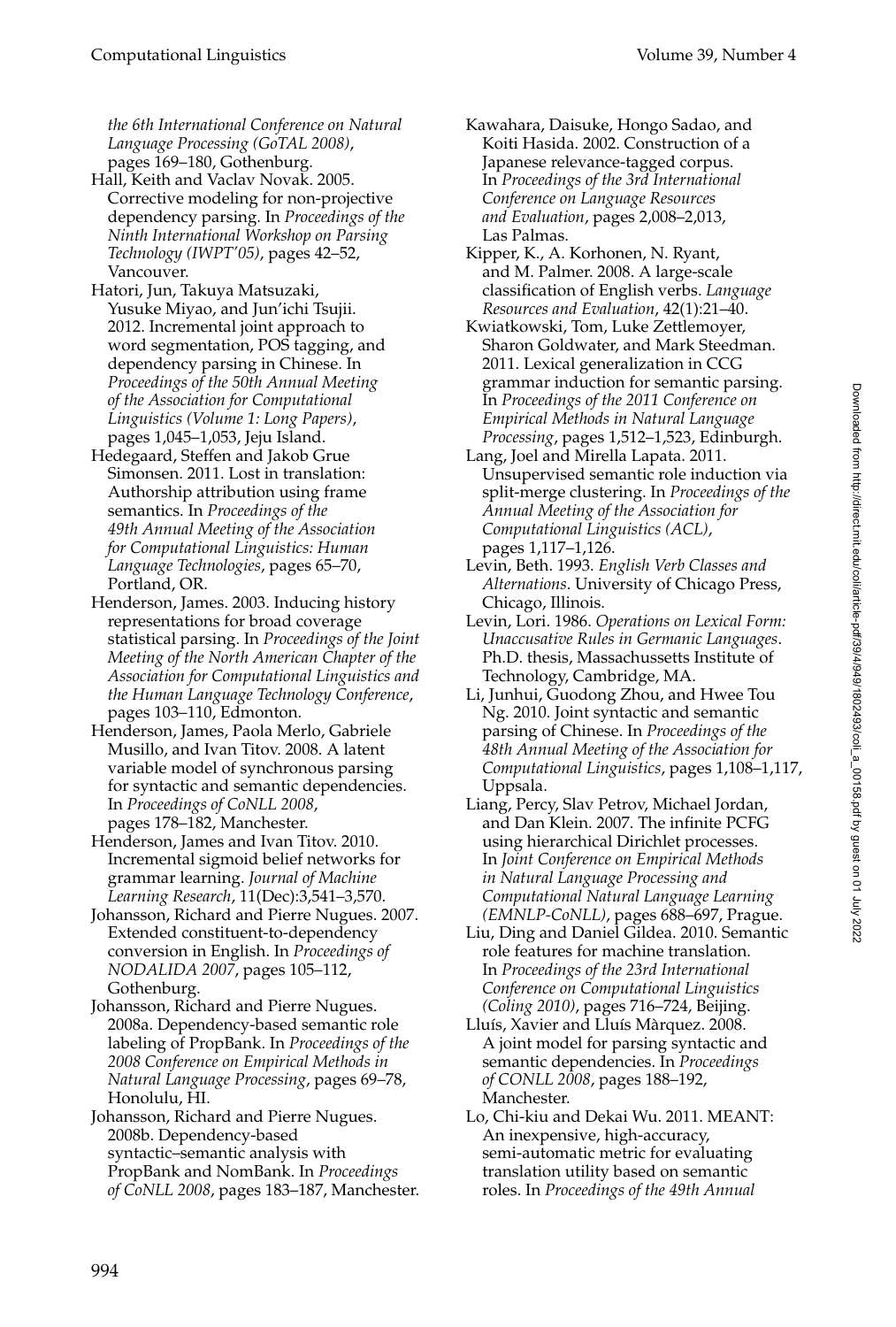*Meeting of the Association for Computational Linguistics: Human Language Technologies*, pages 220–229, Portland, Oregon.

- MacKay, David J. C. 2003. Exact marginalization in graphs. In David J. C. MacKay, editor, *Information Theory, Inference, and Learning Algorithms*. Cambridge University Press, Cambridge, UK, pages 334 – 340.
- Marcus, Mitch, Beatrice Santorini, and M. A. Marcinkiewicz. 1993. Building a large annotated corpus of English: The Penn Treebank. *Computational Linguistics*, 19:313–330.
- Màrquez, Lluís, Xavier Carreras, Kenneth C. Litkowski, and Suzanne Stevenson. 2008. Semantic role labeling: An introduction to the special issue. *Computational Linguistics*, 34(2):145–159.
- Matsuzaki, Takuya, Yusuke Miyao, and Jun'ichi Tsujii. 2005. Probabilistic CFG with latent annotations. In *Proceedings of the 43rd Annual Meeting of the Association for Computational Linguistics*, pages 75–82.
- McDonald, Ryan. 2006. *Discriminative Training and Spanning Tree Algorithms for Dependency Parsing*. Ph.D. thesis, Department of Computer Science, University of Pennsylvania.
- McDonald, Ryan T. and Fernando C. N. Pereira. 2006. Online learning of approximate dependency parsing algorithms. In *Proceedings of the 11th Conference of the European Chapter of the Association for Computational Linguistics*, EACL 2006, pages 81–88, Trento.
- Merlo, Paola and Gabriele Musillo. 2008. Semantic parsing for high-precision semantic role labelling. In *Proceedings of CONLL 2008*, pages 101–104, Manchester.
- Merlo, Paola and Suzanne Stevenson. 2001. Automatic verb classification based on statistical distributions of argument structure. *Computational Linguistics*, 27(3):373–408.
- Meyers, A., R. Reeves, C. Macleod, R. Szekely, V. Zielinska, B. Young, and R. Grishman. 2004. The NomBank project: An interim report. In A. Meyers, editor, *HLT-NAACL 2004 Workshop: Frontiers in Corpus Annotation*, pages 24–31, Boston, MA.
- Miller, George, Richard Beckwith, Christiane Fellbaum, Derek Gross, and Katherine Miller. 1990. Five papers on Wordnet. Technical report, Cognitive Science Laboratory, Princeton University. CSL Report 43, Princeton, NJ.
- Miller, S., H. Fox, L. Ramshaw, and R. Weischedel. 2000. A novel use of statistical parsing to extract information from text. In *Proceedings of the First Meeting of the North American Chapter of the Association for Computational Linguistics*, NAACL 2000, pages 226–233, Seattle.
- Morante, Roser, Vincent Van Asch, and Antal van den Bosch. 2009. Dependency parsing and semantic role labeling as a single task. In *Proceedings of the 7th International Conference on Recent Advances in Natural Language Processing*, pages 275–280, Borovets.
- Moschitti, Alessandro, Silvia Quarteroni, Roberto Basili, and Suresh Manandhar. 2007. Exploiting syntactic and shallow semantic kernels for question-answer classification. In *Proceedings of the 45th Annual Meeting of the Association for Computational Linguistics*, pages 776–783, Prague.
- Musillo, Gabriele and Paola Merlo. 2005. Lexical and structural biases for function parsing. In *Proceedings of the Ninth International Workshop on Parsing Technology (IWPT'05)*, pages 83–92, Vancouver.
- Musillo, Gabriele and Paola Merlo. 2006. Accurate semantic parsing of the Proposition Bank. In *Proceedings of the North American Conference for Computational Linguistics, Companion Volume: Short Papers*, pages 101–104, New York, NY.
- Musillo, Gabriele and Paola Merlo. 2008. Unlexicalised hidden variable models of split dependency grammars. In *Proceedings of the Annual Conference for Computational Linguistics (ACL'08)*, pages 213–216, Columbus, Ohio.
- Musillo, Gabriele Antonio. 2010. *Latent Variable Transforms for Dependency Parsing*. Ph.D. thesis, Department of Computer Science, University of Geneva, Switzerland.
- Neal, Radford. 1992. Connectionist learning of belief networks. *Artificial Intelligence*, 56:71–113.
- Nesson, Rebecca and Stuart Shieber. 2008. Synchronous vector-tag for natural language syntax and semantics. In *Proceedings of the Ninth International Workshop on Tree Adjoining Grammars and Related Formalisms (TAG+ 9)*, Tübingen.
- Nivre, Joakim. 2006. *Inductive Dependency Parsing*. Springer, Berlin.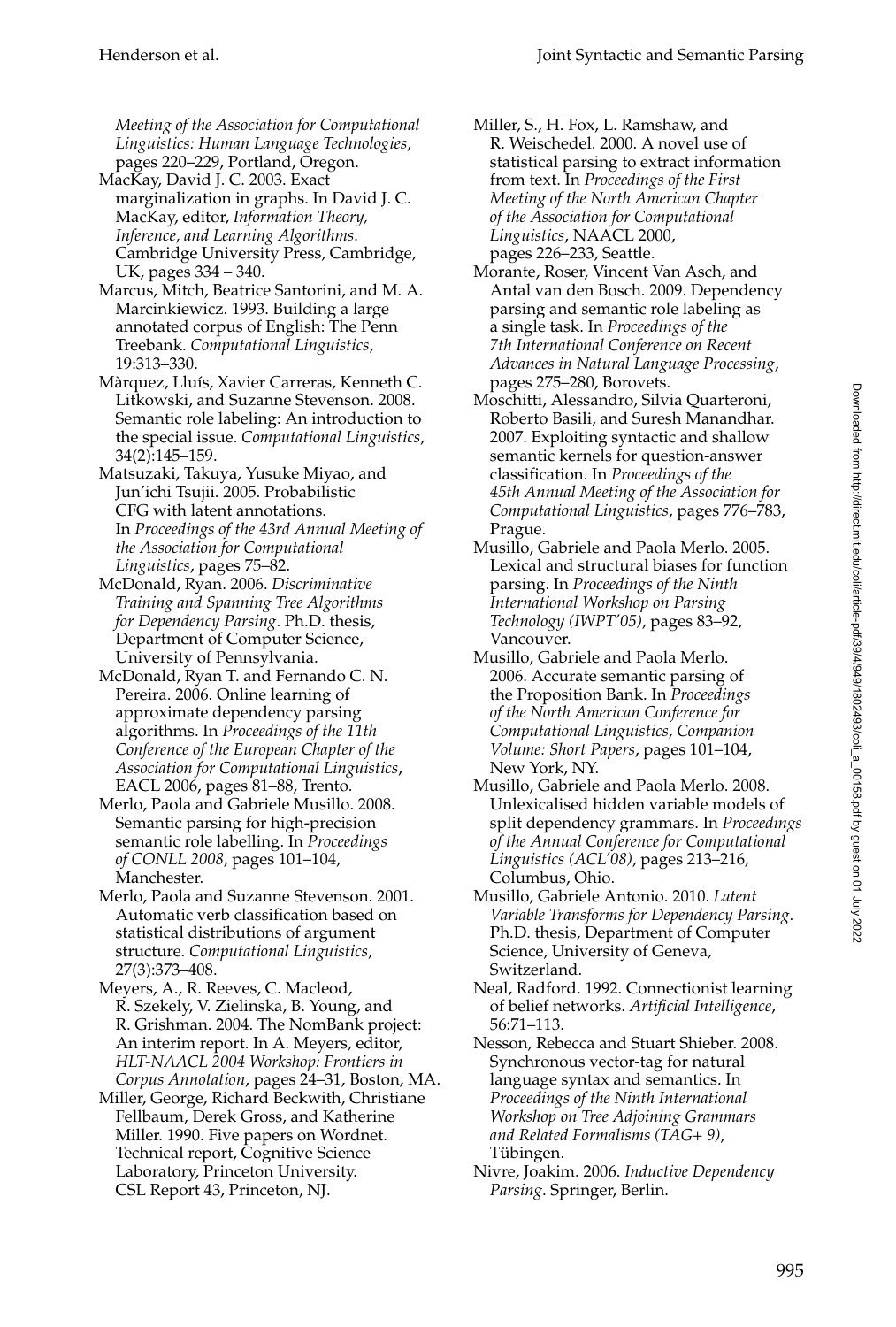- Nivre, Joakim. 2008. Sorting out dependency parsing. In *Proceedings of GoTAL 2008*, pages 16–27, Gothenburg.
- Nivre, Joakim. 2009. Non-projective dependency parsing in expected linear time. In *Proceedings of the Joint Conference of the 47th Annual Meeting of the ACL and the 4th International Joint Conference on Natural Language Processing of the AFNLP*, pages 351–359, Suntec, Singapore.
- Nivre, Joakim, Johan Hall, Sandra Kubler, ¨ Ryan McDonald, Jens Nilsson, Sebastian Riedel, and Deniz Yuret. 2007. The CoNLL 2007 shared task on dependency parsing. In *Proceedings of the CoNLL Shared Task Session of EMNLP-CoNLL 2007*, pages 915–932, Prague.
- Nivre, Joakim, Johan Hall, and Jens Nilsson. 2004. Memory-based dependency parsing. In *Proceedings of the Eighth Conference on Computational Natural Language Learning*, CoNLL 2004, pages 49–56, Boston, MA.
- Nivre, Joakim, Johan Hall, Jens Nilsson, Gulsen Eryigit, and Svetoslav Marinov. 2006. Labeled pseudo-projective dependency parsing with support vector machines. In *Proceedings of the Tenth Conference on Computational Natural Language Learning*, CoNLL 2006, pages 221–225, New York, NY.
- Nivre, Joakim, Marco Kuhlmann, and Johan Hall. 2009. An improved oracle for dependency parsing with online reordering. In *Proceedings of the 11th International Conference on Parsing Technologies*, IWPT '09, pages 73–76, Paris.
- Nivre, Joakim and Jens Nilsson. 2005. Pseudo-projective dependency parsing. In *Proceedings of the 43rd Annual Meeting of the Association for Computational Linguistics*, ACL '05, pages 99–106, Ann Arbor, MI.
- Palmer, Martha, Daniel Gildea, and Paul Kingsbury. 2005. The Proposition Bank: An annotated corpus of semantic roles. *Computational Linguistics*, 31:71–105.
- Petrov, Slav, Leon Barrett, Romain Thibaux, and Dan Klein. 2006. Learning accurate, compact, and interpretable tree annotation. In *Proceedings of the 44th Annual Meeting of the Association for Computational Linguistics and 21st International Conference on Computational Linguistics*, ACL-COLING 2006, pages 403–440, Sydney.
- Pradhan, Sameer, Eduard Hovy, Mitch Marcus, Martha Palmer, Lance Ramshaw,

and Ralph Weischedel. 2007. Ontonotes: A unified relational semantic representation. In *International Conference on Semantic Computing (ICSC 2007)*, pages 405–419, Prague.

- Prescher, Detlef. 2005. Head-driven PCFGs with latent-head statistics. In *Proceedings of the Ninth International Workshop on Parsing Technology*, pages 115–124, Vancouver.
- Punyakanok, Vasin, Dan Roth, and Wen-tau Yih. 2008. The importance of syntactic parsing and inference in semantic role labeling. *Computational Linguistics*, 34(2):257–287.
- Ratnaparkhi, Adwait. 1999. Learning to parse natural language with maximum entropy models. *Machine Learning*, 34:151–175.
- Roth, Dan, Kevin Small, and Ivan Titov. 2009. Sequential learning of classifiers for structured prediction problems. In *AISTATS 2009 : Proceedings of the Twelfth International Conference on Artificial Intelligence and Statistics*, volume 5 of *JMLR : Workshop and Conference Proceedings*, pages 440–447, Clearwaters, FL.
- Rumelhart, D. E., G. E. Hinton, and R. J. Williams. 1986. Learning internal representations by error propagation. In D. E. Rumelhart and J. L. McClelland, editors, *Parallel Distributed Processing, Vol 1*. MIT Press, Cambridge, MA, pages 318–362.
- Sallans, Brian. 2002. *Reinforcement Learning for Factored Markov Decision Processes*. Ph.D. thesis, University of Toronto, Toronto, Canada.
- Saul, Lawrence K., Tommi Jaakkola, and Michael I. Jordan. 1996. Mean field theory for sigmoid belief networks. *Journal of Artificial Intelligence Research*, 4:61–76.
- Surdeanu, Mihai, Sanda Harabagiu, John Williams, and Paul Aarseth. 2003. Using predicate-argument structures for information extraction. In *Proceedings of the 41st Annual Meeting of the Association for Computational Linguistics*, pages 45–52. Sapporo.
- Surdeanu, Mihai, Richard Johansson, Adam Meyers, Lluís Màrquez, and Joakim Nivre. 2008. The CoNLL-2008 shared task on joint parsing of syntactic and semantic dependencies. In *Proceedings of the 12th Conference on Computational Natural Language Learning (CoNLL-2008)*, pages 159–177.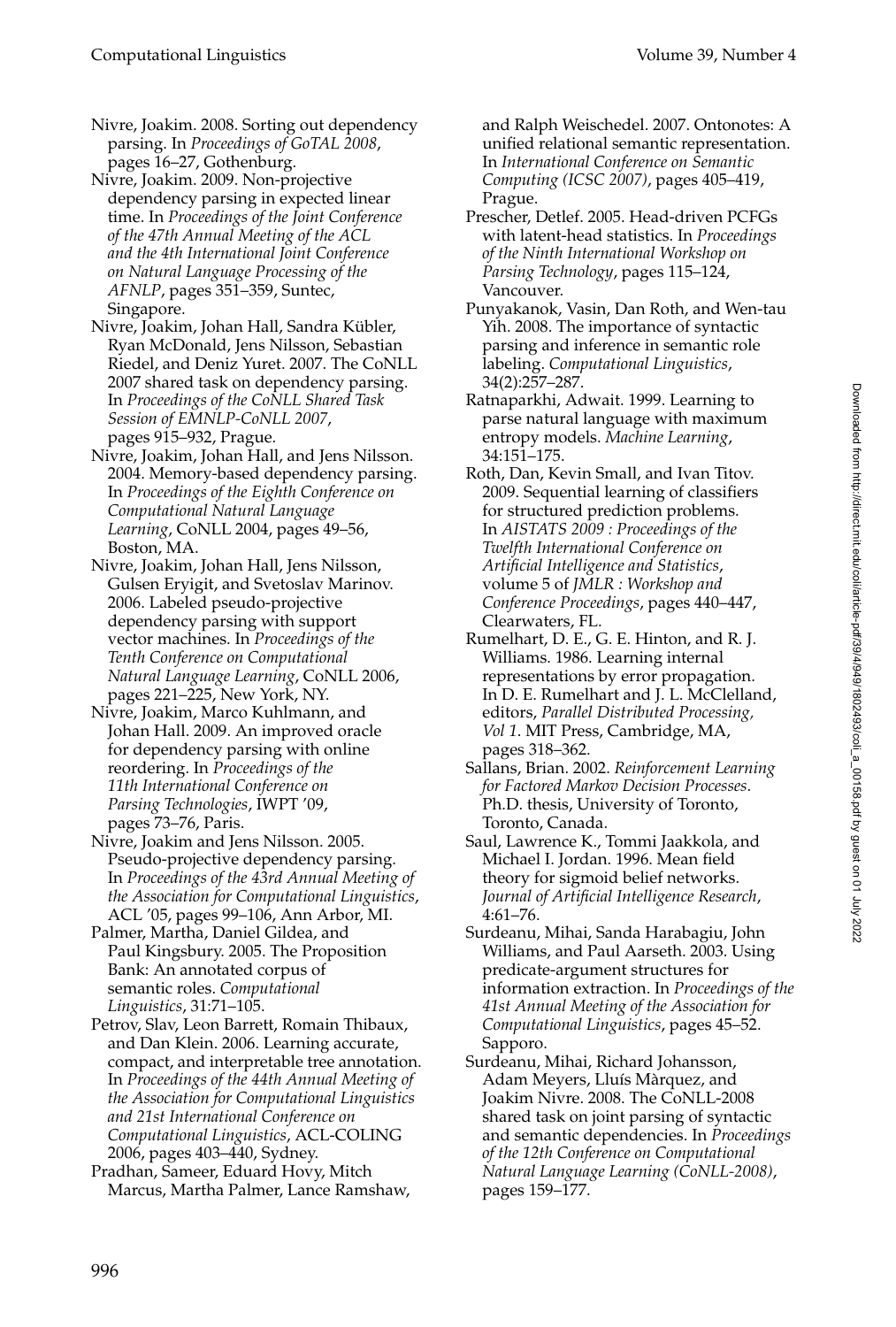- Taulé, Mariona, M. Antònia Martì, and Marta Recasens. 2008. Ancora: Multilevel annotated corpora for Catalan and Spanish. In *Proceedings of the Sixth International Language Resources and Evaluation (LREC'08)*, pages 797–782, Marrakech.
- Thompson, Cynthia A., Roger Levy, and Christopher D. Manning. 2003. A generative model for semantic role labeling. In *Proceedings of the 14th European Conference on Machine Learning*, ECML 2003, pages 397–408, Dubrovnik.
- Titov, Ivan and James Henderson. 2007a. Constituent parsing with Incremental Sigmoid Belief Networks. In *Proceedings of the 45th Annual Meeting of the Association for Computational Linguistics*, ACL 2007, pages 632–639, Prague.
- Titov, Ivan and James Henderson. 2007b. Fast and robust multilingual dependency parsing with a generative latent variable model. In *Proceedings of the CoNLL Shared Task Session of EMNLP-CoNLL 2007*, pages 947–951, Prague.
- Titov, Ivan and James Henderson. 2007c. Incremental Bayesian networks for structure prediction. In *Proceedings of the 24th International Conference on Machine Learning*, ICML 2007, pages 887–894, Corvallis, OR.
- Titov, Ivan and James Henderson. 2007d. A latent variable model for generative dependency parsing. In *Proceedings of the Tenth International Conference on Parsing Technologies*, pages 144–155, Prague.
- Titov, Ivan, James Henderson, Paola Merlo, and Gabriele Musillo. 2009. Online graph planarisation for synchronous parsing of semantic and syntactic dependencies. In *Proceedings of the International Joint Conference on Artificial Intelligence (IJCAI-09)*, pages 1,562–1,567, Pasadena, CA.
- Titov, Ivan and Alexandre Klementiev. 2011. A Bayesian model for unsupervised semantic parsing. In *Proceedings of the 49th Annual Meeting of the Association for Computational Linguistics*, ACL 2011, pages 1,445–1,455, Portland, OR.
- Titov, Ivan and Alexandre Klementiev. 2012. A Bayesian approach to unsupervised semantic role induction. In *Proceedings of the European Chapter of the Association for Computational Linguistics (EACL)*, Avignon.
- Toutanova, Kristina, Aria Haghighi, and Christopher D. Manning. 2008. A global joint model for semantic role labeling. *Computational Linguistics*, 34(2):161–191.
- Tsarfaty, Reut, Khalil Sima'an, and Remko Scha. 2009. An alternative to head-driven approaches for parsing a (relatively) free word-order language. In *Proceedings of the 2009 Conference on Empirical Methods in Natural Language Processing*, pages 842–851, Singapore.
- Van der Plas, Lonneke, James Henderson, and Paola Merlo. 2009. Domain adaptation with artificial data for semantic parsing of speech. In *Proceedings of the 2009 Annual Conference of the North American Chapter of the Association for Computational Linguistics, Companion Volume: Short Papers*, pages 125–128, Boulder, Colorado.
- Van der Plas, Lonneke, Paola Merlo, and James Henderson. 2011. Scaling up automatic cross-lingual semantic role annotation. In *Proceedings of the 49th Annual Meeting of the Association for Computational Linguistics: Human Language Technologies*, pages 299–304, Portland, OR.
- Wong, Yuk Wah and Raymond Mooney. 2006. Learning for semantic parsing with statistical machine translation. In *Proceedings of the Human Language Technology Conference of the NAACL, Main Conference*, pages 439–446, New York, NY.
- Wong, Yuk Wah and Raymond Mooney. 2007. Learning synchronous grammars for semantic parsing with lambda calculus. In *Proceedings of the 45th Annual Meeting of the Association of Computational Linguistics*, pages 960–967, Prague.
- Wu, Dekai. 1997. Stochastic inversion transduction grammars and bilingual parsing of parallel corpora. *Computational Linguistics*, 23(3):377–403.
- Wu, Dekai, Marianna Apidianaki, Marine Carpuat, and Lucia Specia, editors. 2011. In *Proceedings of the Fifth Workshop on Syntax, Semantics and Structure in Statistical Translation*. ACL, Portland, Oregon, June.
- Wu, Dekai and Pascale Fung. 2009. Semantic roles for SMT: A hybrid two-pass model. In *Proceedings of the 2009 Annual Conference of the North American Chapter of the Association for Computational Linguistics, Companion Volume: Short Papers*, NAACL-Short '09, pages 13–16, Boulder, CO.